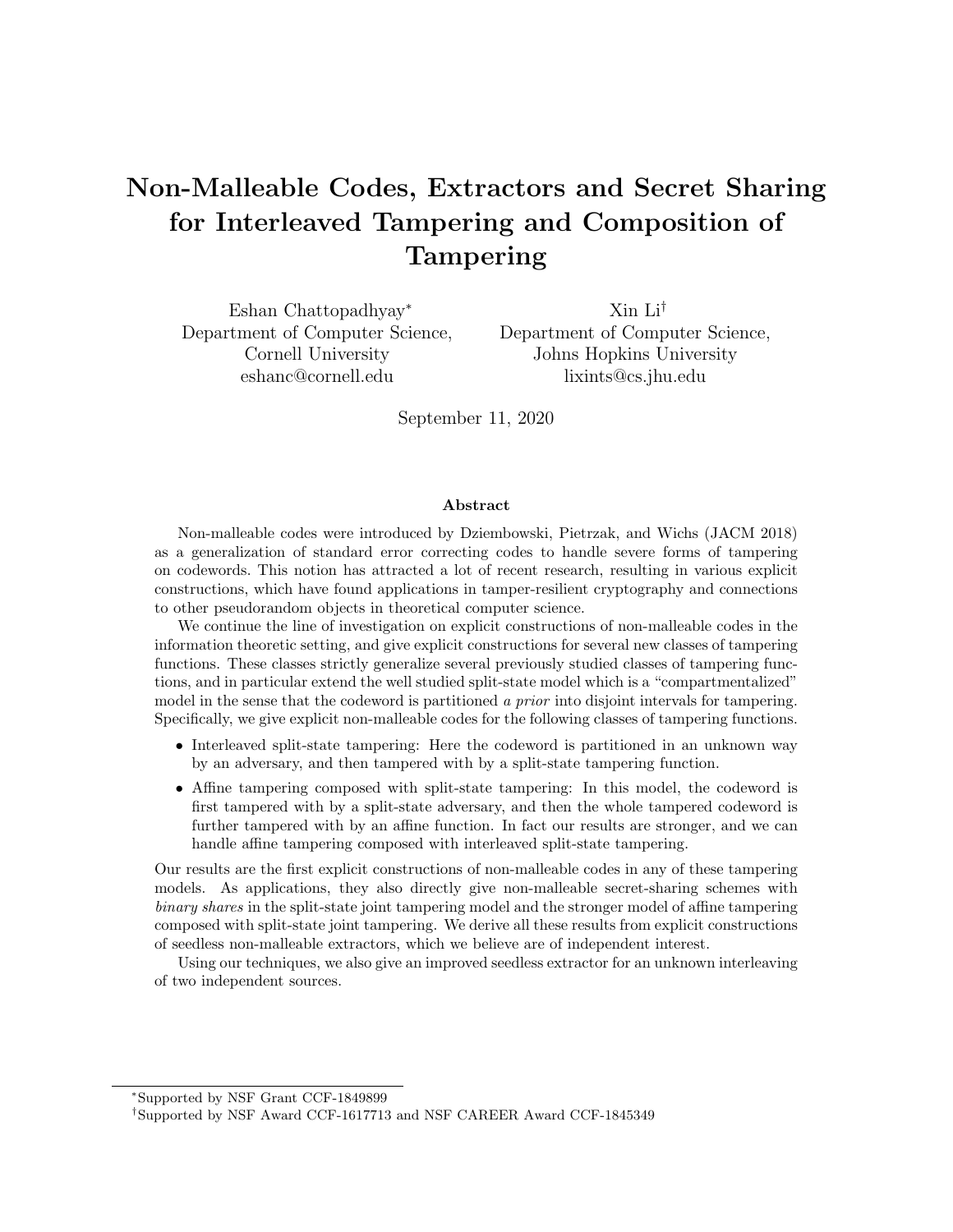### 1 Introduction

#### 1.1 Non-malleable Codes

Non-malleable codes were introduced by Dziembowski, Pietrzak, and Wichs [\[DPW18\]](#page-41-0) as an elegant relaxation and generalization of standard error correcting codes, where the motivation is to handle much larger classes of tampering functions on the codeword. Traditionally, error correcting codes only provide meaningful guarantees (e.g., unique decoding or list-decoding) when part of the codeword is modified (i.e., the modified codeword is close in Hamming distance to an actual codeword), whereas in practice an adversary can possibly use much more complicated functions to modify the entire codeword. In the latter case, it is easy to see that error correction or even error detection becomes generally impossible, for example an adversary can simply change all codewords into a fixed string. On the other hand, non-malleable codes can still provide useful guarantees here, and thus partially bridge this gap. Informally, a non-malleable code guarantees that after tampering, the decoding either correctly gives the original message or gives a message that is completely unrelated and independent of the original message. This captures the notion of non-malleability: that an adversary cannot modify the codeword in a way such that the tampered codeword decodes back to a related but different message.

The original intended application of non-malleable codes is in tamper-resilient cryptography [\[DPW18\]](#page-41-0), where they can be used generally to prevent an adversary from learning secret information by observing the input/output behavior of modified ciphertexts. Subsequently, non-malleable codes have found applications in non-malleable commitments [\[GPR16\]](#page-41-1), non-malleable encryption [\[CDTV16\]](#page-39-0), public-key encryptions [\[CMTV15\]](#page-40-0), non-malleable secret-sharing schemes [\[GK18a\]](#page-41-2), and privacy amplification protocols [\[CKOS18\]](#page-40-1). Furthermore, interesting connections were found to nonmalleable extractors [\[CG17\]](#page-40-2), and very recently to spectral expanders [\[RS18\]](#page-42-0). Along the way, the constructions of non-malleable codes used various components and sophisticated ideas from additive combinatorics [\[ADL18,](#page-39-1) [CZ14\]](#page-40-3) and randomness extraction [\[CGL16\]](#page-40-4), and some of these techniques have also found applications in constructing extractors for independent sources [\[Li17\]](#page-42-1). As such, non-malleable codes have become fundamental objects at the intersection of coding theory and cryptography. They are well deserved to be studied in more depth in their own right, as well as to find more connections to other well studied objects in theoretical computer science.

We first introduce some notation before formally defining non-malleable codes. For a function  $f: S \to S$ , we say  $s \in S$  is a fixed point (of f) if  $f(s) = s$ .

**Definition 1.1** (Tampering functions). For any  $n > 0$ , let  $\mathcal{F}_n$  denote the set of all functions  $f: \{0,1\}^n \to \{0,1\}^n$ . Any subset of  $\mathcal{F}_n$  is a family of tampering functions.

We use the statistical distance to measure the distance between distributions.

**Definition 1.2.** The statistical distance between two distributions  $\mathcal{D}_1$  and  $\mathcal{D}_2$  over some universal set  $\Omega$  is defined as  $|\mathcal{D}_1 - \mathcal{D}_2| = \frac{1}{2}$  $\frac{1}{2}\sum_{d\in\Omega}|\mathbf{Pr}[\mathcal{D}_1=d]-\mathbf{Pr}[\mathcal{D}_2=d]|.$  We say  $\mathcal{D}_1$  is  $\epsilon\text{-close}$  to  $\mathcal{D}_2$  if  $|\mathcal{D}_1 - \mathcal{D}_2| \leq \epsilon$  and denote it by  $\mathcal{D}_1 \approx_{\epsilon} \mathcal{D}_2$ .

To introduce non-malleable codes, we need to define a function called copy that takes in two inputs. If the first input is the special symbol "same?", the copy function just outputs its second input. Else it outputs its first input. This is useful in defining non-malleable codes where one wants to model the situation that the decoding of the tampered codeword is either the original message or a distribution independent of the message. Thus, we define a distribution on the message space and the special symbol  $same^*$ , where the probability that the distribution takes on the value  $same^*$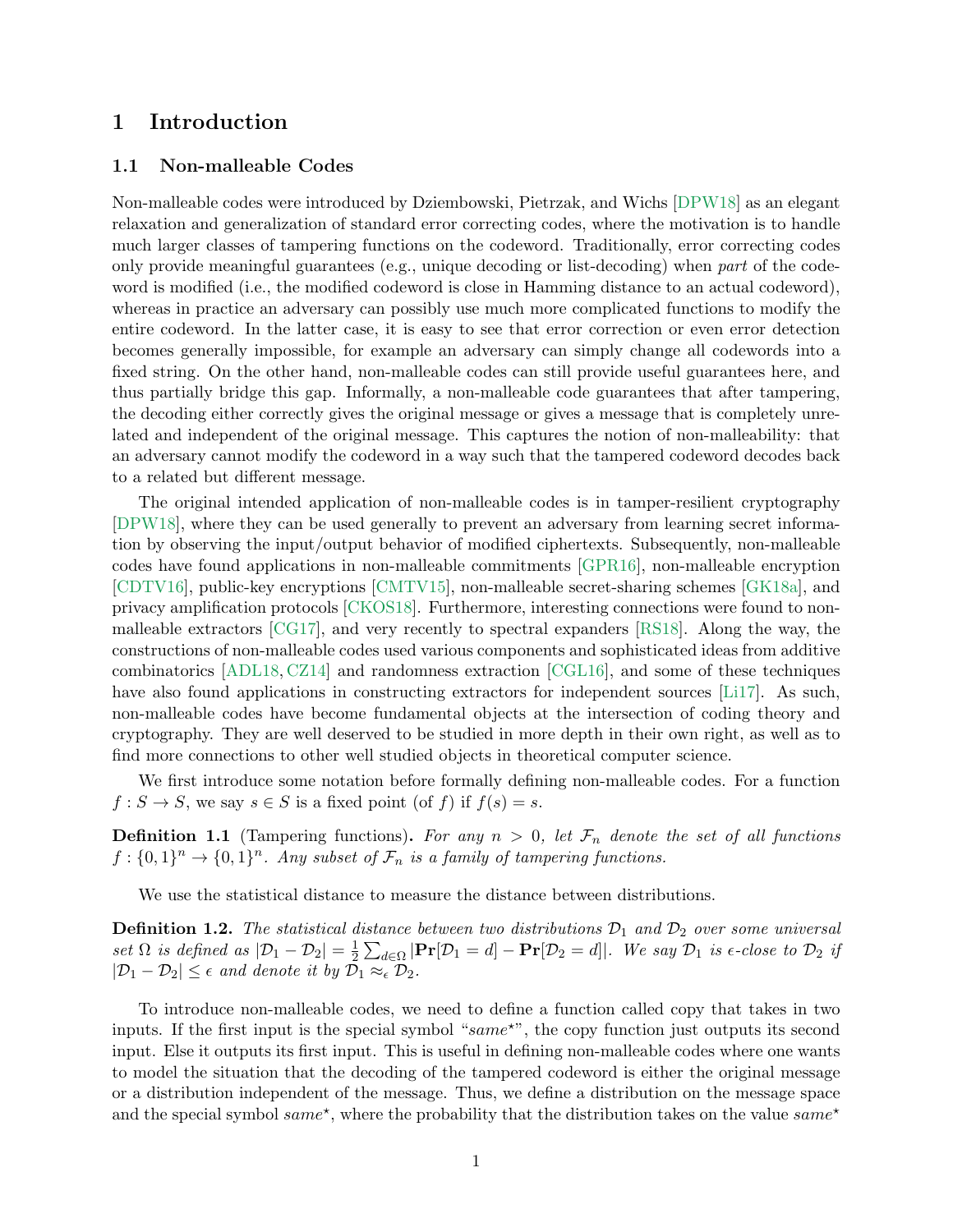corresponds to the probability that the tampered codeword is decoded back to the original message. More formally, we have

$$
copy(x, y) = \begin{cases} x & \text{if } x \neq same^* \\ y & \text{if } x = same^* \end{cases}
$$

Following the treatment in [\[DPW18\]](#page-41-0), we first define coding schemes.

**Definition 1.3** (Coding schemes). Let Enc :  $\{0,1\}^k \to \{0,1\}^n$  and Dec :  $\{0,1\}^n \to \{0,1\}^k \cup \{\perp\}$ be functions such that Enc is a randomized function (i.e., it has access to private randomness) and Dec is a deterministic function. We say that  $(Enc, Dec)$  is a coding scheme with block length n and message length k if for all  $s \in \{0,1\}^k$ ,  $Pr[Dec(Enc(s)) = s] = 1$ , where the probability is taken over the randomness in Enc.

We can now define non-malleable codes.

**Definition 1.4** (Non-malleable codes). A coding scheme  $C = (Enc, Dec)$  with block length n and message length k is a non-malleable code with respect to a family of tampering functions  $\mathcal{F} \subset \mathcal{F}_n$ and error  $\epsilon$  if for every  $f \in \mathcal{F}$  there exists a random variable  $D_f$  on  $\{0,1\}^k \cup \{same^{\star}\}\$  which is independent of the randomness in Enc and is efficiently samplable given oracle access to  $f(.)$ , such that for all messages  $s \in \{0,1\}^k$ , it holds that

$$
|\text{Dec}(f(\text{Enc}(s))) - \text{copy}(D_f, s)| \le \epsilon.
$$

We say the code is explicit if both the encoding and decoding can be done in polynomial time. The rate of C is given by  $k/n$ .

Relevant prior work on non-malleable codes in the information theoretic setting. There has been a lot of exciting research on non-malleable codes, and it is beyond the scope of this paper to provide a comprehensive survey of them. Instead we focus on relevant explicit (unconditional) constructions in the information theoretic setting, which is also the focus of this paper. One of the most studied classes of tampering functions is the so called split-state tampering, where the codeword is divided into (at least two) disjoint intervals and the adversary can tamper with each interval arbitrarily but independently. This model arises naturally in situations where the codeword may be stored in different parts of memory or different devices. Following a very successful line of work [\[DKO13,](#page-40-5)[ADL18,](#page-39-1)[Agg15,](#page-39-2)[AB16,](#page-38-0)[CG17,](#page-40-2)[CZ14,](#page-40-3)[ADKO15a,](#page-38-1)[CGL16,](#page-40-4)[Li17,](#page-42-1)[KOS17,](#page-41-3) [KOS18,](#page-41-4) [GMW18,](#page-41-5) [Li18,](#page-42-2) [AO19\]](#page-39-3), we now have explicit constructions of non-malleable codes in the 2-split state model with constant rate and negligible error.

The split state model is a "compartmentalized" model, where the codeword is partitioned a priori into disjoint intervals for tampering. Recently, there has been progress towards handling non-compartmentalized tampering functions. A work of Agrawal, Gupta, Maji, Pandey and Prab-hakaran [\[AGM](#page-39-4)+15] gave explicit constructions of non-malleable codes with respect to tampering functions that permute or flip the bits of the codeword. Ball, Dachman-Soled, Kulkarni and Malkin [\[BDKM16\]](#page-39-5) gave explicit constructions of non-malleable codes against t-local functions for  $t \leq n^{1-\epsilon}$ . However in all these models, each bit of the tampering function only depends on part of the codeword. A recent work of Chattopadhyay and Li [\[CL17\]](#page-40-6) gave the first explicit constructions of non-malleable codes where each bit of the tampering function may depend on all bits of the codeword. Specifically, they gave constructions for the classes of affine functions and small-depth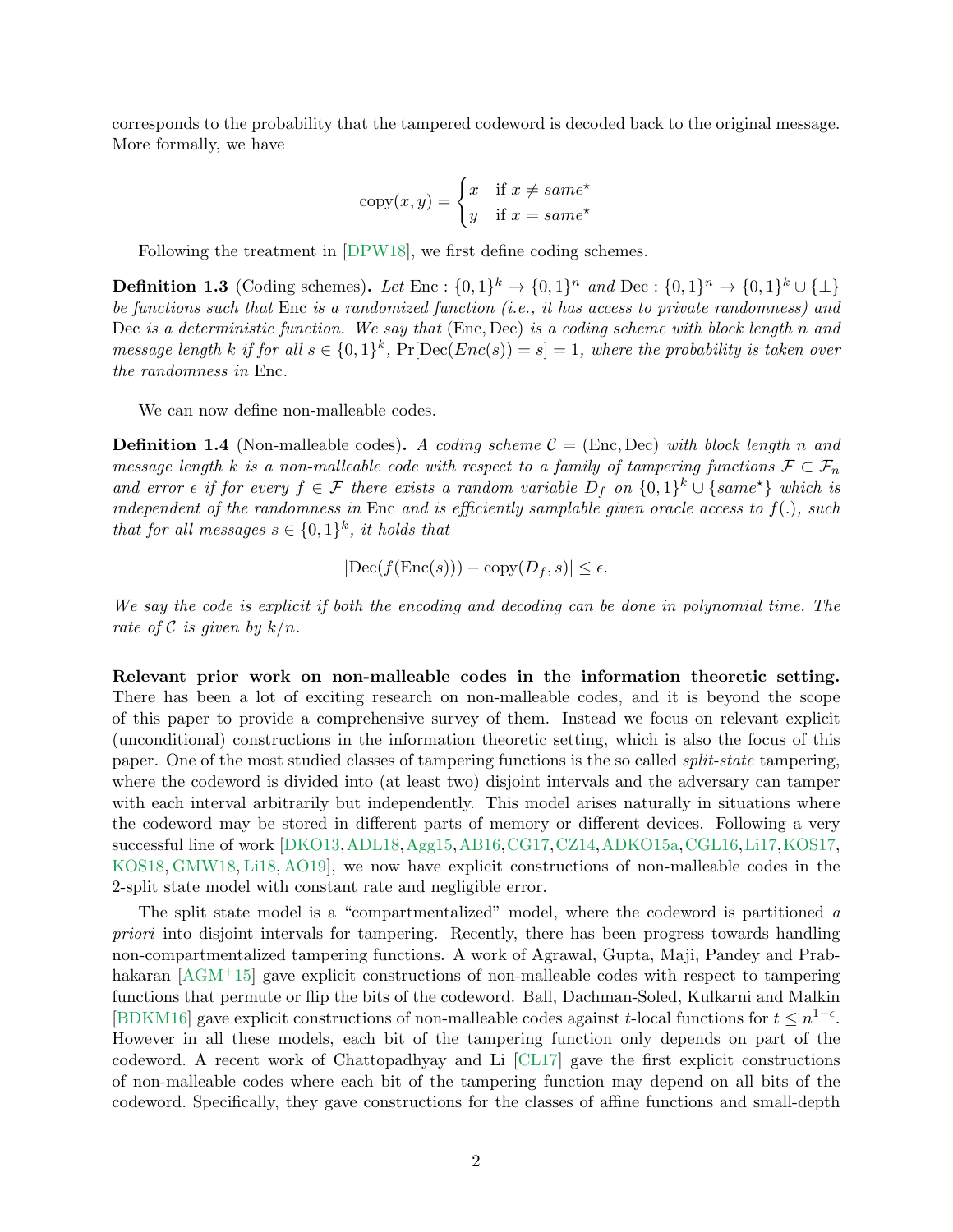(unbounded fain-in) circuits. The rate of the non-malleable code with respect to small-depth circuits was exponentially improved by a subsequent work of Ball, Dachman-Soled, Guo, Malkin, and Tan [\[BDSG](#page-39-6)+18]. In a recent work, Ball, Guo and Wichs [\[BGW19\]](#page-39-7) constructed non-malleable codes with respect to bounded depth decision trees.

Given all these exciting results, a major goal of the research on non-malleable codes remains to give explicit constructions for broader classes of tampering functions, as one can use the probabilistic method to show the existence of non-malleable codes with rate close to  $1 - \delta$  for any class F of tampering functions with  $|\mathcal{F}| \leq 2^{2^{\delta n}}$  [\[CG16\]](#page-40-7).

Our results. We continue the line of investigation on explicit constructions of non-malleable codes, and give explicit constructions for several new classes of non-compartmentalized tampering functions, where in some classes each bit of the tampering function can depend on all the bits of the codeword. In Section 1.[2,](#page-4-0) we discuss motivations and applications of our new non-malleable codes in cryptography. The new classes strictly generalize several previous studied classes of tampering functions. In particular, we consider the following classes.

- 1. Interleaved 2-split-state tampering, where the adversary can divide the codeword into two arbitrary disjoint intervals and tamper with each interval arbitrarily but independently. This model generalizes the split-state model and captures the situation where the codeword is partitioned into two blocks (not necessarily of the same length) in an unknown way by the adversary before applying a 2-split-state tampering function. Constructing non-malleable codes for this class of tampering functions was left as an open problem by Cheraghchi and Guruswami [\[CG17\]](#page-40-2).
- 2. Composition of tampering, where the adversary takes two tampering functions and composes them together to get a new tampering function. We note that function composition is a natural strategy for an adversary to achieve more powerful tampering, and it has been studied widely in other fields (e.g., computational complexity and communication complexity). We believe that studying non-malleable codes for the composition of different classes of tampering functions is also a natural and important direction.

We now formally define these classes and some related classes below. For notation, given any permutation  $\pi : [n] \to [n]$  and any string x of length n, we let  $y = x_{\pi}$  denote the length n string such that  $y_{\pi(i)} = x_i$ .

- The family of 2-split-state functions 2SS  $\subset \mathcal{F}_{2n}$ : Any  $f \in 2SS$  comprises of two functions  $f_1: \{0,1\}^n \to \{0,1\}^n$  and  $f_2: \{0,1\}^n \to \{0,1\}^n$ , and for any  $x, y \in \{0,1\}^n$ ,  $f(x, y) = (f_1(x),$  $f_2(y)$ ). This family of tampering functions has been extensively studied, with a long line of work achieving near optimal explicit constructions of non-malleable codes.
- The family of affine functions Lin  $\subset \mathcal{F}_n$ : Any  $f \in$  Lin is an affine function from  $\{0,1\}^n$  to  $\{0,1\}^n$  (viewing  $\{0,1\}^n$  as  $\mathbb{F}_2^n$ ), i.e.,  $f(x) = Mx + v$ , for some  $n \times n$  matrix M on  $\mathbb{F}_2$  and  $v \in \mathbb{F}_2^n$ .
- The family of interleaved 2-split-state functions  $(2, t)$ -ISS  $\subset \mathcal{F}_n$ : Any  $f \in (2, t)$ -ISS comprises of two functions  $f_1: \{0,1\}^{n_1} \to \{0,1\}^{n_1}$ ,  $f_2: \{0,1\}^{n_2} \to \{0,1\}^{n_2}$  such that  $n_1 + n_2 = n$  and  $\min\{n_1, n_2\} \geq t$  (i.e both partitions are of length at least t), and a permutation  $\pi : [n] \to [n]$ . For any  $z = (x, y)_{\pi} \in \{0, 1\}^n$ , where  $x \in \{0, 1\}^{n_1}, y \in \{0, 1\}^{n_2}$ , let  $f(z) = (f_1(x), f_2(y))_{\pi}$ . In this paper we require that  $t \geq n^{\beta}$  for some fixed constant  $0 < \beta < 1$ . Note this includes as a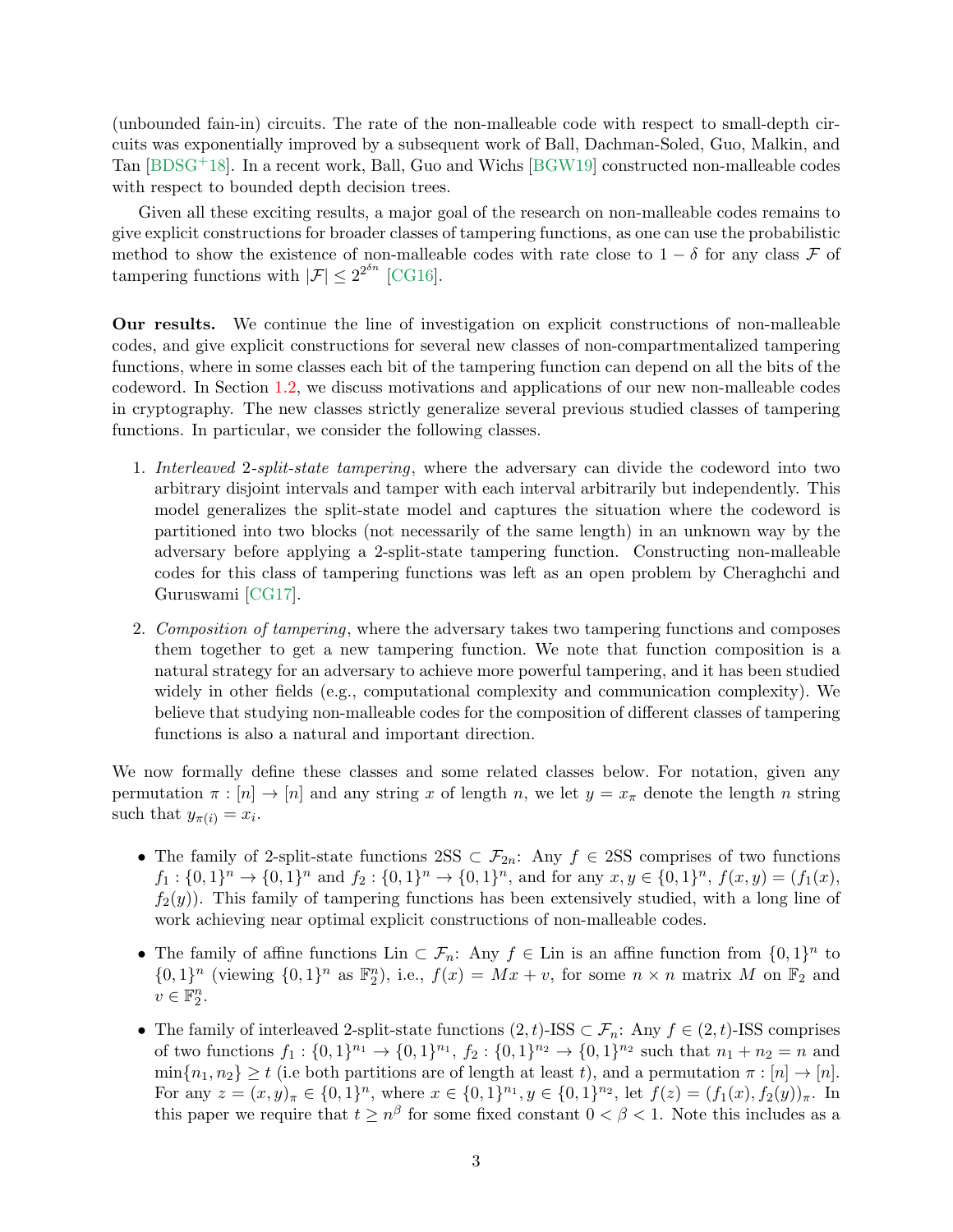special case the situation where the two states have the same size, which we denote by 2ISS, and in particular 2SS.

• For any tampering function families  $\mathcal{F}, \mathcal{G} \subset \mathcal{F}_n$ , define the family  $\mathcal{F} \circ \mathcal{G} \subset \mathcal{F}_n$  to be the set of all functions of the form  $f \circ g$ , where  $f \in \mathcal{F}$ ,  $g \in \mathcal{G}$  and  $\circ$  denotes function composition.

We now formally state our results. Our most general result is an explicit non-malleable code with respect to the tampering class of Lin  $\circ$  (2,  $n^{\beta}$ )-ISS, i.e, an affine function composed with an interleaved 2-split-state tampering function. Specifically, we have the following theorem.

**Theorem 1.5.** There exist constants  $\beta, \delta > 0$  such that for all integers  $n > 0$  there exists an explicit non-malleable code with respect to Lin  $\circ (2, n^{\beta})$ -ISS with rate  $1/n^{\delta}$  and error  $2^{-n^{\delta}}$ .

We immediately have the following corollary, which records the classes of functions for which no explicit non-malleable codes were known (for any rate) prior to this work.

Corollary 1. There exist constants  $\beta$ ,  $\delta > 0$  such that for all integers  $n > 0$  there exists an explicit non-malleable code with respect to the following classes of functions with rate  $1/n^{\delta}$  and error  $2^{-n^{\delta}}$ :

• 2ISS,  $(2, n^{\beta})$ -ISS, Lin  $\circ$  2ISS and Lin  $\circ$  2SS.

#### <span id="page-4-0"></span>1.2 Motivations and applications in cryptography

Just as standard non-malleable codes for split-state tampering arise from natural cryptographic applications, our non-malleable codes for interleaved 2-split-state tampering and affine tampering composed with interleaved split-state tampering also have natural cryptographic motivations and applications.

It is known that any non-malleable code in the 2-split-state model gives a 2 out of 2 secretsharing scheme, if one views the two split states as two shares [\[ADKO15b\]](#page-38-2). We show that any nonmalleable code in the interleaved 2-split state model gives a non-malleable secret-sharing scheme with *binary shares*. Secret-sharing schemes [\[Bla79,](#page-39-8) [Sha79\]](#page-42-3) are fundamental objects in cryptography, and building blocks for many other more advanced applications such as secure multiparty computation. In short, a secret-sharing scheme shares a message secretly among  $n$  parties, such that any qualified subset can reconstruct the message, while any unqualified subset reveals nothing (or almost nothing) about the message. Equivalently, one can view this as saying that any leakage function which leaks the shares in an unqualified subset reveals nothing. In the standard threshold or t out of n secret-sharing, any subset of size at most  $t$  is an unqualified subset while any subset of size larger than t is a qualified subset. However, it is known that in such a scheme, the share size has to be at least as large as the message size. Thus, a natural and interesting question is whether the share size can be smaller under some relaxed notion of secret-sharing. This is indeed possible when one considers the notion of  $(r, t)$ -ramp secret-sharing, where  $r > t+1$ . In this setting, any subset of size at most  $t$  reveals nothing about the message, while any subset of size at least  $r$ can reconstruct message. Thus  $t$  is called the privacy threshold and  $r$  is called the reconstruction threshold. Subsets of size between  $t + 1$  and  $r - 1$  may reveal some partial information about the message. Again, it is not hard to see that the share size in this case has to be at least as large as  $m/(r-t)$ , where m is the message length. Thus, if one allows a sufficiently large gap between r and t, then it is possible to achieve a secret-sharing scheme even with binary shares.

Secret-sharing schemes are also closely related to error correcting codes. For example, the celebrated Shamir's scheme [\[Sha79\]](#page-42-3) is based on Reed-Solomon codes. Similarly, binary secretsharing schemes are largely based on binary error correcting codes, and they are studied in a series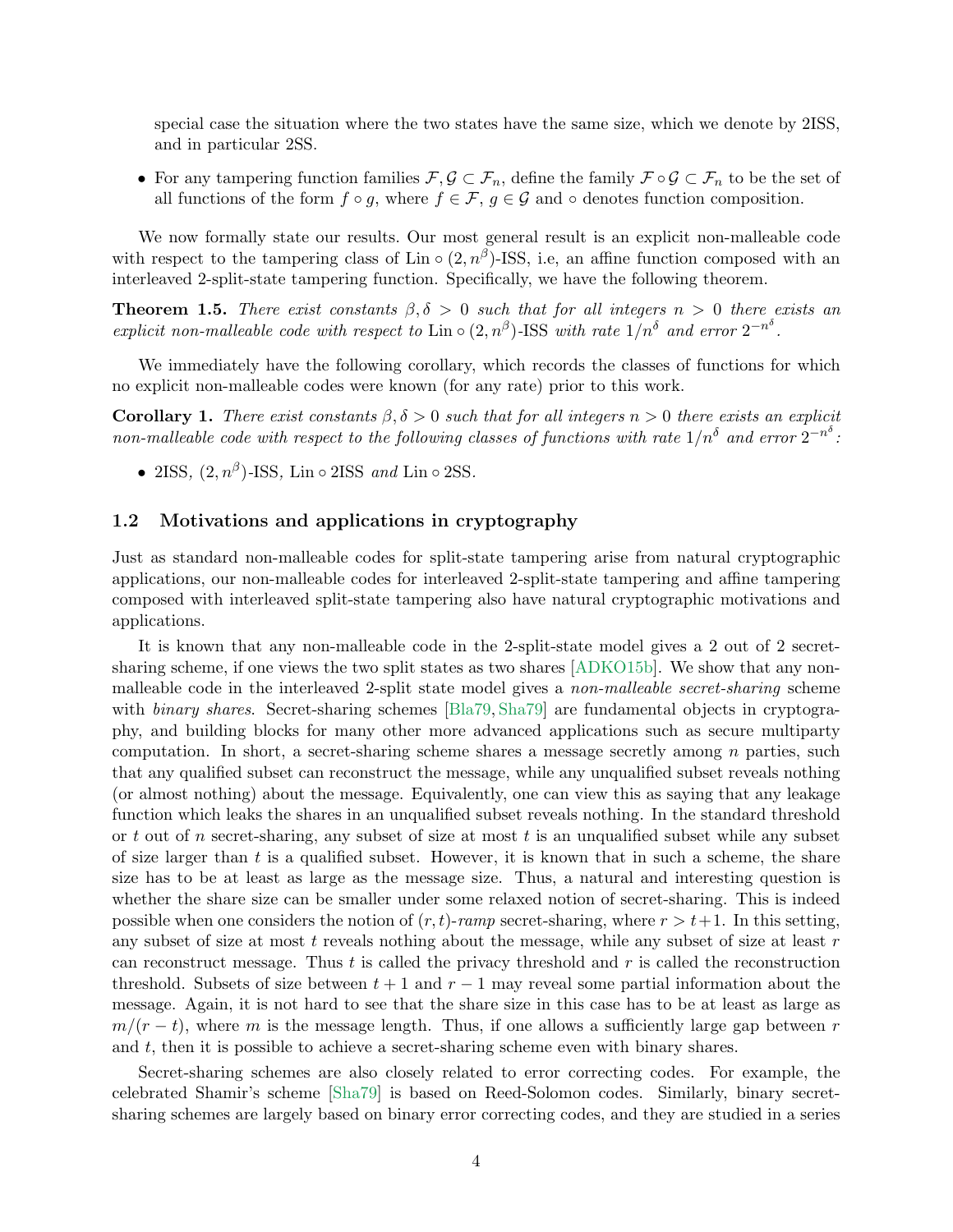of recent works [\[BIVW16,](#page-39-9) [BW17,](#page-39-10) [CIL17,](#page-40-8) [LCG](#page-41-6)<sup>+18]</sup> in terms of the tradeoff between the message length, the privacy threshold  $t$ , the reconstruction threshold  $r$ , and the complexity of the sharing and reconstruction functions.

However, standard secret-sharing schemes only allow an adversary to passively observe some shares, thus one can ask the natural question of whether it is possible to protect against even active adversaries who can tamper with the shares. In this context, the notion of robust secretsharing schemes (e.g., [\[RBO89,](#page-42-4)[CSV93\]](#page-40-9)) allows qualified subsets to recover the message even if the adversary can modify part of the shares. More recently, by generalizing non-malleable codes, Goyal and Kumar [\[GK18a\]](#page-41-2) introduced non-malleable secret-sharing schemes, where the adversary can tamper with all shares in some restricted manner. Naturally, the guarantee is that if tampering happens, then the reconstructed message is either the original message or something completely unrelated. In particular, they constructed t out of  $n$  non-malleable secret-sharing schemes in the following two tampering models. In the independent tampering model, the adversary can tamper with each share independently. In the joint tampering model, the adversary can divide any subset of  $t + 1$  shares arbitrarily into two sets of *different size*, and tamper with the shares in each set jointly, but independently across the two sets. Note that the adversary in the second model is strictly stronger than the adversary in the first one, since for reconstruction one only considers subsets of size  $t + 1$ . Several follow up works [\[GK18b,](#page-41-7) [BS18,](#page-39-11) [ADN](#page-39-12)+18] studied different models such as non-malleable secret-sharing schemes for general access structures, and achieved improvements in various parameters.

However, in all known constructions of non-malleable secret-sharing schemes the share size is always larger than 1 bit. In other words, no known non-malleable secret-sharing scheme can achieve binary shares. This is an obstacle that results from the techniques in all known constructions. Indeed, even if one allows  $(r, t)$ -ramp non-malleable secret-sharing with an arbitrarily large gap between  $r$  and  $t$ , no known constructions can achieve binary shares, because they all need to put at least two shares of some standard secret-sharing schemes together to form a single share in the non-malleable scheme. Thus it is a natural question to see if one can construct non-malleable secret-sharing schemes with binary shares using different techniques.

Our non-malleable codes for interleaved 2-split-state tampering directly give non-malleable secret-sharing schemes with binary shares that protect against joint tampering. We have the following theorem.

<span id="page-5-0"></span>**Theorem 1.6.** There exist constants  $0 < \alpha < \beta < 1$  such that for all integers  $n > 0$  there exists an explicit (r, t)-ramp non-malleable secret-sharing scheme with binary shares, where  $r = n$ ,  $t = n - n<sup>\beta</sup>$ and the message length is  $n^{\alpha}$ . The scheme has statistical privacy with error  $2^{-n^{\Omega(1)}}$ , and is resilient with error  $2^{-n^{\tilde{\Omega}(1)}}$  to joint tampering where the adversary arbitrarily partitions the r shares into two blocks, each with at most t shares, and tampers with each block independently using an arbitrary function.

Intuitively, any n-bit non-malleable code for interleaved 2-split-state tampering gives a ramp non-malleable secret-sharing scheme with reconstruction threshold  $r = n$ , as follows. If the code protects against an adversary who can partition the codeword into two disjoint sets and tamper with each set arbitrarily but independently, then each set must reveal (almost) nothing about the secret message. Otherwise, the adversary can simply look at one set and use the leaked information to modify the shares in this set, and make the reconstructed message become a different but related message. In particular, the same proof in [\[ADKO15b\]](#page-38-2) for the standard 2-split state model also works for the interleaved 2-split state model. Since our code works for interleaved 2-split-state tampering and the size of one set can be as large as  $n - n^{\beta}$ , this implies privacy threshold at least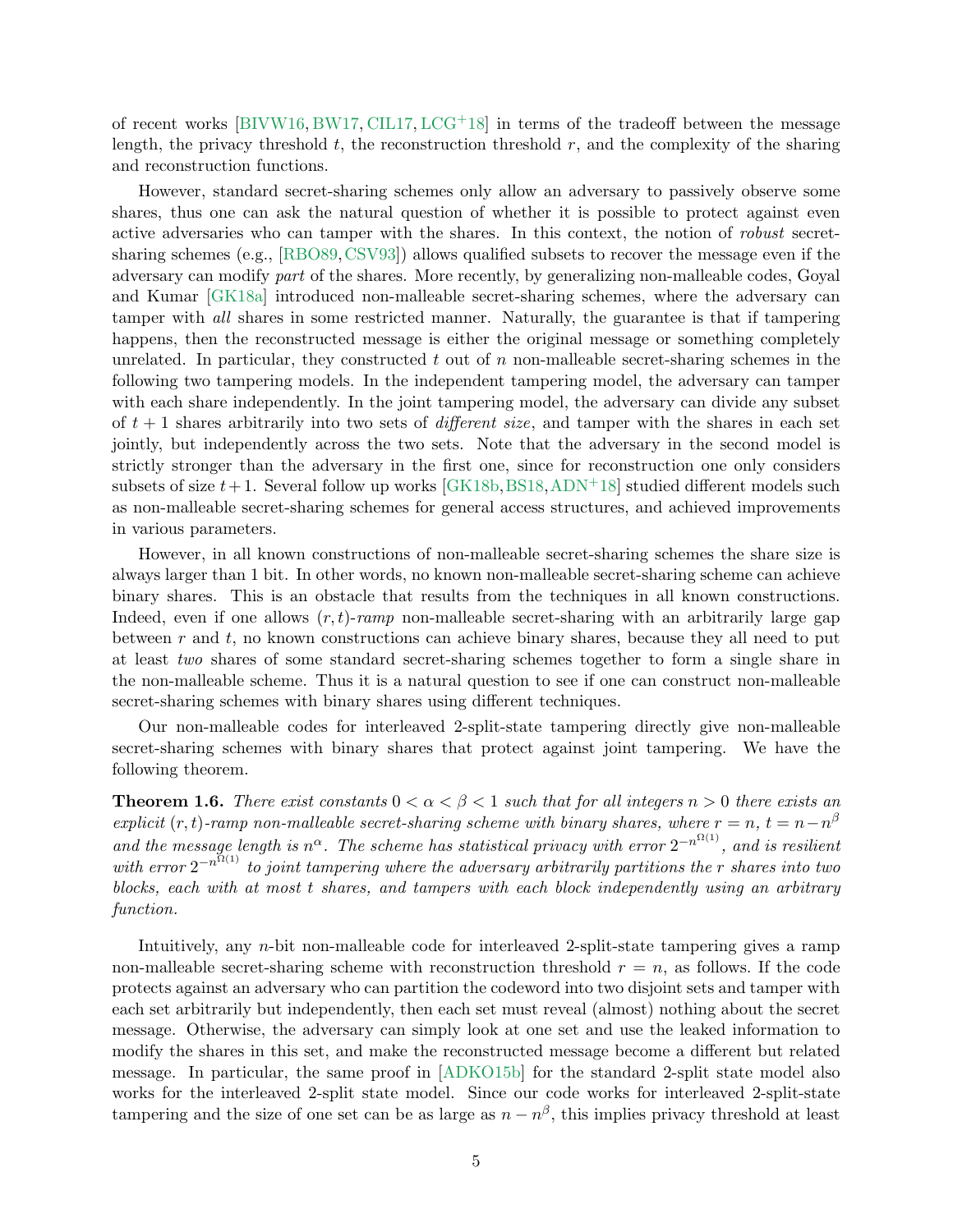$n - n^{\beta}$ , with the small error in privacy coming from the error of the non-malleable code. We refer the reader to Section [7](#page-32-0) for more details.

It is an interesting open question to construct explicit non-malleable secret-sharing schemes with binary shares where the reconstruction threshold  $r < n$ . We note that this question is closely related to constructing non-malleable codes for the tampering class 2SS ◦Lin or 2ISS ◦Lin (i.e., reverse the order of composition). This is because to get such a scheme, one natural idea is to apply another secret-sharing scheme on top of our non-malleable code. If one uses a linear secret-sharing scheme as in many standard schemes, then the tampering function on the codeword becomes 2SS ◦ Lin or  $2ISS \circ Lin.$ 

We also note that in an  $(r, t)$ -ramp secret-sharing scheme with binary shares, unless the message has only one bit, we must have  $r > t + 1$ . Thus in the joint tampering model, instead of allowing the adversary to divide r shares arbitrarily into two sets, one must put an upper bound t on the size of each set as in our theorem. For example, one cannot allow an adversary to look at a set of shares with size  $r - 1$ , because  $r - 1 > t$  and this set of shares may already leak some information about the secret message.

In both standard secret-sharing and non-malleable secret-sharing, in addition to looking at sets of shares, researchers have also studied other classes of leakage function or tampering function. For example, the work of Goyal et al.  $[GIM<sup>+</sup>16]$  studied secret-sharing schemes that are resilient to affine leakage functions on all shares, and used them to construct parity resilient circuits and bounded communication leakage resilient protocols. A recent work of Lin et. al  $[LCG+19]$  also studied non-malleable secret-sharing schemes where the adversary can tamper with all shares jointly using some restricted classes of functions. Specifically,  $[LCG<sup>+19</sup>]$  considered the model of "adaptive" affine tampering, where the adversary is allowed to first observe the shares in some unqualified subset, and then choose an affine function based on this to tamper with all shares. In this sense, our non-malleable codes for affine tampering composed with interleaved 2-split-state tampering also directly give non-malleable secret-sharing schemes with binary shares that protect against affine tampering composed with joint tampering, which is strictly stronger than both the joint tampering model and the affine tampering model (although our affine tampering is non-adaptive compared to  $[LOG^+19]$ . Specifically, we have the following theorem (which strictly generalizes Theorem 1.[6\)](#page-5-0).

<span id="page-6-0"></span>**Theorem 1.7.** There exist constants  $0 < \alpha < \beta < 1$  such that for all integers  $n > 0$  there exists an explicit (r, t)-ramp non-malleable secret-sharing scheme with binary shares, where  $r = n$ ,  $t = n - n<sup>\beta</sup>$ and the message length is  $n^{\alpha}$ . The scheme has statistical privacy with error  $2^{-n^{\Omega(1)}}$ , and is resilient with error  $2^{-n^{\Omega(1)}}$  to an adversary that tampers in two stages: In the first stage, the adversary partitions the r shares arbitrarily into two blocks, each with at most t shares, and tampers with each block independently using an arbitrary function. In the second stage, the adversary applies an arbitrary affine tampering function jointly on all the already tampered (from the first stage) r shares.

We provide a formal proof of the above theorem in Section [7.](#page-32-0)

Again, it is an interesting open question to construct explicit non-malleable secret-sharing schemes where the order of tampering is reversed.

#### 1.3 Seedless non-malleable extractors

Our results on non-malleable codes are based on new constructions of seedless non-malleable extractors, which we believe are of independent interest. Before defining seedless non-malleable extractors formally, we first recall some basic notation from the area of randomness extraction.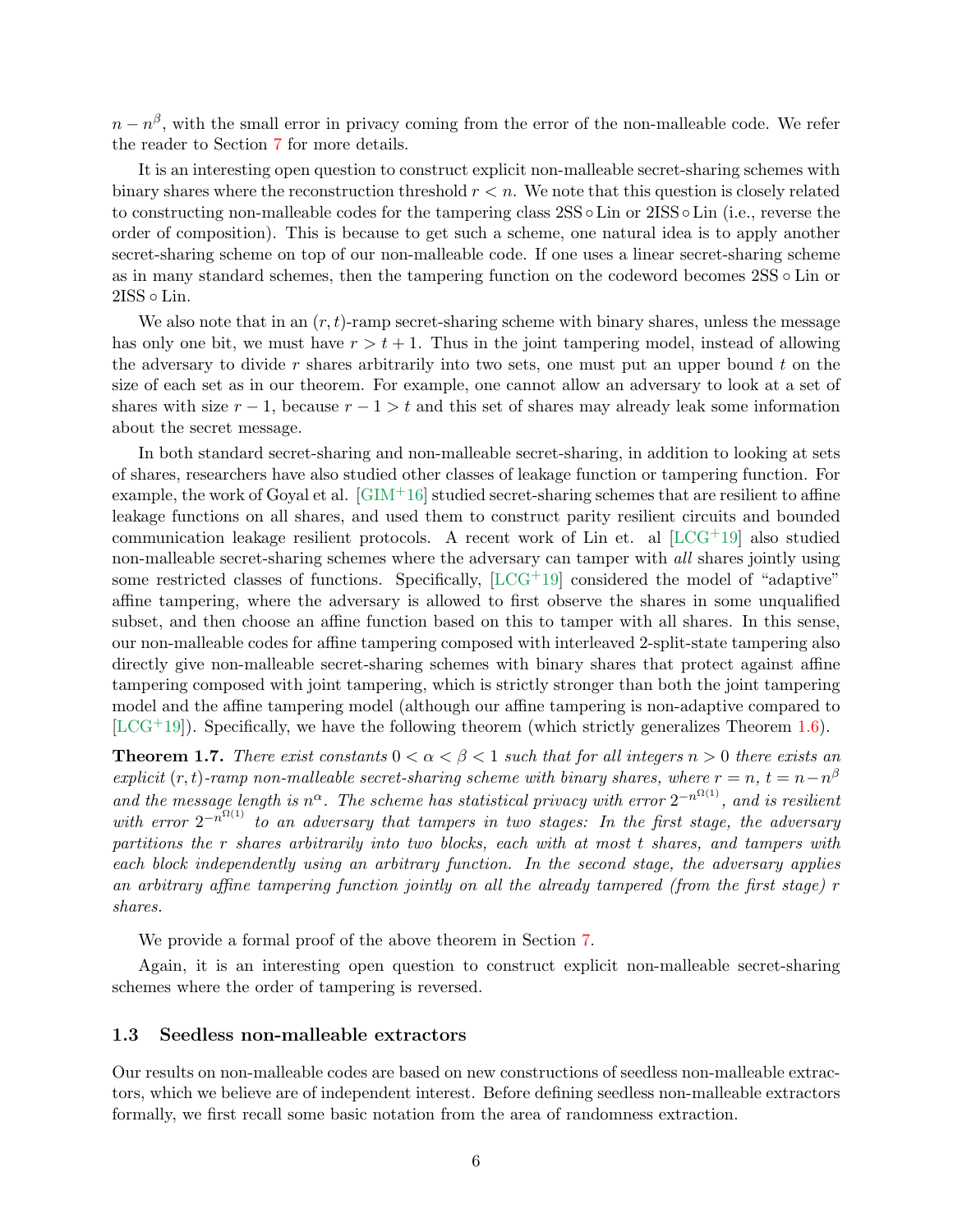Randomness extraction is motivated by the problem of purifying imperfect (or defective) sources of randomness. The concern stems from the fact that natural random sources often have poor quality, while most applications require high quality (e.g., uniform) random bits. We use the standard notion of min-entropy to measure the amount of randomness in a distribution.

**Definition 1.8.** The min-entropy  $H_{\infty}(\mathbf{X})$  of a probability distribution **X** on  $\{0,1\}^n$  is defined to be  $\min_x(-\log(\Pr[\mathbf{X} = x]))$ . We say **X** is an  $(n, H_\infty(\mathbf{X}))$ -source and the min-entropy rate is  $H_{\infty}(\mathbf{X})/n$ .

It turns out that it is impossible to extract from a single general weak random source even for min-entropy  $n-1$ . There are two possible ways to bypass this barrier. The first one is to relax the extractor to be a *seeded extractor*, which takes an additional independent short random seed to extract from a weak random source. The second one is to construct deterministic extractors for special classes of weak random sources.

Both kinds of extractors have been studied extensively. Recently, they have also been generalized to stronger notions where the inputs to the extractor can be tampered with by an adversary. Specifically, Dodis and Wichs [\[DW09\]](#page-41-10) introduced the notion of seeded non-malleable extractor in the context of privacy amplification against an active adversary. Informally, such an extractor satisfies the stronger property that the output of the extractor is independent of the output of the extractor on a tampered seed. Similarly, and more relevant to this paper, a seedless variant of non-malleable extractors was introduced by Cheraghchi and Guruswami [\[CG17\]](#page-40-2) as a way to construct non-malleable codes. Apart from their original applications, both kinds of non-malleable extractors are of independent interest. They are also related to each other and have applications in constructions of extractors for independent sources [\[Li17\]](#page-42-1).

We now define seedless non-malleable extractors.

**Definition 1.9** (Seedless non-malleable extractors). Let  $\mathcal{F} \subset \mathcal{F}_n$  be a family of tampering functions such that no function in F has any fixed points. A function nmExt :  $\{0,1\}^n \to \{0,1\}^m$  is a seedless  $(n, m, \epsilon)$ -non-malleable extractor with respect to F and a class of sources X if for every distribution  $\mathbf{X} \in \mathcal{X}$  and every tampering function  $f \in \mathcal{F}$ , there exists a random variable that is  $D_{f,X}$  on  ${0,1}<sup>m</sup> \cup {same<sup>*</sup>} that is independent of **X**, such that$ 

$$
|\text{nmExt}(\mathbf{X}), \text{nmExt}(f(\mathbf{X})) - \mathbf{U}_m, \text{copy}(D_{f,X}, \mathbf{U}_m)| \le \epsilon.
$$

Further, we say that  $\text{nmExt}$  is  $\epsilon'$ -invertible, if there exists a polynomial time sampling algorithm A that takes as input  $y \in \{0,1\}^m$ , and outputs a sample from a distribution that is  $\epsilon'$ -close to the uniform distribution on the set  $n m Ext^{-1}(y)$ .

In the above definition, when the class of sources  $\mathcal X$  is the distribution  $\mathbf U_n$ , we simply say that nmExt is a seedless  $(n, m, \epsilon)$ -non-malleable extractor with respect to F.

Relevant prior work on seedless non-malleable extractors. The first construction of seedless non-malleable extractors was given by Chattopadhyay and Zuckerman [\[CZ14\]](#page-40-3) with respect to the class of 10-split-state tampering. Subsequently, a series of works starting with the work of Chattopadhyay, Goyal and Li [\[CGL16\]](#page-40-4) gave explicit seedless non-malleable extractors for 2-split-state tampering. The only known constructions with respect to a class of tampering functions different from split state tampering is from the work of Chattopadhyay and Li [\[CL17\]](#page-40-6), which gave explicit seedless non-malleable extractors with respect to the tampering class Lin and small depth circuits, and a subsequent follow-up work of Ball et al.  $[BCL+20]$  where they constructed non-malleable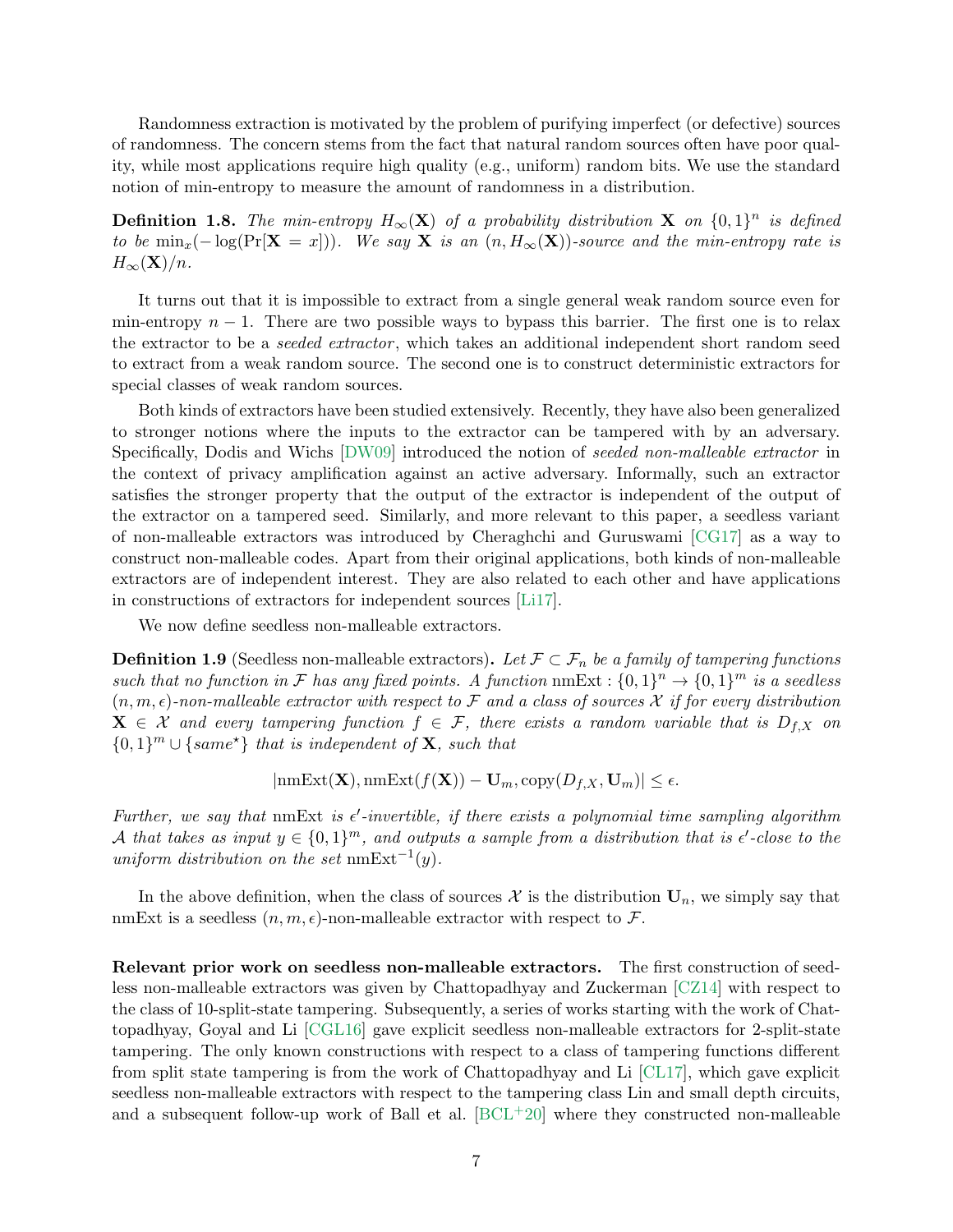extractors against tampering functions that are low-degree polynomials over large fields. We note that constructing explicit seedless non-malleable extractors with respect to 2ISS was also posed as an open problem in [\[CG17\]](#page-40-2).

Our results. As our most general result, we give the first explicit constructions of seedless nonmalleable extractors with respect to the tampering class Lin  $\circ$   $(2, n^{\beta})$ -ISS.

**Theorem 1.10.** There exists a constant  $\beta > 0$  such that for all  $n > 0$  there exists an efficiently computable seedless  $(n, n^{\Omega(1)}, 2^{-n^{\Omega(1)}})$ -non-malleable extractor with respect to Lin  $\circ (2, n^{\beta})$ -ISS, that is  $2^{-n^{\Omega(1)}}$ -invertible.

This immediately yields the first explicit non-malleable extractors against the following classes of tampering functions.

**Corollary 2.** For all  $n > 0$  there exists an efficiently computable seedless  $(n, n^{\Omega(1)}, 2^{-n^{\Omega(1)}})$ -nonmalleable extractor with respect to the following classes of tampering functions:

• 2ISS,  $(2, n^{\beta})$ -ISS, Lin  $\circ$  2ISS, and Lin  $\circ$  2SS.

We derive our results on non-malleable codes using the above explicit constructions of nonmalleable extractors based on a beautiful connection discovered by Cheraghchi and Gurswami [\[CG17\]](#page-40-2) (see Theorem 3.[20](#page-18-0) for more details).

#### <span id="page-8-0"></span>1.4 Extractors for interleaved sources

Our techniques also yield improved explicit constructions of extractors for interleaved sources, which generalize extractors for independent sources in the following way: the inputs to the extractor are samples from a few independent sources mixed (interleaved) in an unknown (but fixed) way. Raz and Yehudayoff [\[RY11\]](#page-42-5) showed that such extractors have applications in communication complexity and proving lower bounds for arithmetic circuits. In a subsequent work, Chattopadhyay and Zuckerman [\[CZ16b\]](#page-40-10) showed that such extractors can also be used to construct extractors for certain samplable sources, extending a line of work initiated by Trevisan and Vadhan [\[TV00\]](#page-42-6). We now define interleaved sources formally.

**Definition 1.11** (Interleaved Sources). Let  $X_1, \ldots, X_r$  be arbitrary independent sources on  $\{0,1\}^n$ and let  $\pi : [rn] \to [rn]$  be any permutation. Then  $\mathbf{Z} = (\mathbf{X}_1, \dots, \mathbf{X}_r)_{\pi}$  is an r-interleaved source.

Relevant prior work on interleaved extractors. Raz and Yehudayoff [\[RY11\]](#page-42-5) gave explicit extractors for 2-interleaved sources when both the sources have min-entropy at least  $(1 - \delta)n$  for a tiny constant  $\delta > 0$ . Their construction is based on techniques from additive combinatorics and can output  $\Omega(n)$  bits with exponentially small error. Subsequently, Chattopadhyay and Zuckerman [\[CZ16b\]](#page-40-10) constructed extractors for 2-interleaved sources where one source has entropy  $(1 - \gamma)n$  for a small constant  $\gamma > 0$  and the other source has entropy  $\Omega(\log n)$ . They achieve output length  $O(\log n)$  bits with error  $n^{-\Omega(1)}$ .

A much better result (in terms of the min-entropy) is known if the extractor has access to an interleaving of more sources. For a large enough constant C, Chattopadhyay and Li  $\left[CL16\right]$  gave an explicit extractor for C-interleaved sources where each source has entropy  $k \geq \text{poly}(\log n)$ . They achieve output length  $k^{\Omega(1)}$  and error  $n^{-\Omega(1)}$ .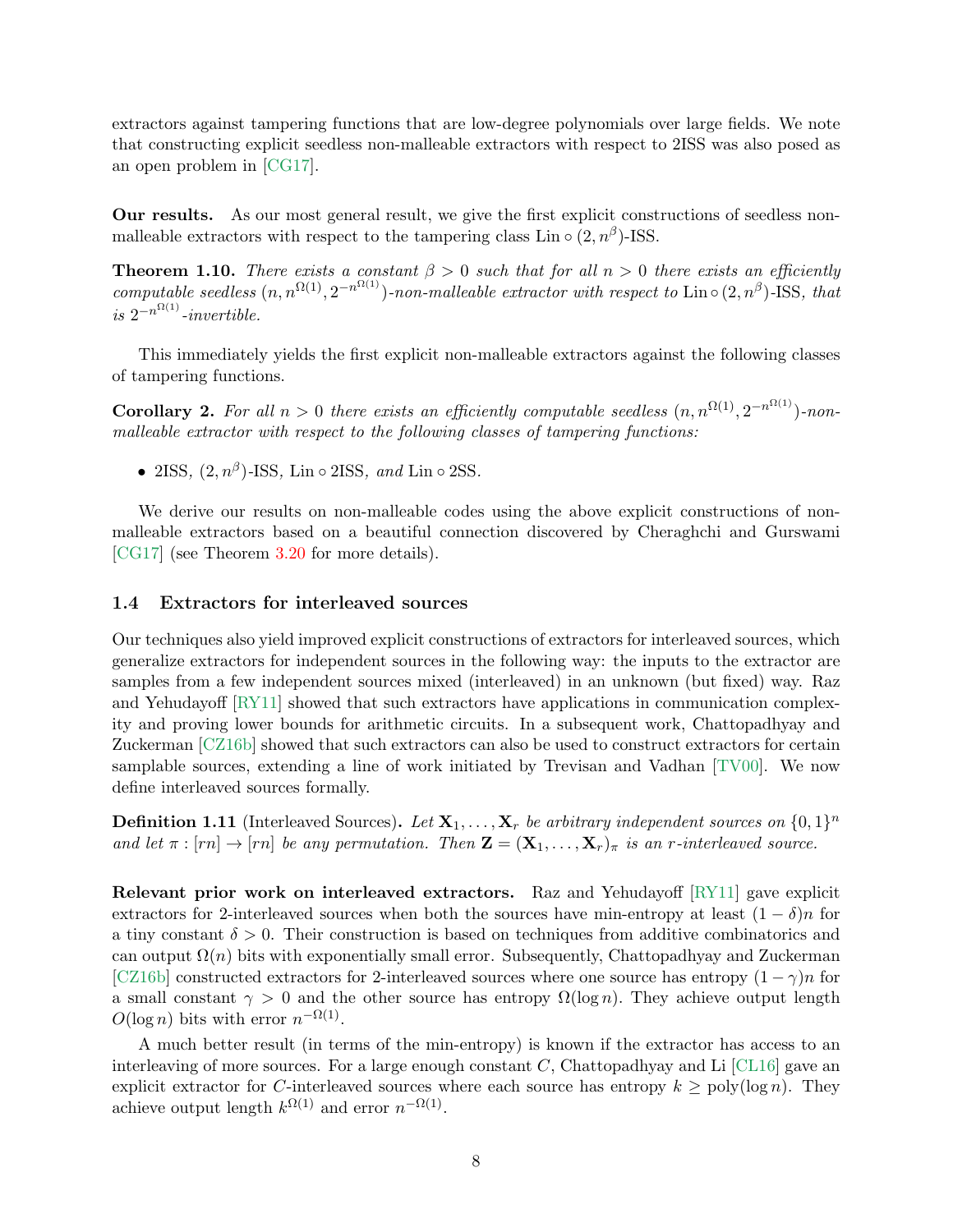Our results. Our main result is an explicit extractor for 2-interleaved sources where each source has min-entropy at least  $2n/3$ . The extractor outputs  $\Omega(n)$  bits with error  $2^{-n^{\Omega(1)}}$ .

<span id="page-9-1"></span>**Theorem 1.12.** For any constant  $\delta > 0$  and all integers  $n > 0$ , there exists an efficiently computable function i $\ell$ Ext :  $\{0,1\}^{2n} \to \{0,1\}^m$ ,  $m = \Omega(n)$ , such that for any two independent sources **X** and **Y**, each on n bits with min-entropy at least  $(2/3+\delta)n$ , and any permutation  $\pi : [2n] \rightarrow [2n]$ ,

$$
|i\ell \operatorname{Ext}((\mathbf{X}, \mathbf{Y})_{\pi}) - \mathbf{U}_{m}| \leq 2^{-n^{\Omega(1)}}.
$$

### <span id="page-9-2"></span>2 Overview of constructions and techniques

Our results on non-malleable codes are derived from explicit constructions of invertible seedless non-malleable extractors (see Theorem 3.[20\)](#page-18-0). In this section, we illustrate our main ideas used to give explicit constructions of seedless non-malleable extractors with respect to the relevant classes of tampering functions, and explicit extractors for interleaved sources.

We first focus on the main ideas involved in constructing non-malleable extractors against 2 split-state adversaries when the partition are of equal length (we denote this by 2ISS). This serves to illustrate the important ideas that go into all our explicit non-malleable extractor constructions.

### 2.1 Seedless non-malleable extractors with respect to interleaved 2-split-state tampering

We discuss the construction of a non-malleable extractor with respect to 2ISS. In such settings, it was shown in [\[CG17\]](#page-40-2) that it is enough to construct non-malleable extractors assuming that at least one of f and g does not have any fixed points, assuming that the sources  $X$  and Y have entropy at least  $n - n^{\delta}$ . Thus, we construct a seedless non-malleable extractor nmExt :  $\{0, 1\}^n \times \{0, 1\}^n \to$  $\{0,1\}^m$ ,  $m = n^{\Omega(1)}$  such that the following hold: let **X** and **Y** be independent  $(n, n - n^{\delta})$ -sources, for some small  $\delta > 0$ . Let  $f: \{0,1\}^n \to \{0,1\}^n$ ,  $g: \{0,1\}^n \to \{0,1\}^n$  be arbitrary functions such that at least one of them has not fixed points, and  $\pi : [2n] \rightarrow [2n]$  be an arbitrary permutation. Then,

<span id="page-9-0"></span>
$$
\text{nmExt}((\mathbf{X}, \mathbf{Y})_{\pi}), \text{nmExt}((f(\mathbf{X}), g(\mathbf{Y}))_{\pi})) \approx_{\epsilon} \mathbf{U}_m, \text{nmExt}((f(\mathbf{X}), g(\mathbf{Y}))_{\pi})
$$
(1)

where  $\epsilon = 2^{-n^{\Omega(1)}}$ .

Our construction is based on the framework of advice generators and correlation breakers set up in the work [\[CGL16\]](#page-40-4), and used in various follow-up works on non-malleable extractors and codes. Before explaining this framework, we introduce some notation for ease of presentation. Let  $\mathbf{Z} = (\mathbf{X}, \mathbf{Y})_{\pi}$ . We use the notation that if  $\mathbf{W} = h((\mathbf{X}, \mathbf{Y})_{\pi})$  (for some function h), then  $\mathbf{W}'$  or (W)' stands for the corresponding random variable  $h((f(X), g(Y))_{\pi})$ . Thus,  $\mathbf{Z}' = (f(X), g(Y))_{\pi}$ .

On a very high level, the task of constructing a non-malleable extractor can be broken down into the following two steps:

- 1. Generating advice: the task here is to construct a function advGen :  $\{0,1\}^{2n} \rightarrow \{0,1\}^a$ ,  $a \leq n^{\delta}$ , such that  $\text{advGen}(\mathbf{Z}) \neq \text{advGen}(\mathbf{Z}')$  with high probability.
- 2. Breaking correlation: here we construct an object that can be seen as a relaxation of a nonmalleable extractor, in the sense that we supply the non-malleable extractor with a short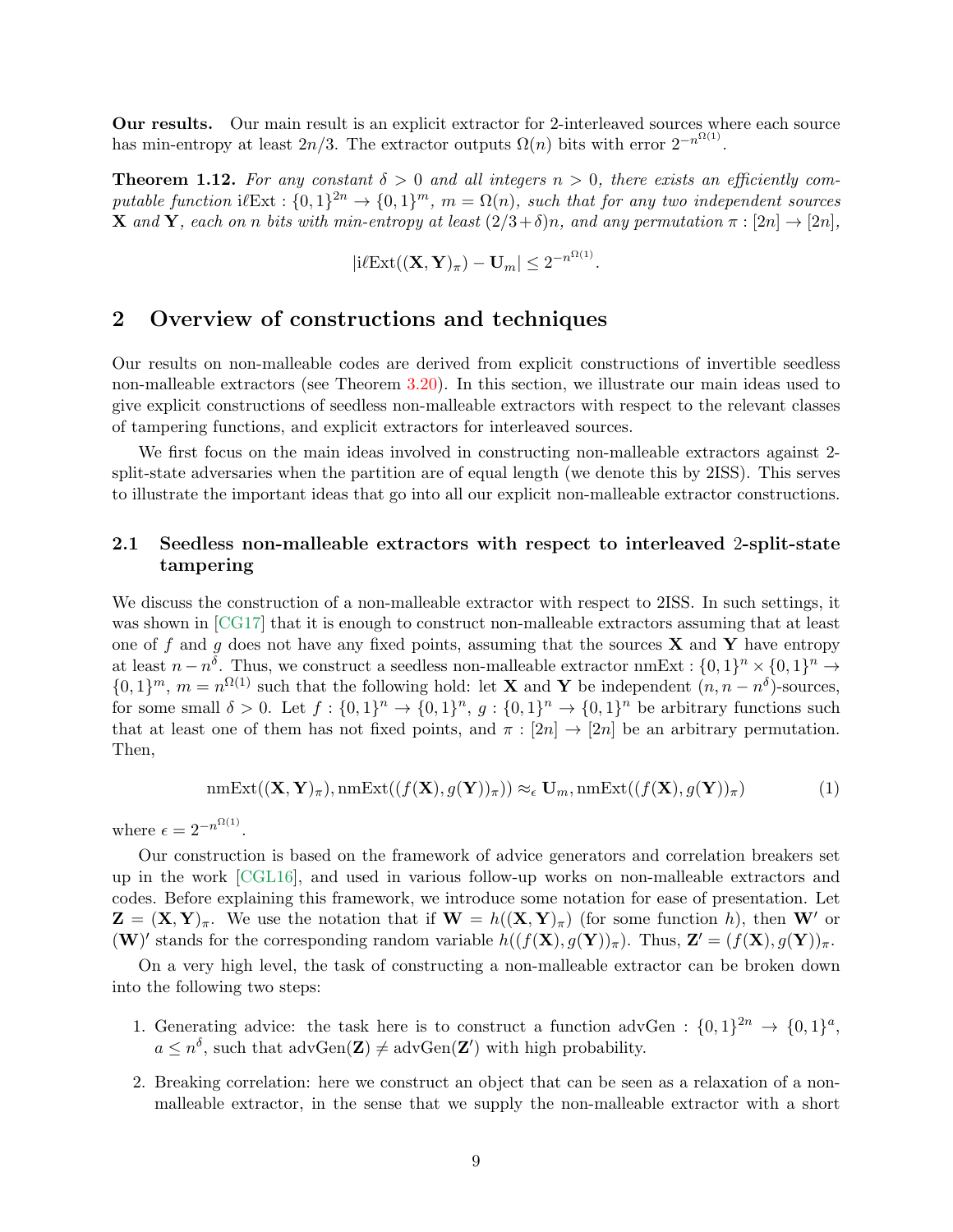advice string. This object is called an advice correlation breaker. We require that for all distinct strings  $s, s' \in \{0, 1\}^a$ ,

$$
\text{ACB}(\mathbf{Z},s), \text{ACB}(\mathbf{Z}',s') \approx \mathbf{U}_m, \text{ACB}(\mathbf{Z}',s').
$$

Given the above components, the non-malleable extractor is defined as:

$$
nmExt(\mathbf{Z}) = ACB(\mathbf{Z}, \mathrm{advGen}(\mathbf{Z})).
$$

The fact that the above satisfies [\(1\)](#page-9-0) is not direct, but relies on further properties of the function advGen. In particular, we require that with high probability over the fixings of the random variables adv $Gen(Z)$  and adv $Gen(Z')$ , X and Y remain independent high min-entropy sources.

#### 2.1.1 An explicit advice generator

A natural first idea to construct an advice generator can be as follows: Take a slice (prefix) of Z, say  $\mathbb{Z}_1$ , and use this to sample some coordinates from an encoding (using a good error correcting code) of Z. A similar high level strategy has for example been used in [\[CGL16\]](#page-40-4), and other follow-up works. The intuition behind such a strategy is that since we assume  $\mathbf{Z} \neq \mathbf{Z}'$ , encoding it will ensure that they differ on a lot of coordinates. Thus, sampling a random set of coordinates will include one such coordinate with high probability. However, in the present case, it is not clear why this should work since it could be that  $\mathbf{Z}_1$  contains all bits from say  $\mathbf{X}$ , and the set of coordinates where the encoding of  $Z$  and  $Z'$  differ may be a function of  $X$ , which leads to unwanted correlations.

The next natural idea could be the following: First use the slice  $\mathbb{Z}_1$  to sample a few coordinates from  $Z$ . Let  $Z_2$  indicate  $Z$  projected onto the sampled coordinates. Now, it is not hard to prove that  $\mathbb{Z}_2$  contains roughly equal number of bits from both the sources  $\mathbf X$  and  $\mathbf Y$ . A strategy could be to now use  $\mathbb{Z}_2$  to sample coordinates from an encoding of  $\mathbb{Z}$ . However, in this case, we run into similar problems as before: there may be unwanted correlations between the randomness used for sampling, and the random variable corresponding to the set of coordinates where the encoding of  $\mathbf Z$  and  $\mathbf Z'$  differ.

It turns out that the following subtler construction works:

Let  $n_0 = n^{\delta'}$  for some small constant  $\delta' > 0$ . We take two slices from **Z**, say **Z**<sub>1</sub> and **Z**<sub>2</sub> of lengths  $n_1 = n_0^{c_0}$  and  $n_2 = 10n_0$ , for some constant  $c_0 > 1$ . Next, we use a good linear error correcting code (let the encoder of this code be E) to encode **Z** and sample  $n^{\gamma}$  coordinates (let **S** denote this set) from this encoding using  $\mathbb{Z}_1$  (the sampler is based on seeded extractors [\[Zuc97\]](#page-42-7)). Let  $W_1 = E(Z)_{S}$ . Next, using  $Z_2$ , we sample a random set of indices  $T \subset [2n]$ , and let  $Z_3 = Z_T$ . We now use an extractor for interleaved sources, i.e., an extractor that takes as input an unknown interleaving of two independent sources and outputs uniform bits (see Section 1.[4\)](#page-8-0). Let  $i\ell$ Ext be this extractor (say from Theorem 1.[12\)](#page-9-1), and we apply it to  $\mathbf{Z}_3$  to get  $\mathbf{R} = \mathrm{i}\ell \mathrm{Ext}(\mathbf{Z}_3)$ . Finally, let  $\mathbf{W}_2$  be the output of a linear seeded extractor<sup>[1](#page-10-0)</sup> LExt on **Z** with **R** as the seed. The output of the advice generator is  $\mathbf{Z}_1, \mathbf{Z}_2, \mathbf{Z}_3, \mathbf{W}_1, \mathbf{W}_2$ .

**Notation:** Define  $\overline{x} = (x, 0^n)_{\pi}$  and  $\overline{y} = (0^n, y)_{\pi}$ . Similarly, define  $\overline{f(x)} = (f(x), 0^n)_{\pi}$  and  $\overline{g(y)} =$  $(0^n, g(y))_\pi$ . Thus,  $(x, y)_\pi = \overline{x} + \overline{y}$  and  $(f(x), g(y))_\pi = \overline{f(x)} + \overline{g(y)}$ . Let  $\mathbf{X}_i$  be the bits of  $\mathbf{X}$  in  $\mathbf{Z}_i$ for  $i = 1, 2, 3$  and  $\mathbf{X}_4$  be the remaining bits of **X**. Similarly define  $\mathbf{Y}_i$ 's,  $i = 1, 2, 3, 4$ .

<span id="page-10-0"></span><sup>&</sup>lt;sup>1</sup>A linear seeded extractor is a seeded extractor where for any fixing of the seed, the output is a linear function of the source.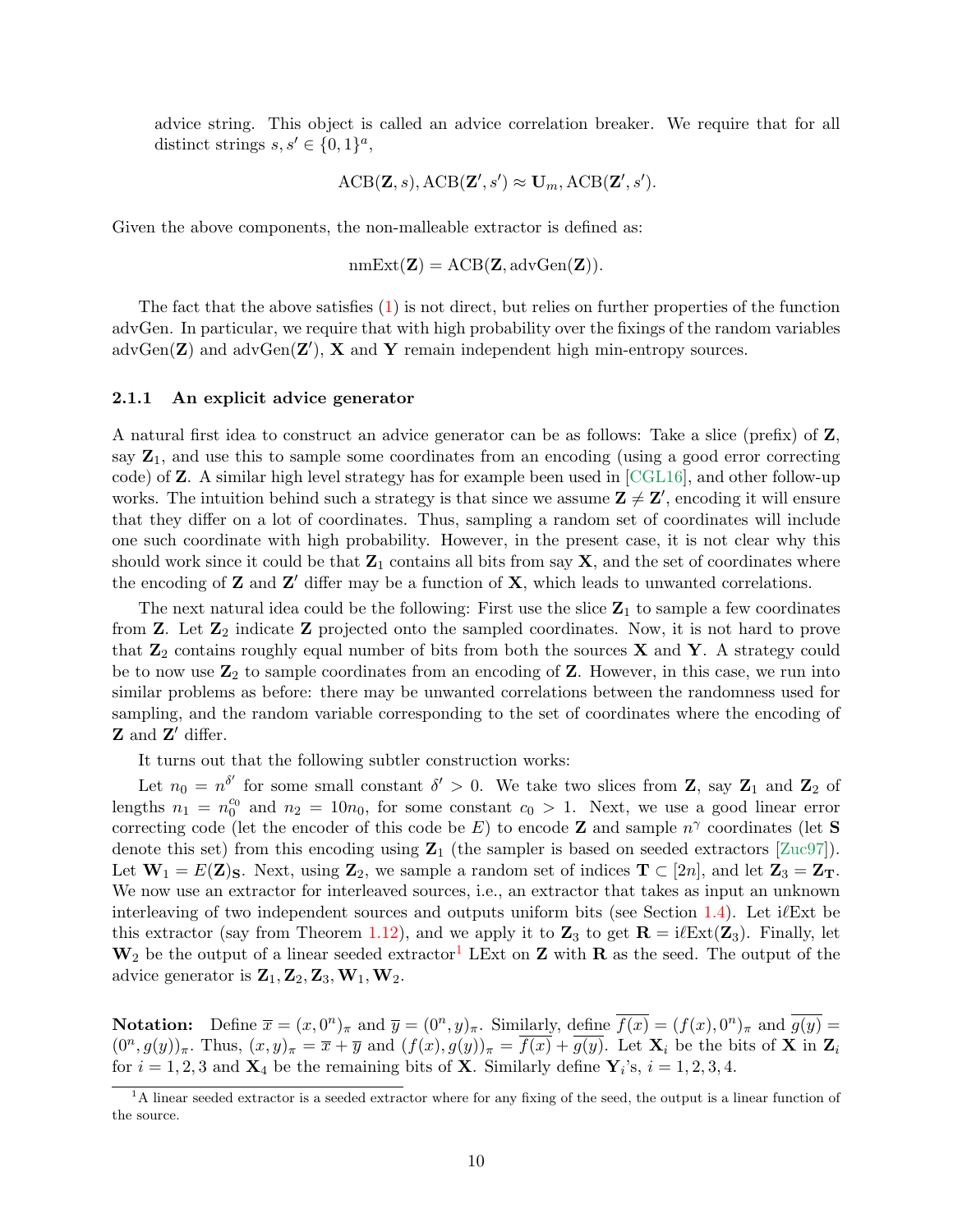We now proceed to argue the correctness of the above construction. Note that the correctness of advGen is direct if  $\mathbf{Z}_i \neq \mathbf{Z}'_i$  for some  $i \in \{1, 2, 3\}$ . Thus, assume  $\mathbf{Z}_i = \mathbf{Z}'_i$  for  $i = 1, 2, 3$ . It follows that  $\mathbf{S} = \mathbf{S}'$ ,  $\mathbf{T} = \mathbf{T}'$  and  $\mathbf{R} = \mathbf{R}'$ . Recall that  $(\mathbf{X}, \mathbf{Y})_{\pi} = \overline{\mathbf{X}} + \overline{\mathbf{Y}}$  and  $(f(\mathbf{X}), g(\mathbf{Y})_{\pi}) = \overline{f(\mathbf{X})} + \overline{g(\mathbf{Y})}$ . Since  $E$  is a linear code and LExt is a linear seeded extractor, the following hold:

$$
\mathbf{W}_1 - \mathbf{W}'_1 = (E(\overline{\mathbf{X}} + \overline{\mathbf{Y}} - \overline{f(\mathbf{X})} - \overline{g(\mathbf{Y})}))\mathbf{s},
$$
  

$$
\mathbf{W}_2 - \mathbf{W}'_2 = \text{LExt}(\overline{\mathbf{X}} + \overline{\mathbf{Y}} - \overline{f(\mathbf{X})} - \overline{g(\mathbf{Y})}, \mathbf{R}).
$$

Suppose that  $\mathbf{Z}_1$  contains more bits from **X** than **Y**, i.e.,  $|\mathbf{X}_1| \geq |\mathbf{Y}_1|$  (where  $|\alpha|$  denotes the length of the string  $\alpha$ ).

Now the idea is the following: Either (i) we can fix  $\overline{\mathbf{X}}-\overline{f(\mathbf{X})}$  and claim that  $\mathbf{X}_1$  still has enough min-entropy, or (ii) we can claim that  $\overline{X} - f(X)$  has enough min-entropy conditioned on the fixing of  $(X_2, X_3)$ . Let us first discuss why this is enough. Suppose we are in the first case. Then, we can fix  $\overline{\mathbf{X}} - f(\mathbf{X})$  and  $\mathbf{Y}$  and argue that  $\mathbf{Z}_1$  is a deterministic function of  $\mathbf{X}$  and contains enough entropy. Note that  $\overline{X} + \overline{Y} - \overline{f(X)} - \overline{g(Y)}$  is now fixed, and in fact it is fixed to a non-zero string (using the assumption that at least one of f or g has no fixed points). Thus,  $E(\overline{X} + \overline{Y} - \overline{f(X)} - \overline{g(Y)})$ is a string with a constant fraction of the coordinates set to  $1$  (since  $E$  is an encoder of a linear error correcting code with constant relative distance), and it follows that with high probability  $(E(\overline{\mathbf{X}} + \overline{\mathbf{Y}} - f(\mathbf{X}) - g(\mathbf{Y})))$  contains a non-zero entry (using the fact that S is sampled using  $\mathbf{Z}_1$ , which has enough entropy). This finishes the proof in this case since it implies  $W_1 \neq W'_1$  with high probability.

Now suppose we are in case (ii). We use the fact that  $\mathbb{Z}_2$  contains entropy to conclude that the sampled bits  $\mathbb{Z}_3$  contain almost equal number of bits from  $X$  and  $Y$  (with high probability over  $\mathbb{Z}_2$ ). Now we can fix  $\mathbb{Z}_2$  without loosing too much entropy from  $\mathbb{Z}_3$  (by making the size of  $\mathbb{Z}_3$ ) to be significantly larger than  $\mathbb{Z}_2$ ). Next, we observe that  $\mathbb{Z}_3$  is an interleaved source, and hence **R** is close to uniform. We now fix  $X_3$ , and argue that **R** continues to be uniform. This follows roughly from the fact that any extractor for an interleaving of 2-sources is strong (see Theorem ??). Thus, R now becomes a deterministic function of Y while at the same time,  $X - f(X)$  still has enough min-entropy. Hence,  $\text{Lex}(\overline{\mathbf{X}}-\overline{f(\mathbf{X})}, \mathbf{R})$  is close to uniform even conditioned on **R**. We can now fix **R** and LExt( $\overline{Y} - \overline{g(Y)}$ , **R**) without affecting the distribution LExt( $\overline{X} - \overline{f(X)}$ , **R**), since LExt( $\overline{Y} - \overline{g(Y)}$ , R) is a deterministic function of Y while LExt( $\overline{X} - \overline{f(X)}$ , R) is a deterministic function of X conditioned on the previous fixing of R. It follows that after these fixings,  $\mathbf{W}_2 - \mathbf{W}_2'$ is close to a uniform string and hence  $\mathbf{W}_2 - \mathbf{W}'_2 \neq 0$  with probability  $1 - 2^{-n^{\Omega(1)}}$ , which completes the proof.

The fact that it is enough to consider case (i) and case (ii) relies on a careful convex combination analysis based on the pre-image size of the function  $f(x) - x$ . In addition, for the above argument to work we need to carefully adjust the sizes of  $\mathbb{Z}_1$ ,  $\mathbb{Z}_2$  and  $\mathbb{Z}_3$ . We skip the details here, and refer the interested reader to later parts of the paper for more details.

#### 2.1.2 An explicit advice correlation breaker

We now discuss the other crucial component in the construction, the advice correlation breaker ACB :  $\{0,1\}^{2n} \times \{0,1\}^n \to \{0,1\}^m$ . Informally, the advice correlation breaker we construct takes 2 inputs, the interleaved source **Z** (that contains some min-entropy) and an advice string  $s \in \{0,1\}^a$ , and outputs a distribution on  $\{0,1\}^m$  with the following guarantee. If  $s' \in \{0,1\}^a$  is another advice such that  $s \neq s'$ , then

<span id="page-11-0"></span>
$$
\text{ACB}(\mathbf{Z}, s), \text{ACB}(\mathbf{Z}', s') \approx \mathbf{U}_m, \text{ACB}(\mathbf{Z}', s')
$$
\n(2)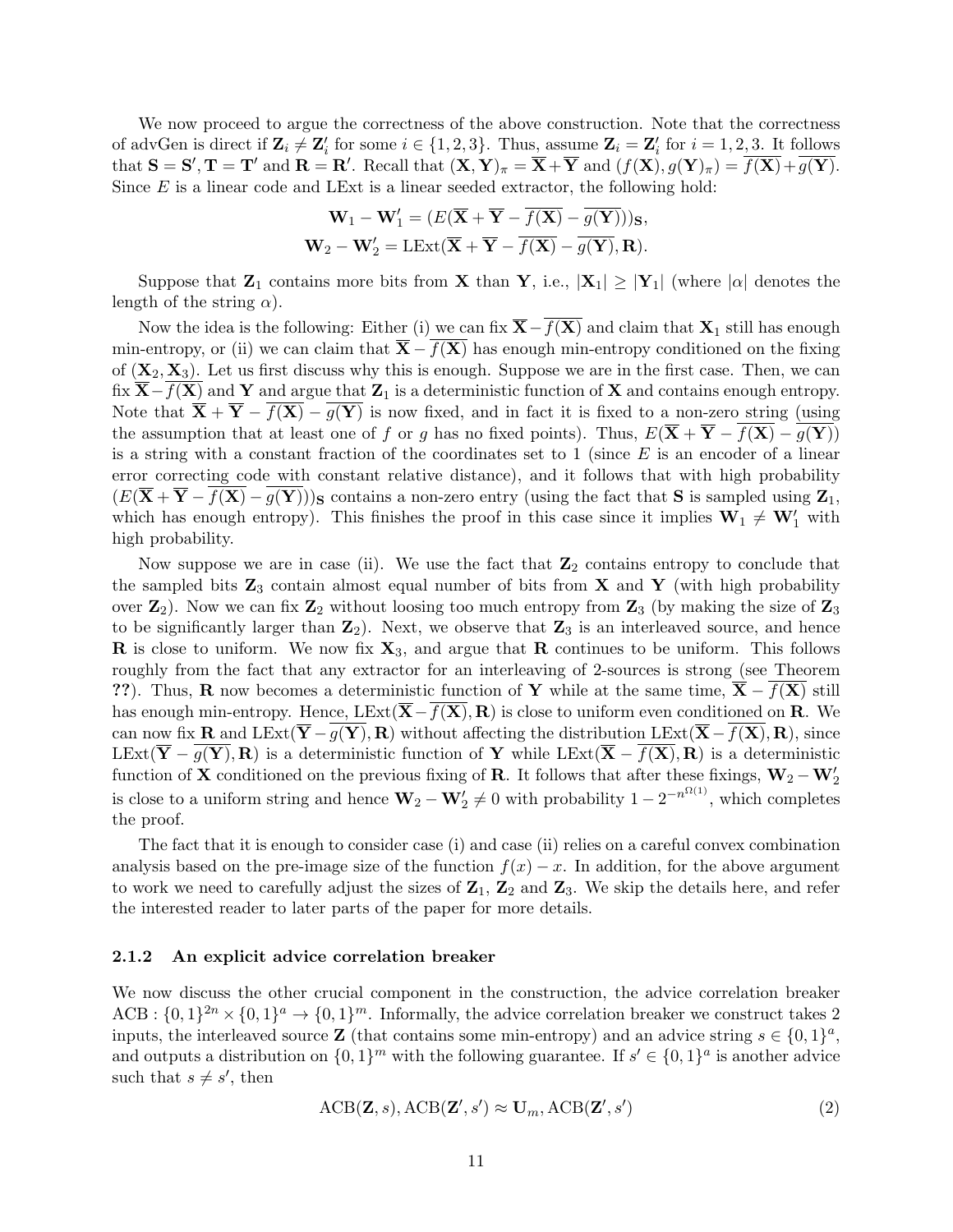Our construction crucially relies on an explict advice correlation breaker constructed in [\[CL17\]](#page-40-6) that satisfies the following property: Let **A** be an  $(n, k)$ -source, and  $A' = f(A)$  be a tampered version of **A**. Further let **B** be a uniform random variable, and  $B' = g(B)$ . Finally, let **C**, **C**' be arbitrary random variables such that  $\{A, A'\}$  is independent of  $\{B, B', C, C'\}$ . Then [\[CL17\]](#page-40-6) constructed an advice correlation breaker ACB<sub>1</sub> such that for advice strings  $s \neq s'$ ,

<span id="page-12-0"></span>
$$
ACB_1(\mathbf{B}, \mathbf{A} + \mathbf{C}, s), ACB_1(\mathbf{B}', \mathbf{A}' + \mathbf{C}', s') \approx U_m, ACB_1(\mathbf{B}', \mathbf{A}' + \mathbf{C}', s').
$$
\n(3)

The construction of  $ACB<sub>1</sub>$  is based on the powerful technique of alternating extraction introduced by Dziembowski and Pietrzak [\[DP07\]](#page-40-12), and later used in almost all recent works on nonmalleable extractors. In particular, the construction in [\[CL17\]](#page-40-6) relies on linear seeded extractors and an elegant primitive known as the *flip-flop* alternating extraction, which was introduced by Cohen [\[Coh16\]](#page-40-13).

Recall that since  $\mathbf{Z} = \overline{\mathbf{X}} + \overline{\mathbf{Y}}$  and  $\mathbf{Z}' = \overline{f(\mathbf{X})} + \overline{g(\mathbf{Y})}$ , [\(2\)](#page-11-0) can be stated as

$$
\mathrm{ACB}(\overline{\mathbf{X}} + \overline{\mathbf{Y}}, s), \mathrm{ACB}(\overline{f(\mathbf{X})} + \overline{g(\mathbf{Y})}, s') \approx_{\epsilon} \mathbf{U}_m, \mathrm{ACB}(\overline{f(\mathbf{X})} + \overline{g(\mathbf{Y})}, s')
$$

Our main idea of reducing [\(2\)](#page-11-0) to [\(3\)](#page-12-0) is as follows: we again take a short slice from  $\mathbb{Z}$ , say  $\mathbb{Z}_4$ (larger than the size of  $\{Z_1, Z_2, Z_3\}$ ), and use a linear seeded extractor LExt to convert  $Z_4$  into a somewhere random source (i.e, a matrix, where some rows are uniform). This can be done by defining row i of the matrix to be  $\mathbf{W}_i = \text{LEX}(\mathbf{Z}_4, i)$ . The idea now is to simply apply ACB<sub>1</sub> on each row  $\mathbf{W}_i$ , using the source  $\mathbf{Z}$ , and the concatenation of s and the index of the row as the new advice string, i.e., compute  $ACB_1(W_i, Z, s, i)$ . By appealing to a slightly more general version of  $(3)$ , where we allow multiple tampering, it follows that the output of  $\text{ACB}_1$  corresponding to some uniform row is now independent of the output of  $ACB<sub>1</sub>$  on all other rows (including tampered rows). Thus, we can simply output  $\bigoplus_i (\text{ACB}_1(\mathbf{W}_i, \mathbf{Z}, s, i)).$ 

This almost works, modulo a technical caveat–the somewhere random source constructed out of  $\mathbb{Z}_4$  is a tall matrix, with more rows than columns, but the parameters of  $\text{ACB}_1$  require us to work with a fat matrix, with more columns that rows. This is roughly because, we want the uniform row to have more entropy than the total size of all tampered random variables. To fix this, we use another linear seeded extractor on the source **Z** with each row  $W_i$  as the seed to obtain another somewhere random source of the right shape.

#### 2.2 From non-malleable extractors to non-malleable codes

To obtain our non-malleable codes, the decoding function corresponds to computing the extractor, which is already efficient. On the other hand, the encoding function corresponds to sampling from the pre-image of any given output of the non-malleable extractor. Thus we need to find an efficient way to do this, which is quite non-trivial. We use Section  $6$  to suitably modify our extractor to support efficient sampling. Here we briefly sketch some high level ideas involved. Recall  $\mathbf{Z} = (\mathbf{X}, \mathbf{Z})$  $\mathbf{Y}_{\pi}$ . The first modification is that in all applications of seeded extractors in our construction, we specifically use linear seeded extractors. This allows us to argue that the pre-image we are trying to sample from is in fact a convex combination of distributions supported on subspaces. The next crucial observation is the fact that we can use smaller disjoint slices of Z to carry out various steps outlined in the construction. This is to ensure that the dimensions of the subspaces that we need to sample from, do not depend on the values of the random variables that we fix. For the steps where we use the entire source  $\mathbf{Z}$  (in the construction of the advice correlation breaker), we replace **Z** by a large enough slice of **Z**. However this is problematic if we choose the slice deterministically,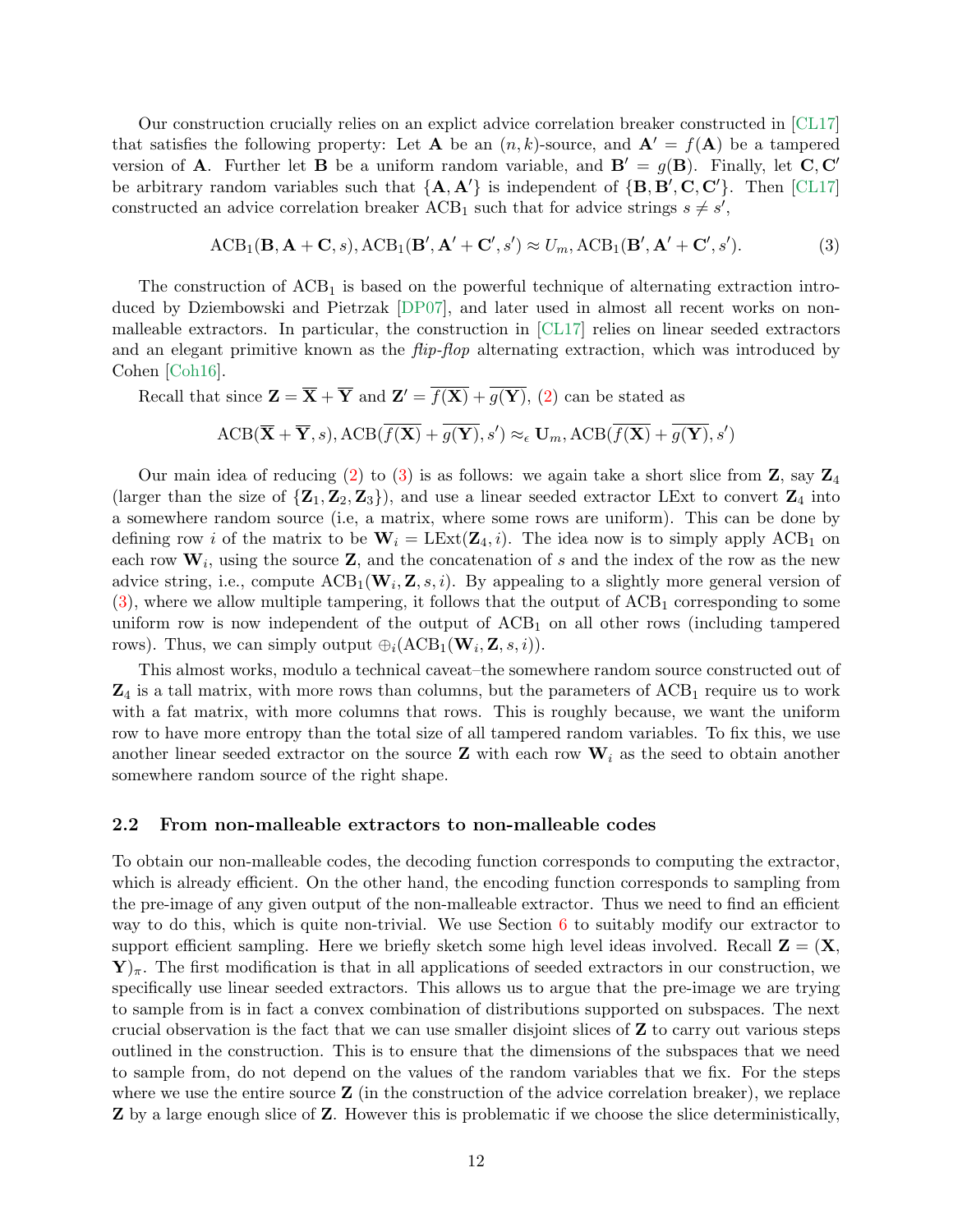since in an arbitrary interleaving of two sources, a slice of length less than  $n$  might have bits only from one source. We get around this by pseudorandomly sampling enough coordinates from Z (by first taking a small slice of **Z** and using a sampler that works for weak sources  $\left[ Zuc97 \right]$ .

We now use an elegant trick introduced by Li [\[Li17\]](#page-42-1) where the output of the non-malleable extractor described above (with the modifications that we have specified) is now used as a seed in a linear seeded extractor applied to an even larger pseudorandom slice of Z. The linear seeded extractor that we use has the property that for any fixing of the seed, the rank of the linear map corresponding to the extractor is the same, and furthermore one can efficiently sample from the pre-image of any output of the extractor. The final modification needed is a careful choice of the error correcting code used in the advice generator. For this we use a dual BCH code, which allows us to argue that we can discard some output bits of the advice generator without affecting its correctness (based on the dual distance of the code). This is crucial in order to argue that the rank of the linear restriction imposed on the free variables of Z does not depend on the values of the bits fixed so far. We refer the reader to Section  $6$  where we provide more intuition and complete details of the modified non-malleable extractor and sampling procedure.

#### 2.3 Extractors for interleaved sources

Here we give a sketch of our improved extractor for interleaved sources  $\mathbf{Z} = (\mathbf{X}, \mathbf{Y})_{\pi}$ . We present our construction and also explain the proof along the way, as this gives more intuition to the different steps of the construction. The high level idea is the following: transform Z into a matrix of random variables (called a somewhere random source) such that at least one of the random variables is uniform, and the matrix is of the right shape, i.e, a fat matrix with more columns than rows. Once we have such a matrix, the idea is to use the advice correlation breaker from [\[CL17\]](#page-40-6) mentioned above to break the correlation among the rows of the matrix. The final output will just be a bit-wise XOR of the output of the advice correlation breaker on each row of the matrix. We now give some more details on how to make this approach work.

Let  $\mathbf{Z} = (\mathbf{X}, \mathbf{Y})_{\pi}$ . We start by taking a large enough slice  $\mathbf{Z}_1$  from  $\mathbf{Z}$  (say, of length  $(2/3+\delta/2)n$ ). Let **X** have more bits in this slice than **Y**. Let **X**<sub>1</sub> be the bits of **X** in **Z**<sub>1</sub> and **X**<sub>2</sub> be the remaining bits of **X**. Similarly define  $Y_1$  and  $Y_2$ . Notice that  $X_1$  has linear entropy and also that  $X_2$  has linear entropy conditioned on  $X_1$ . We fix  $Y_1$  and use a condenser (from work of Raz [\[Raz05\]](#page-42-8)) to condense  $\mathbb{Z}_1$  into a matrix with a constant number of rows such that at least one row is close to a distribution with entropy rate at least 0.9. Notice that this matrix is a deterministic function of **X**. The next step is to use **Z** and each row of the matrix as a seed to a linear seeded extractor to get longer rows. This requires some care for the choice of the linear seeded extractor since the seed has some deficiency in entropy. After this step, we use the advice correlation breaker from [\[CL17\]](#page-40-6) on Z and each row of the somewhere random source, with the row index as the advice (similar to what is done in the construction of non-malleable extractors sketched above). Finally we compute the bit-wise XOR of the different outputs that we obtain. Let  $V$  denote this random variable. To output  $\Omega(n)$  bits, we use a linear seeded extractor on **Z** with **V** as the seed. The correctness of various steps in the proof exploits the fact that Z can be written as the bit-wise sum of two independent sources, and the fact that we use linear seeded extractors.

#### 2.4 Organization

We use Section [3](#page-14-0) to introduce some background and notation. We present our seedless non-malleable extractors with respect to interleaved split-state tampering in Section [4.](#page-18-1) In Section [5,](#page-26-0) we show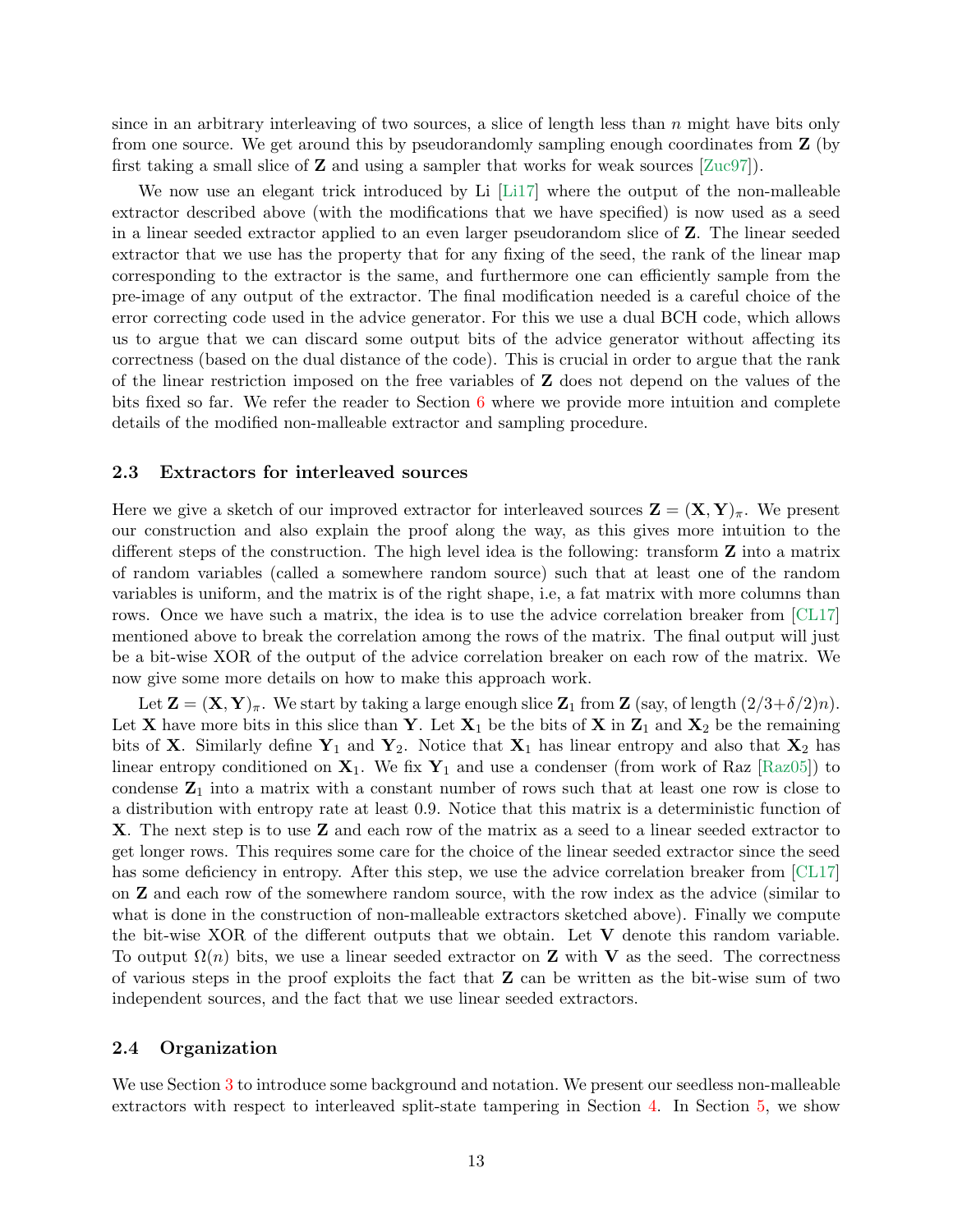how to construct non-malleable extractors with respect to affine tampering composed with splitstate tampering. We derive non-malleable codes from our non-malleable extractors in Section [6.](#page-28-0) We construct non-malleable secret-sharing schemes in Section [7.](#page-32-0) We use Section [8](#page-35-0) to present an explicit construction of an extractor for interleaved sources. Finally we conclude with some open problems in Section [9.](#page-38-3)

### <span id="page-14-0"></span>3 Background and notation

We use  $\mathbf{U}_m$  to denote the uniform distribution on  $\{0,1\}^m$ .

For any integer  $t > 0$ , [t] denotes the set  $\{1, \ldots, t\}$ .

For a string y of length n, and any subset  $S \subseteq [n]$ , we use ys to denote the projection of y to the coordinates indexed by S.

We use bold capital letters for random variables and samples as the corresponding small letter, e.g.,  $X$  is a random variable, with x being a sample of  $X$ .

For strings  $x, y \in \{0, 1\}^n$ , we use  $x + y$  (or equivalently  $x - y$ ) to denote the bit-wise xor of the two strings.

#### 3.1 Probability lemmas

The following result on min-entropy was proved by Maurer and Wolf [\[MW97\]](#page-42-9).

**Lemma 3.1.** Let  $X, Y$  be random variables such that the random variable Y takes at most  $\ell$  values. Then

$$
\mathbf{Pr}_{y \sim \mathbf{Y}}[H_{\infty}(\mathbf{X}|\mathbf{Y}=y) \ge H_{\infty}(\mathbf{X}) - \log \ell - \log(1/\epsilon)] > 1 - \epsilon.
$$

The following lemma is useful in bounding statistical distance of distributions after conditionings.

<span id="page-14-1"></span>**Lemma 3.2.** Let  $D_1$  and  $D_2$  be distributions on some universe  $\Omega$  such that  $|X - Y| \leq \epsilon$ . Let  $\mathcal{E}$  be some event some that  $Pr[D_1 \in \mathcal{E}] \geq \delta$ . Then,  $|(D_1|\mathcal{E}) - (D_2|\mathcal{E})| \leq \epsilon/\delta$ .

#### 3.2 Conditional min-entropy

**Definition 3.3.** The average conditional min-entropy of a source  $X$  given a random variable  $W$ is defined as

$$
\widetilde{H}_{\infty}(\mathbf{X}|\mathbf{W}) = -\log\left(\mathbf{E}_{w \sim W}\left[\max_{x} \Pr[\mathbf{X} = x | \mathbf{W} = w]\right]\right) = -\log\left(\mathbf{E}\left[2^{-H_{\infty}(\mathbf{X}|\mathbf{W}=w)}\right]\right).
$$

We recall some results on conditional min-entropy from the work of Dodis et al. [\[DORS08\]](#page-40-14).

**Lemma 3.4** ([\[DORS08\]](#page-40-14)). For any  $\epsilon > 0$ ,

$$
\mathbf{Pr}_{w \sim \mathbf{W}} \left[ H_{\infty}(\mathbf{X}|\mathbf{W}=w) \ge \widetilde{H}_{\infty}(\mathbf{X}|\mathbf{W}) - \log(1/\epsilon) \right] \ge 1 - \epsilon.
$$

**Lemma 3.5** ([\[DORS08\]](#page-40-14)). If a random variable Y has support of size  $2^{\ell}$ , then  $\widetilde{H}_{\infty}(\mathbf{X}|\mathbf{Y}) \geq$  $H_{\infty}(\mathbf{X}) - \ell$ .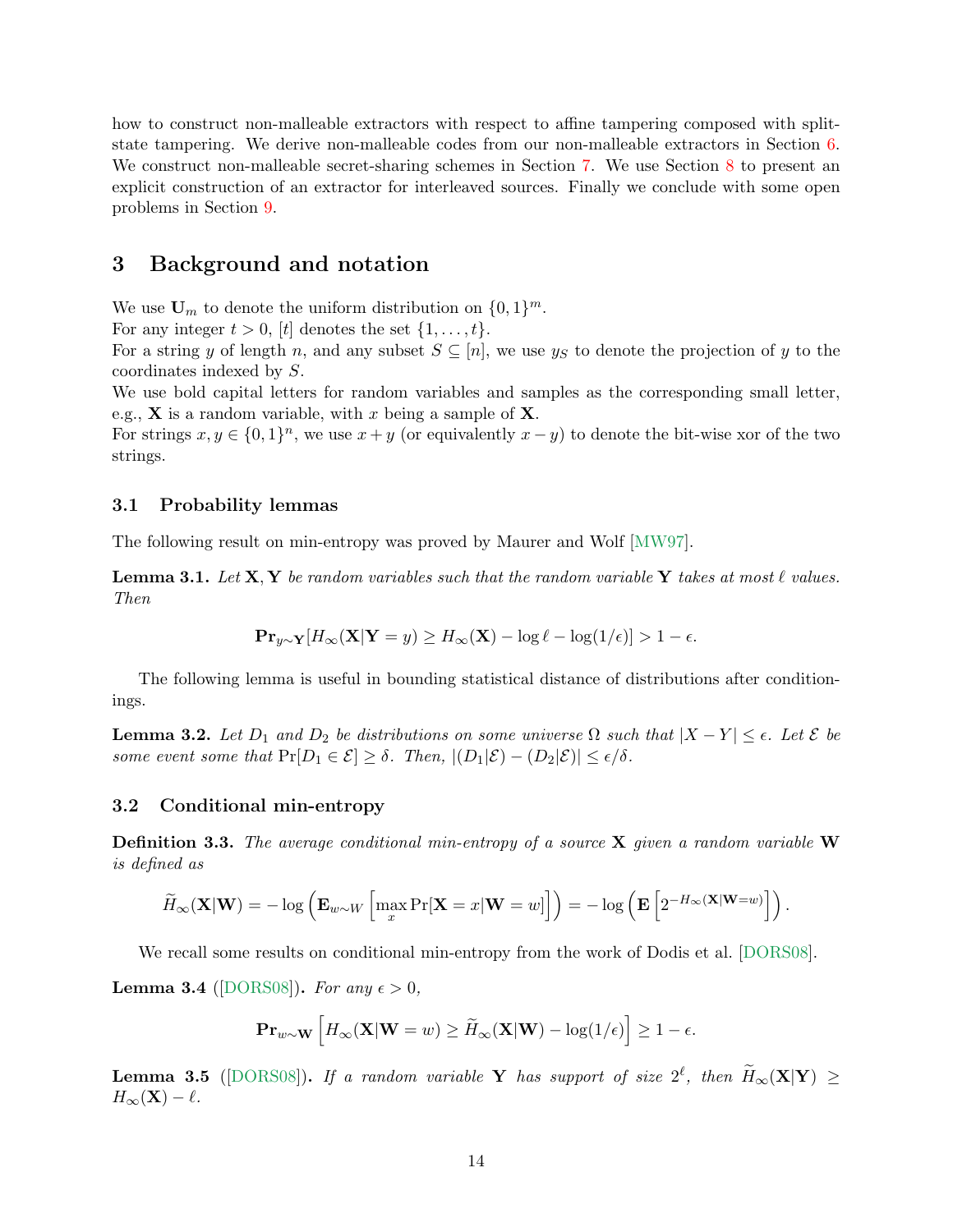#### 3.3 Seeded Extractors

**Definition 3.6.** A function  $Ext : \{0,1\}^n \times \{0,1\}^d \rightarrow \{0,1\}^m$  is a  $(k, \epsilon)$ -seeded extractor if for any source **X** of min-entropy k,  $|\text{Ext}(\mathbf{X}, \mathbf{U}_d) - \mathbf{U}_m| \leq \epsilon$ . Ext is called a strong seeded extractor if  $|(\text{Ext}(\mathbf{X}, \mathbf{U}_d), \mathbf{U}_d) - (\mathbf{U}_m, \mathbf{U}_d)| \leq \epsilon$ , where  $\mathbf{U}_m$  and  $\mathbf{U}_d$  are independent.

Further, if for each  $s \in \mathbf{U}_d$ ,  $\text{Ext}(\cdot, s) : \{0,1\}^n \to \{0,1\}^m$  is a linear function, then Ext is called a linear seeded extractor.

We require extractors that can extract uniform bits when the source only has sufficient conditional min-entropy.

**Definition 3.7.** A  $(k, \epsilon)$ -seeded average case seeded extractor Ext :  $\{0, 1\}^n \times \{0, 1\}^d \rightarrow \{0, 1\}^m$ for min-entropy k and error  $\epsilon$  satisfies the following property: For any source **X** and any arbitrary random variable **Z** with  $H_{\infty}(\mathbf{X}|\mathbf{Z}) \geq k$ ,

$$
Ext(\mathbf{X},\mathbf{U}_d),\mathbf{Z}\approx_{\epsilon}\mathbf{U}_m,\mathbf{Z}.
$$

It was shown in [\[DORS08\]](#page-40-14) that any seeded extractor is also an average case extractor.

**Lemma 3.8** ([\[DORS08\]](#page-40-14)). For any  $\delta > 0$ , if Ext is a  $(k, \epsilon)$ -seeded extractor, then it is also a  $(k + \log(1/\delta), \epsilon + \delta)$ -seeded average case extractor.

We record a folklore lemma, and include a proof for completeness.

<span id="page-15-1"></span>**Lemma 3.9.** Let Ext :  $\{0,1\}^n \times \{0,1\}^d \rightarrow \{0,1\}^m$  be a  $(k,\epsilon)$  strong seeded. Then, for any source  $(n, k)$ -source **X** and any independent  $(d, d - \lambda)$ -source **Y**,

$$
|\text{Ext}(\mathbf{X}, \mathbf{Y}), \mathbf{Y} - \mathbf{U}_m, \mathbf{Y}| \leq 2^{\lambda} \epsilon.
$$

*Proof.* Suppose Y is uniform over a set  $A \subset \{0,1\}^d$  of size  $2^{d-\lambda}$ . We have,

$$
|\text{Ext}(\mathbf{X}, \mathbf{Y}), \mathbf{Y} - \mathbf{U}_m, \mathbf{Y}| = \frac{1}{2^{d-\lambda}} \cdot \sum_{y \in A} |\text{Ext}(\mathbf{X}, y) - \mathbf{U}_m|
$$
  
\n
$$
\leq \frac{1}{2^{d-\lambda}} \cdot \sum_{y \in \{0,1\}^d} |\text{Ext}(\mathbf{X}, y) - \mathbf{U}_m|
$$
  
\n
$$
= \frac{1}{2^{d-\lambda}} \cdot 2^d \cdot |\text{Ext}(\mathbf{X}, \mathbf{U}_d), \mathbf{U}_d - \mathbf{U}_m, \mathbf{U}_d|
$$
  
\n
$$
= 2^{\lambda} \cdot \epsilon,
$$

where the last inequality follows from the fact that Ext is a  $(k, \epsilon)$  strong seeded extractor.  $\Box$ 

#### <span id="page-15-0"></span>3.4 Samplers and extractors

Zuckerman [\[Zuc97\]](#page-42-7) showed that seeded extractors can be used as samplers given access to weak sources. This connection is best presented by a graph theoretic representation of seeded extractors. A seeded extractor Ext :  $\{0,1\}^n \times \{0,1\}^d \rightarrow \{0,1\}^m$  can be viewed as an unbalanced bipartite graph  $G_{\text{Ext}}$  with  $2^n$  left vertices (each of degree  $2^d$ ) and  $2^m$  right vertices. Let  $\mathcal{N}(x)$  denote the set of neighbors of x in  $G_{\text{Ext}}$ .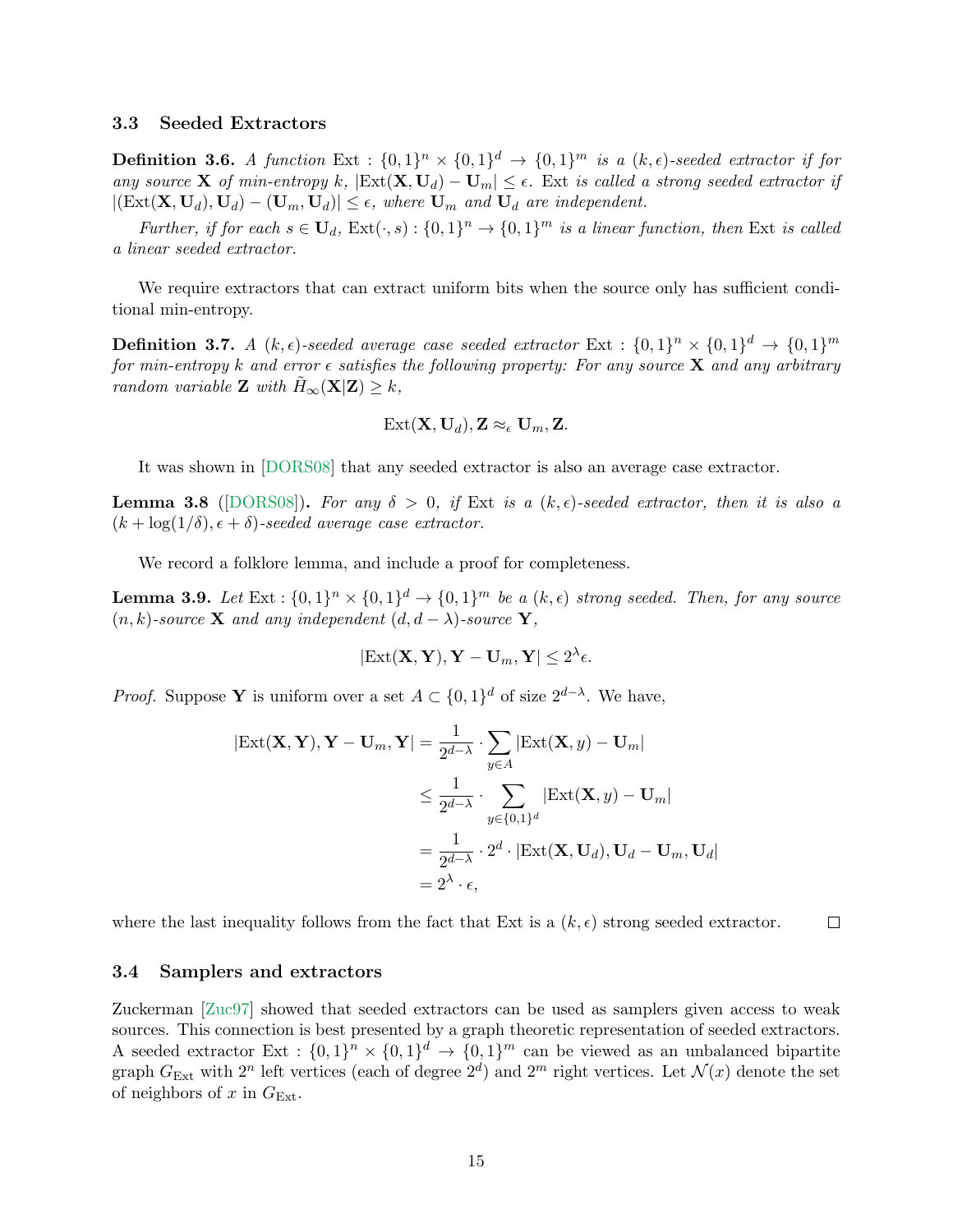**Theorem 3.10** ([\[Zuc97\]](#page-42-7)). Let  $Ext : \{0,1\}^n \times \{0,1\}^d \rightarrow \{0,1\}^m$  be a seeded extractor for minentropy k and error  $\epsilon$ . Let  $D = 2^d$ . Then for any set  $R \subseteq \{0,1\}^m$ ,

$$
|\{x \in \{0,1\}^n : |\mathcal{N}(x) \cap R| - \mu_R D| > \epsilon D\}| < 2^k,
$$

where  $\mu_R = |R|/2^m$ .

<span id="page-16-1"></span>**Theorem 3.11** ([\[Zuc97\]](#page-42-7)). Let  $Ext : \{0,1\}^n \times \{0,1\}^d \rightarrow \{0,1\}^m$  be a seeded extractor for minentropy k and error  $\epsilon$ . Let  $\{0,1\}^d = \{r_1,\ldots,r_D\}$ ,  $D = 2^d$ . Define Samp $(x) = \{\text{Ext}(x,r_1),\ldots,$ Ext $(x, r_D)$ . Let **X** be an  $(n, 2k)$ -source. Then for any set  $R \subseteq \{0, 1\}^m$ ,

$$
\mathbf{Pr}_{\mathbf{x}\sim\mathbf{X}}[||\text{Samp}(\mathbf{x})\cap R| - \mu_R D| > \epsilon D] < 2^{-k},
$$

where  $\mu_R = |R|/2^m$ .

#### 3.5 Explicit extractors from prior work

We recall an optimal construction of strong-seeded extractors.

<span id="page-16-0"></span>**Theorem 3.12** ([\[GUV09\]](#page-41-11)). For any constant  $\alpha > 0$ , and all integers  $n, k > 0$  there exists a polynomial time computable strong-seeded extractor  $Ext : \{0,1\}^n \times \{0,1\}^d \rightarrow \{0,1\}^m$  with  $d =$  $O(\log n + \log(1/\epsilon))$  and  $m = (1 - \alpha)k$ .

The following are explicit constructions of linear seeded extractors.

<span id="page-16-2"></span>**Theorem 3.13** ([\[Tre01,](#page-42-10) [RRV02\]](#page-42-11)). For every  $n, k, m \in \mathbb{N}$  and  $\epsilon > 0$ , with  $m \leq k \leq n$ , there exists an explicit strong linear seeded extractor LExt :  $\{0,1\}^n \times \{0,1\}^d \rightarrow \{0,1\}^m$  for min-entropy k and error  $\epsilon$ , where  $d = O\left(\log^2(n/\epsilon)/\log(k/m)\right)$ .

A drawback of the above construction is that the seeded length is  $\omega(\log n)$  for sub-linear min-entropy. A construction of Li [\[Li16\]](#page-41-12) achieves  $O(\log n)$  seed length for even polylogarithmic minentropy.

**Theorem 3.14** ([\[Li16\]](#page-41-12)). There exists a constant  $c > 1$  such that for every  $n, k \in \mathbb{N}$  with  $c \log^8 n \leq$  $k \leq n$  and any  $\epsilon \geq 1/n^2$ , there exists a polynomial time computable linear seeded extractor LExt : {0,}  $1\}^n \times \{0,1\}^d \to \{0,1\}^m$  for min-entropy k and error  $\epsilon$ , where  $d = O(\log n)$  and  $m \leq \sqrt{k}$ .

A different construction achieves seed length  $O(\log(n/\epsilon))$  for high entropy sources.

<span id="page-16-3"></span>**Theorem 3.15** ([\[CGL16,](#page-40-4) [Li17\]](#page-42-1)). For all  $\delta > 0$  there exist  $\alpha, \gamma > 0$  such that for all integers  $n > 0, \epsilon \geq 2^{-\gamma n}$ , there exists an efficiently computable linear strong seeded extractor LExt :  $\{0,1\}^n \times \{0,1\}^d \to \{0,1\}^{\alpha d}, d = O(\log(n/\epsilon))$  for min-entropy on. Further, for any  $y \in \{0,1\}^d$ , the linear map  $\text{LEX}(.,y)$  has rank  $\alpha d$ .

The above theorem is stated in [\[Li17\]](#page-42-1) for  $\delta = 0.9$ , but it is straightforward to see that the proof extends for any constant  $\delta > 0$ .

We use a property of linear seeded extractors proved by Rao [\[Rao09\]](#page-42-12).

<span id="page-16-4"></span>**Lemma 3.16** ([\[Rao09\]](#page-42-12)). Let Ext :  $\{0,1\}^n \times \{0,1\}^d \rightarrow \{0,1\}^m$  be a linear seeded extractor for min-entropy k with error  $\epsilon < \frac{1}{2}$ . Let X be an affine  $(n, k)$ -source. Then

$$
\Pr_{u \sim U_d} [|\text{Ext}(X, u) - U_m| > 0] \le 2\epsilon.
$$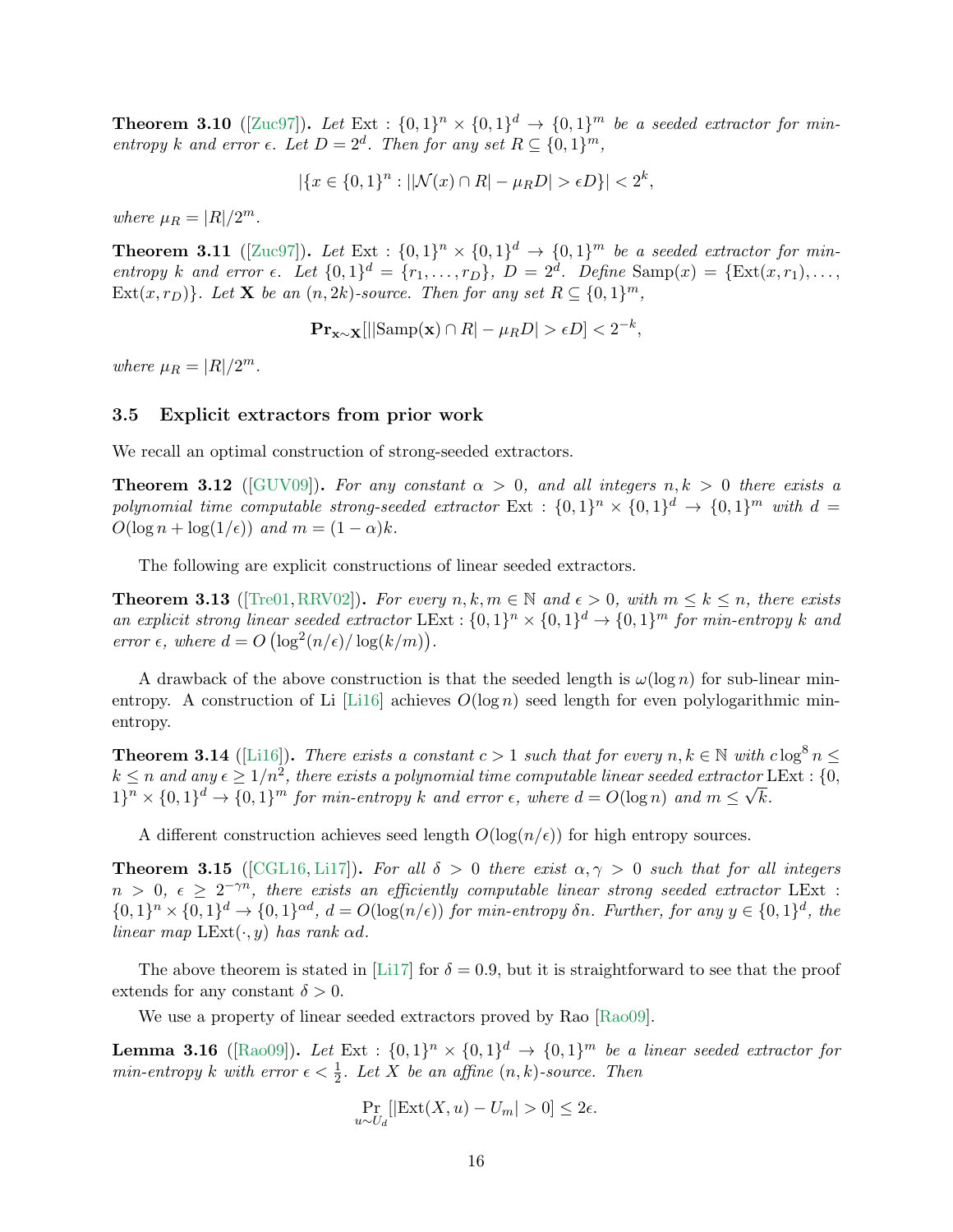We recall a two-source extractor construction for high entropy sources based on the inner product function.

<span id="page-17-0"></span>**Theorem 3.17** ([\[CG88\]](#page-39-14)). For all  $m, r > 0$ , with  $q = 2^m, n = rm$ , let **X**, **Y** be independent sources on  $\mathbb{F}_q^r$  with min-entropy  $k_1, k_2$  respectively. Let IP be the inner product function over the field  $\mathbb{F}_q$ . Then, we have:

$$
|\text{IP}(\mathbf{X}, \mathbf{Y}), \mathbf{X} - \mathbf{U}_m, \mathbf{X}| \le \epsilon, \quad |\text{IP}(\mathbf{X}, \mathbf{Y}), \mathbf{Y} - \mathbf{U}_m, \mathbf{Y}| \le \epsilon
$$

where  $\epsilon = 2^{-(k_1+k_2-n-m)/2}$ .

Rao [\[Rao07\]](#page-42-13) (based on an argument by Boaz Barak) proved that every two-source extractor is strong. It is easy to observe that the proof generalizes to the case of interleaved two-source extractors. We record this below in a slightly more general setting of unequal length sources.

<span id="page-17-1"></span>**Theorem 3.18** ([\[Rao07\]](#page-42-13)). Suppose i $\ell$ Ext :  $\{0,1\}^{n_1+n_2} \to \{0,1\}^m$  be an interleaved source extractor that satisfies the following: if **X** is a  $(n_1, k_1)$ -source, **Y** is an independent  $(n_2, k_2)$ -source, and  $\pi : [n_1 + n_2] \rightarrow [n_1 + n_2]$  is an arbitrary permutation, then

$$
|i\ell \text{Ext}((\mathbf{X}, \mathbf{Y})_{\pi}) - \mathbf{U}_{m}| \leq \epsilon.
$$

Then, in fact i $\ell$ Ext satisfies the following stronger properties:

• Let **X** be a  $(n_1, k)$ -source, **Y** be an independent  $(n_2, k_2)$ -source, and  $\pi : [n_1 + n_2] \rightarrow [n_1 + n_2]$ be an arbitrary permutation. Then,

$$
|i\ell \operatorname{Ext}((\mathbf{X}, \mathbf{Y})_{\pi}), \mathbf{X} - \mathbf{U}_{m}, \mathbf{X}| \leq 2^{m} \cdot (2^{k-k_1} + \epsilon).
$$

• Let **X** be a  $(n_1, k_1)$ -source, **Y** be an independent  $(n_2, k)$ -source, and  $\pi : [n_1 + n_2] \rightarrow [n_1 + n_2]$ be an arbitrary permutation. Then,

$$
|2i\ell \text{Ext}(\mathbf{X}, \mathbf{Y}), \mathbf{Y} - \mathbf{U}_m, \mathbf{Y}| \le 2^m \cdot (2^{k-k_2} + \epsilon).
$$

#### 3.6 Advice correlation breakers

We use a primitive called 'correlation breaker' in our construction. Consider a situation where we have arbitrarily correlated random variables  $\mathbf{Y}^1, \ldots, \mathbf{Y}^r$ , where each  $\mathbf{Y}^i$  is on  $\ell$  bits. Further suppose  $Y^1$  is a 'good' random variable (typically, we assume  $Y^1$  is uniform or has almost full minentropy). A correlation breaker CB is an explicit function that takes some additional resource  $X$ , where **X** is typically additional randomness (an  $(n, k)$ -source) that is independent of  $\{Y^1, \ldots, Y^r\}$ . Thus using **X**, the task is to break the correlation between  $Y^1$  and the random variables  $Y^2, \ldots$ ,  $\mathbf{Y}^r$ , i.e.,  $CB(\mathbf{Y}^1, \mathbf{X})$  is independent of  $\{CB(\mathbf{Y}^2, \mathbf{X}), \ldots, CB(\mathbf{Y}^r, \mathbf{X})\}$ . A weaker notion is that of an advice correlation breaker that takes in some advice for each of the  $Y^{i}$ 's as an additional resource in breaking the correlations. This primitive was implicitly constructed in [\[CGL16\]](#page-40-4) and used in explicit constructions of non-malleable extractors, and has subsequently found many applications in explicit constructions of extractors for independent sources and non-malleable extractors.

We recall an explicit advice correlation breaker constructed in [\[CL16\]](#page-40-11). This correlation breaker works even with the weaker guarantee that the 'helper source' **X** is now allowed to be correlated to the sources random variables  $Y^1, \ldots, Y^r$  in a structured way. Concretely, we assume the source to be of the form  $X + Z$ , where X is assumed to be an  $(n, k)$ -source that is uncorrelated with  ${\bf Y}^1, \ldots, {\bf Y}^r, {\bf Z}$ . We now state the result more precisely.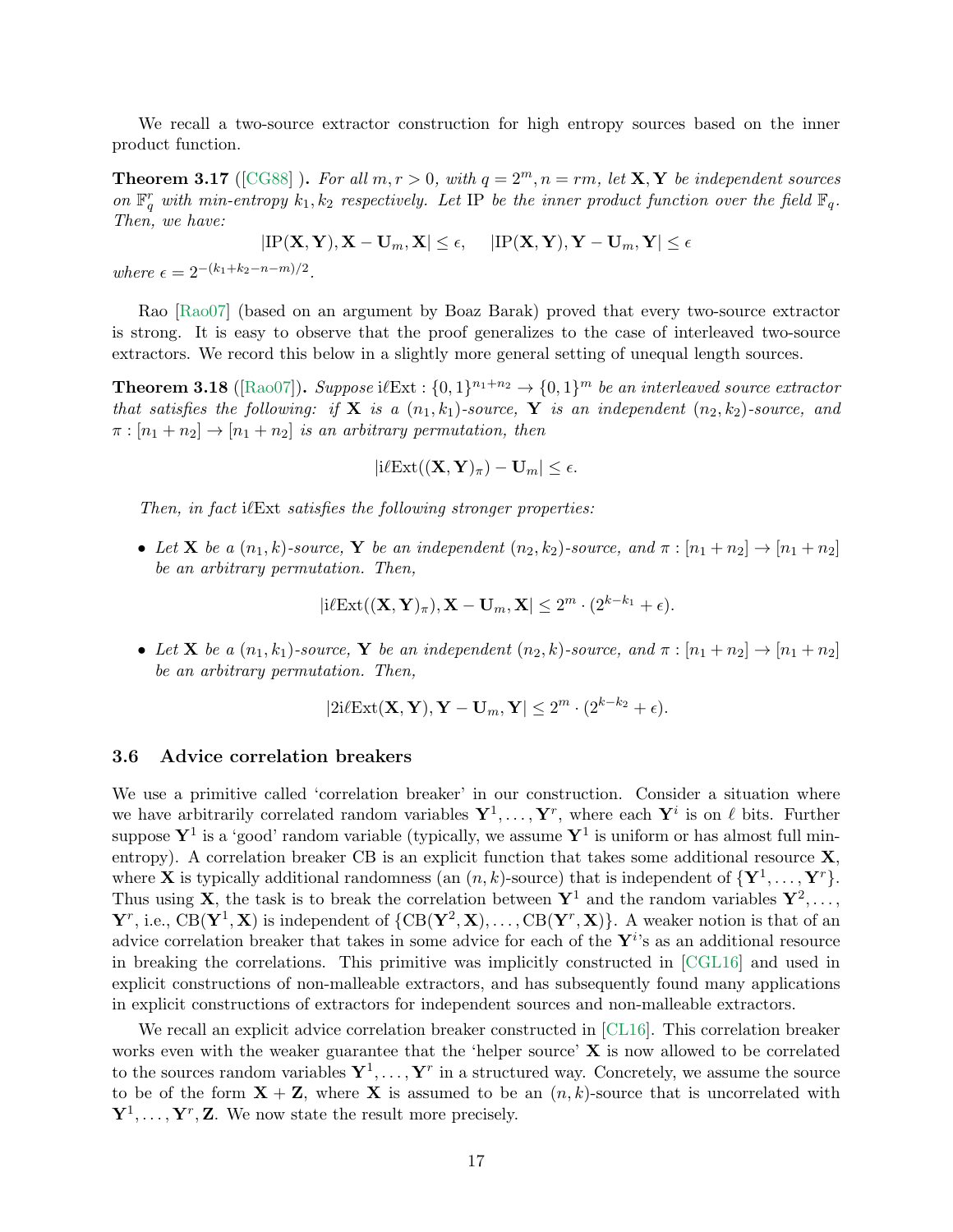<span id="page-18-4"></span>**Theorem 3.19** ([\[CL16\]](#page-40-11)). For all integers  $n, n_1, n_2, k, k_1, k_2, t, d, h, \lambda$  and any  $\epsilon > 0$ , such that  $d = O(\log^2(n/\epsilon)), k_1 \geq 2d + 8tdh + \log(1/\epsilon), n_1 \geq 2d + 10tdh + (4ht + 1)n_2^2 + \log(1/\epsilon),$  and  $n_2 \geq 2d + 3td + \log(1/\epsilon)$ , let

- X be an  $(n, k_1)$ -source, X' a r.v on n bits,  $Y^1$  be an  $(n_1, n_1 \lambda)$ -source, Z, Z' are r.v's on n bits, and  $Y^2, \ldots, Y^t$  be r.v's on  $n_1$  bits each, such that  $\{X, X'\}$  is independent of  $\{Z, Z', Y'\}$ ,  $\ldots, \mathbf{Y}^t\},\$
- id<sup>1</sup>,..., id<sup>t</sup> be bit-strings of length h such that for each  $i \in \{2, t\}$ , id<sup>1</sup>  $\neq id^i$ .

Then there exists an efficient algorithm ACB :  $\{0,1\}^{n_1} \times \{0,1\}^n \times \{0,1\}^h \to \{0,1\}^{n_2}$  which satisfies the following: let

•  $\mathbf{Y}_h^1 = \mathrm{ACB}(\mathbf{Y}^1, \mathbf{X} + \mathbf{Z}, id^1),$ 

• 
$$
\mathbf{Y}_h^i = \text{ACB}(\mathbf{Y}^i, \mathbf{X}' + \mathbf{Z}', id^i), i \in [2, t]
$$

Then,

$$
\mathbf{Y}_h^1, \mathbf{Y}_h^2, \ldots, \mathbf{Y}_h^t, \mathbf{X}, \mathbf{X}' \approx_{O((h+2\lambda)\epsilon)} \mathbf{U}_{n_2}, \mathbf{Y}_h^2, \ldots, \mathbf{Y}_h^t, \mathbf{X}, \mathbf{X}'.
$$

#### 3.7 A connection between non-malleable codes and extractors

The following theorem proved by Cheraghchi and Guruswami [\[CG17\]](#page-40-2) that connects non-malleable extractors and codes.

<span id="page-18-0"></span>**Theorem 3.20** ([\[CG17\]](#page-40-2)). Let  $\text{nmExt} : \{0,1\}^n \to \{0,1\}^m$  be an efficient seedless  $(n, m, \epsilon)$ -nonmalleable extractor with respect to a class of tampering functions  $\mathcal F$  acting on  $\{0,1\}^n$ . Further suppose nmExt is  $\epsilon'$ -invertible. Then there exists an efficient construction of a non-malleable code with respect to the tampering family F with block length = n, relative rate  $\frac{m}{n}$  and error  $2^m \epsilon + \epsilon'$ .

### <span id="page-18-1"></span>4 NM extractors for interleaved split-state adversaries

The main result of this section is an explicit non-malleable extractor for interleaved 2-split-state tampering families with equal length partitions, which we denote by  $2ISS \subset \mathcal{F}_{2n}$ .

<span id="page-18-2"></span>**Theorem 4.1.** For all integers  $n > 0$  there exists an explicit function nmExt :  $\{0, 1\}^{2n} \rightarrow \{0, 1\}^m$ ,  $m = n^{\Omega(1)}$ , such that the following holds: for arbitrary tampering functions  $f, g \in \mathcal{F}_n$ , any permutation  $\pi : [2n] \to [2n]$  and independent uniform sources **X** and **Y** each on n bits, there exists a distribution  $\mathcal{D}_{f,g,\pi}$  on  $\{0,1\}^m \cup \{same^{\star}\}\$ , such that

$$
|\text{nmExt}((\mathbf{X}, \mathbf{Y})_{\pi}), \text{nmExt}((f(\mathbf{X}), g(\mathbf{Y}))_{\pi})) - \mathbf{U}_{m}, \text{copy}(\mathcal{D}_{f,g,\pi}, \mathbf{U}_{m})| \leq 2^{-n^{\Omega(1)}}.
$$

In such settings, it was shown in [\[CG17\]](#page-40-2) that it is enough to construct non-malleable extractors assuming that at least one of f and g does not have any fixed points, assuming that the sources  $X$ and Y have entropy at least  $n - n^{\delta}$ . We thus prove the following theorem, from which Theorem [4](#page-18-2).1 is direct.

<span id="page-18-3"></span>**Theorem 4.2.** There exists a  $\delta > 0$  such that for all integers  $n, k > 0$  with  $n \geq k \geq n - n^{\delta}$ , there exists an explicit function nmExt :  $\{0,1\}^{2n} \to \{0,1\}^m$ ,  $m = n^{\Omega(1)}$ , such that the following holds: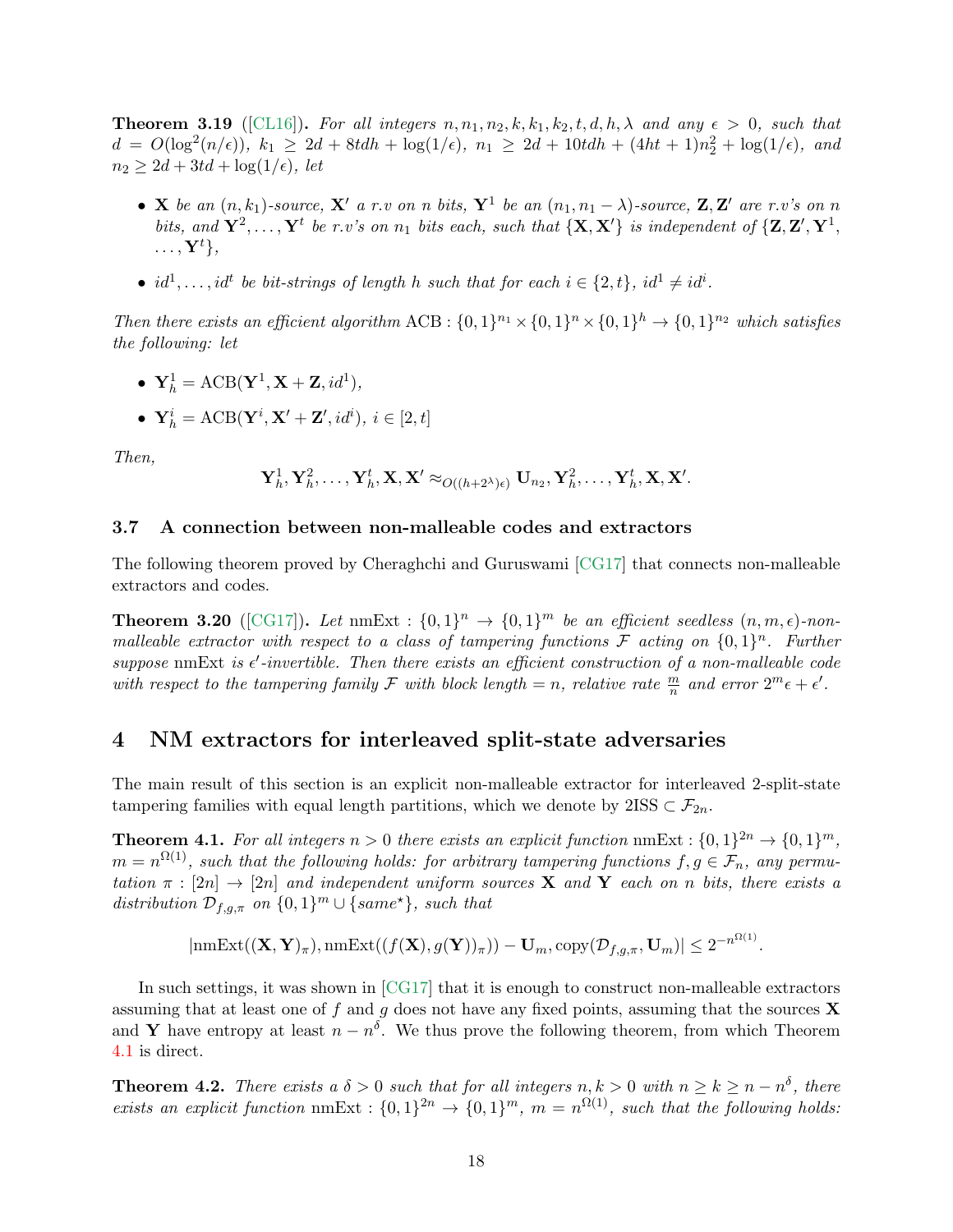for arbitrary tampering functions  $f, g \in \mathcal{F}_n$ , any permutation  $\pi : [2n] \to [2n]$  and independent  $(n, k)$ -sources **X** and **Y**, the following holds:

 $|\text{nmExt}((\mathbf{X}, \mathbf{Y})_{\pi}), \text{nmExt}((f(\mathbf{X}), g(\mathbf{Y}))_{\pi})) - \mathbf{U}_m, \text{nmExt}((f(\mathbf{X}), g(\mathbf{Y}))_{\pi})| \leq 2^{-n^{\Omega(1)}}.$ 

We will prove a slightly more general result which is a direct by-product of our proof technique for proving the above theorem, and lets us re-use this non-malleable extractor for the class of linear adversaries composed with split-state adversaries. We prove the following theorem.

<span id="page-19-0"></span>**Theorem 4.3.** There exists a  $\delta > 0$  such that for all integers  $n, k > 0$  with  $n \geq k \geq n - n^{\delta}$ , there exists an explicit function nmExt :  $\{0,1\}^{2n} \to \{0,1\}^m$ ,  $m = n^{\Omega(1)}$ , such that the following holds: Let **X** and **Y** be independent  $(n, n - n^{\delta})$ -sources,  $\pi : [2n] \rightarrow [2n]$  any arbitrary permutation and arbitrary tampering functions  $f_1, f_2, g_1, g_2 \in \mathcal{F}_n$  that satisfy the following condition:

- $\forall x \in support(\mathbf{X})$  and  $y \in support(\mathbf{Y}), f_1(x) + g_1(y) \neq x$  or
- $\forall x \in support(\mathbf{X})$  and  $y \in support(\mathbf{Y}), f_2(x) + g_2(y) \neq y$ .

Then,

$$
|\text{nmExt}((\mathbf{X}, \mathbf{Y})_{\pi}), \text{nmExt}(((f_1(\mathbf{X}) + g_1(\mathbf{Y})), (f_2(\mathbf{X}) + g_2(\mathbf{Y})))_{\pi}) -
$$
  

$$
\mathbf{U}_m, \text{nmExt}(((f_1(\mathbf{X}) + g_1(\mathbf{Y})), (f_2(\mathbf{X}) + g_2(\mathbf{Y})))_{\pi})| \leq 2^{-n^{\Omega(1)}}.
$$

Clearly, Theorem [4](#page-18-3).2 follows directly from the above theorem by setting  $q_1(y) = 0$  for all y and  $f_2(x) = 0$  for all x. We use the rest of the section to prove Theorem 4.[3.](#page-19-0)

Our high level ideas in constructing the non-malleable extractor is via the framework set up in [\[CGL16\]](#page-40-4) of using advice generators and correlation breakers. We give intuition behind our construction in Section [2.](#page-9-2) We use Section [4](#page-19-1).1 to construct an advice generator and Section [4](#page-23-0).2 to construct an advice correlation breaker. Finally, we present the non-malleable extractor construction in Section 4.[3.](#page-25-0)

#### Notation:

- If  $W = h((X, Y)<sub>\pi</sub>)$  (for some function h), then we use W' or  $(W)'$  to denote the random variable  $h(((f_1(\mathbf{X}) + g_1(\mathbf{Y})),(f_2(\mathbf{X}) + g_2(\mathbf{Y})))_{\pi}).$
- Define  $\overline{X} = (X, 0^n)_\pi, \overline{Y} = (0^n, Y)_\pi, \overline{f_1(X)} = (f_1(X), 0^n)_\pi, \overline{f_2(X)} = (0^n, f_2(X))_\pi, \overline{g_1(Y)} =$  $(g_1(\mathbf{Y}), 0^n)_{\pi}$  and  $\overline{g_2(\mathbf{Y})} = (0^n, g_2(\mathbf{Y}))_{\pi}$ .
- Finally, define  $\mathbf{Z} = \overline{\mathbf{X}} + \overline{\mathbf{Y}}$  and  $\mathbf{Z}' = \overline{f_1(\mathbf{X})} + \overline{g_1(\mathbf{Y})} + \overline{f_2(\mathbf{X})} + \overline{g_2(\mathbf{Y})}$ .

#### <span id="page-19-1"></span>4.1 An advice generator

<span id="page-19-2"></span>**Lemma 4.4.** There exists an efficiently computable function advGen:  $\{0,1\}^n \times \{0,1\}^n \rightarrow \{0,1\}^{n_4}$ ,  $n_4 = n<sup>δ</sup>$ , such that with probability at least  $1 - 2<sup>-n<sup>Ω(1)</sup></sup>$  over the fixing of the random variables  $\text{advGen}((\mathbf{X}, \mathbf{Y})_{\pi})$ , adv $\text{Gen}(((f_1(\mathbf{X}) + g_1(\mathbf{Y})), (f_2(\mathbf{X}) + g_2(\mathbf{Y})))_{\pi})$ , the following hold:

• { $advGen((\mathbf{X}, \mathbf{Y})_{\pi}) \neq advGen(((f_1(\mathbf{X}) + g_1(\mathbf{Y})), (f_2(\mathbf{X}) + g_2(\mathbf{Y})))_{\pi})$ },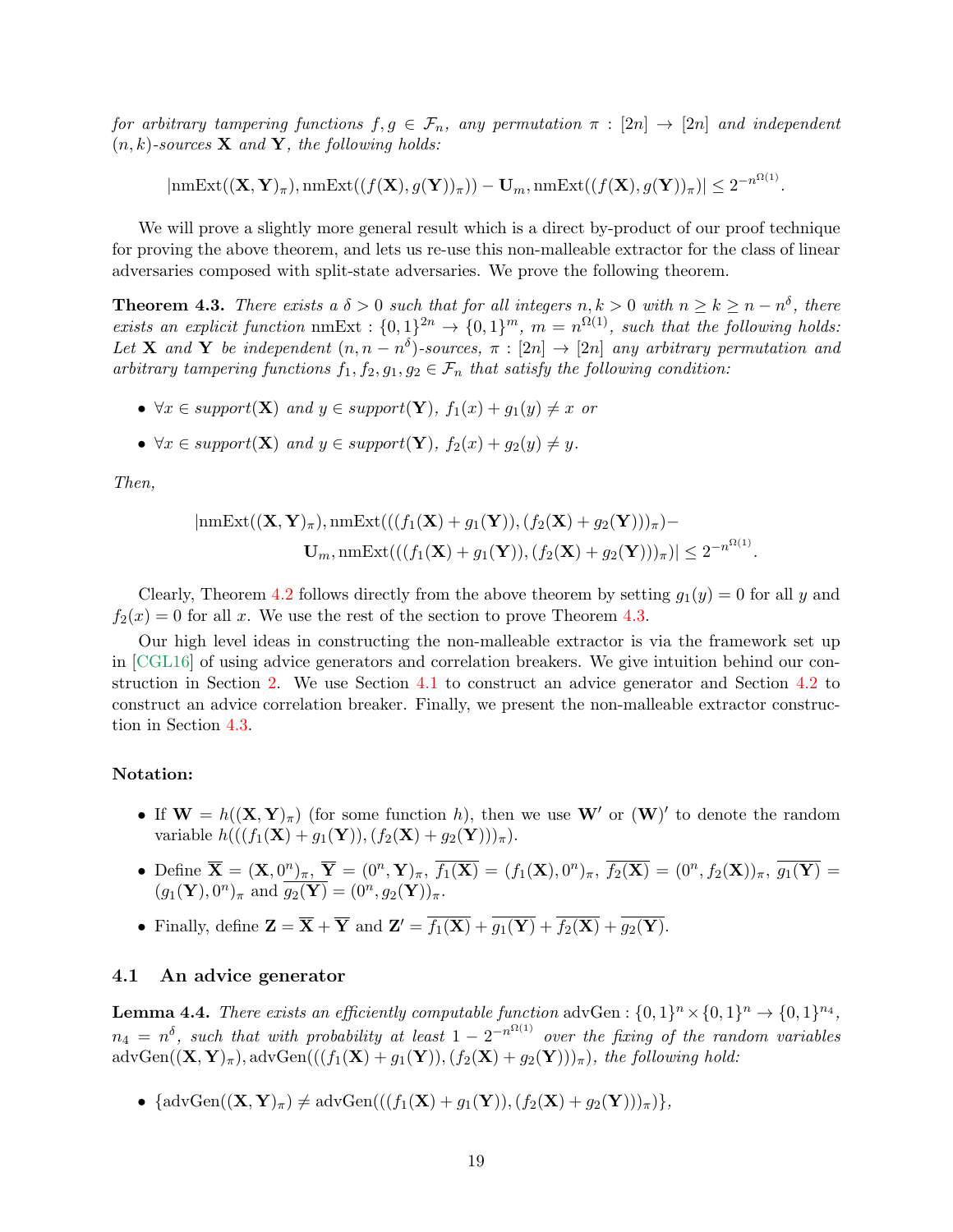- X and Y are independent,
- $H_{\infty}(\mathbf{X}) \geq k 2n^{\delta}, H_{\infty}(\mathbf{Y}) \geq k 2n^{\delta}.$

We prove the above lemma in the rest of this subsection. We claim that the function advGen computed by Algorithm [1](#page-20-0) satisfies the above lemma. We first set up some parameters and ingredients.

- Let C be a large enough constant and  $\delta' = \delta/C$ .
- Let  $n_0 = n^{\delta'}$ ,  $n_1 = n_0^{c_0}$ ,  $n_2 = 10n_0$ , for some constant  $c_0$  that we set below.
- Let  $E: \{0,1\}^{2n} \to \{0,1\}^{n_3}$  be the encoding function of a linear error correcting code C with constant rate  $\alpha$  and constant distance  $\beta$ .
- Let  $Ext_1: \{0,1\}^{n_1} \times \{0,1\}^{d_1} \rightarrow \{0,1\}^{\log(n_3)}$  be a  $(n_1/20,\beta/10)$ -seeded extractor instantiated using Theorem 3.[12.](#page-16-0) Thus  $d_1 = c_1 \log n_1$ , for some constant  $c_1$ . Let  $D_1 = 2^{d_1} = n_1^{c_1}$ .
- Let Samp<sub>1</sub>:  $\{0,1\}^{n_1} \rightarrow [n_3]^{D_1}$  be the sampler obtained from Theorem 3.[11](#page-16-1) using Ext<sub>1</sub>.
- Let  $\text{Ext}_2: \{0,1\}^{n_2} \times \{0,1\}^{d_2} \to \{0,1\}^{\log(2n)}$  be a  $(n_2/20,1/n_0)$ -seeded extractor instantiated using Theorem 3.[12.](#page-16-0) Thus  $d_2 = c_2 \log n_2$ , for some constant  $c_2$ . Let  $D_2 = 2^{d_2}$ . Thus  $D_2 = 2^{d_2} = n_2^{c_2}.$
- Let Samp<sub>2</sub>:  $\{0,1\}^{n_2} \rightarrow [2n]^{D_2}$  be the sampler obtained from Theorem 3.[11](#page-16-1) using Ext<sub>2</sub>.
- Set  $c_0 = 2c_2$ .
- Let  $i\ell$ Ext :  $\{0, 1\}^{D_2} \rightarrow \{0, 1\}^{n_0}$  be the extractor from Theorem 8.[1.](#page-35-1)
- Let LExt :  $\{0,1\}^{2n} \times \{0,1\}^{n_0} \rightarrow \{0,1\}^{n_0}$  be a linear seeded extractor instantiated from Theorem 3.[17](#page-17-0) set to extract from min-entropy  $n_1/100$  and error  $2^{-\Omega(\sqrt{n_0})}$ .

<span id="page-20-0"></span>Algorithm 1:  $\text{advGen}(z)$ **Input:** Bit-string  $z = (x, y)_{\pi}$  of length 2n, where x and y are each n bit-strings and  $\pi : [2n] \rightarrow [2n]$  is a permutation. **Output:** Bit string v of length  $n_4$ .

1 Let  $z_1 = \text{Slice}(z, n_1), z_2 = \text{Slice}(z, n_2).$ **2** Let  $S = \text{Samp}_1(z_1)$ . **3** Let  $T = \text{Samp}_2(z_2)$  and  $z_3 = z_T$ . 4 Let  $r = i \ell \text{Ext}(z_3)$ . 5 Let  $w_1 = (E(z))_S$ . 6 Let  $w_2 = \text{LEX}(z, r)$ . 7 Output  $v = z_1, z_2, z_3, w_1, w_2$ .

<span id="page-20-1"></span>**Lemma 4.5.** With probability at least  $1 - 2^{-n^{\Omega(1)}}$ ,  $V \neq V'$ .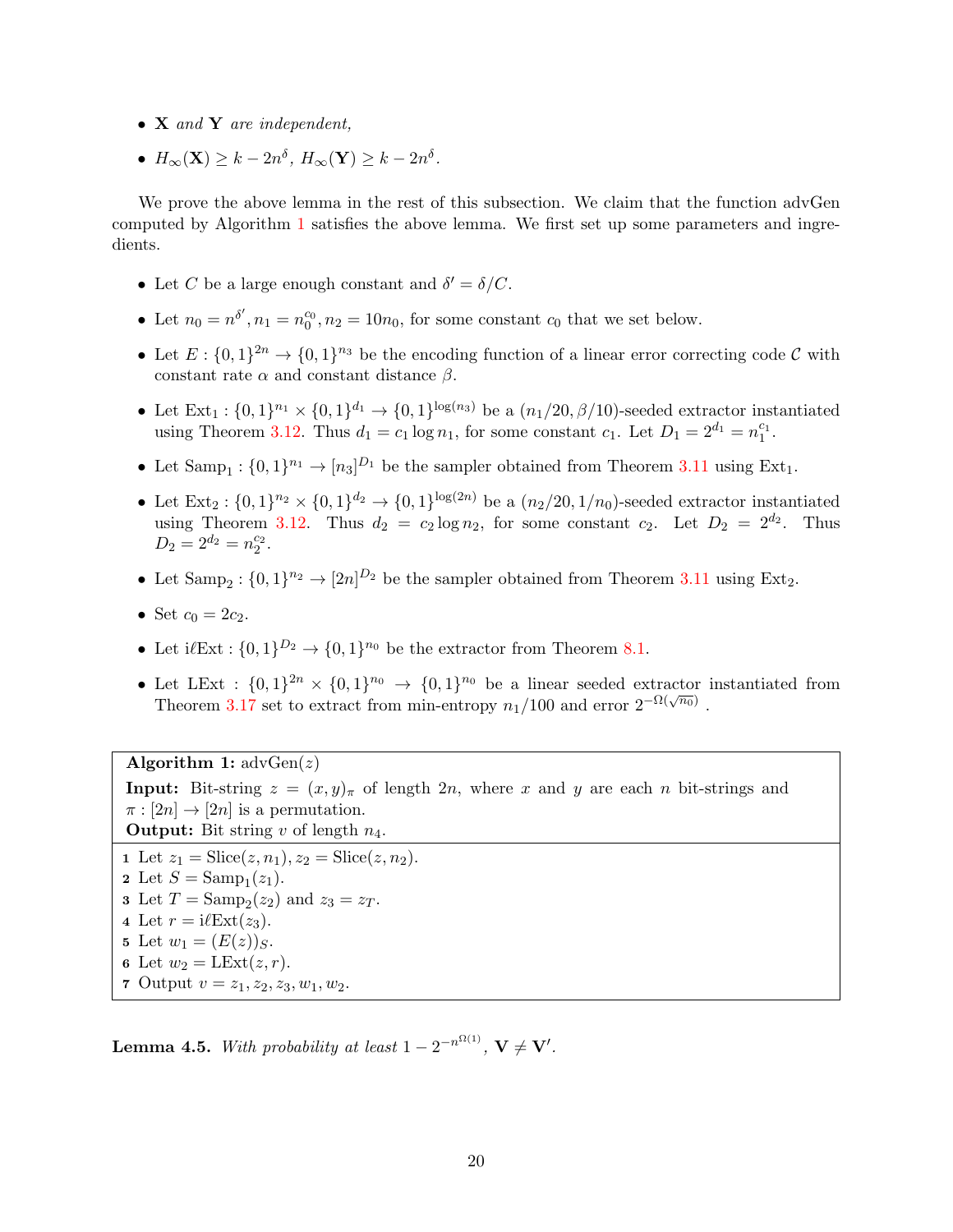*Proof.* We prove the lemma assuming  $f_1(\mathbf{X}) + g_1(\mathbf{Y}) \neq \mathbf{X}$ . The proof in the other case (i.e.,  $f_2(\mathbf{X}) + g_2(\mathbf{Y}) \neq \mathbf{Y}$  is similar and we skip it.

First observe that the lemma is direct if  $\mathbf{Z}_1 \neq \mathbf{Z}'_1$  or  $\mathbf{Z}_2 \neq \mathbf{Z}'_2$  or  $\mathbf{Z}_3 \neq \mathbf{Z}'_3$ . Thus, we can assume  $\mathbf{Z}_i = \mathbf{Z}'_i$  for  $i = 1, 2, 3$ . It is easy to see that  $\mathbf{S} = \mathbf{S}', \mathbf{T} = \mathbf{T}'$ .

Now observe that

$$
\mathbf{Z} - \mathbf{Z}' = \overline{\mathbf{X}} + \overline{\mathbf{Y}} - \overline{f_1(\mathbf{X})} - \overline{g_1(\mathbf{Y})} - \overline{f_2(\mathbf{X})} - \overline{g_2(\mathbf{Y})}.
$$

Note that  $\mathbf{Z} - \mathbf{Z}' \neq 0$  which follows from our assumption that  $f_1(\mathbf{X}) + g_1(\mathbf{Y}) \neq \mathbf{X}$ .

Now define the function  $h_1: \{0,1\}^{2n} \to \{0,1\}^{2n}$  as  $h_1(z) = z - f_1(z) - f_2(z)$  and  $h_2: \{0,1\}^{2n} \to$  ${0,1}^{2n}$  as  $h_2(z) = z - g_1(z) - g_2(z)$ .

Thus,

$$
\mathbf{Z} - \mathbf{Z}' = h_1(\overline{\mathbf{X}}) + h_2(\overline{\mathbf{Y}}).
$$

Let  $X_i$  be the bits of X in  $Z_i$  for  $i = 1, 2, 3$  and  $X_4$  be the remaining bit of X. Similarly define  $\mathbf{Y}_i$ 's,  $i = 1, 2, 3, 4$ . Without loss of generality suppose that  $|\mathbf{X}_1| \geq |\mathbf{Y}_1|$ , (where  $|\alpha|$  denotes the length of the string  $\alpha$ ).

Let  $\Gamma \subset \{0,1\}^{2n}$  denote the support of the source  $\overline{X}$ . We partition  $\Gamma$  into two sets  $\Gamma_a$  and  $\Gamma_b$ according to the pre-image size of the function  $h_1$  in the following way. For any  $z \in \{0,1\}^{2n}$ , let  $h_1^{-1}(z)$  denote the set  $\{y \in \{0,1\}^{2n} : h_1(y) = z\}.$ 

Let  $n_p = n_1/50$ . Define

$$
\Gamma_a = \{ z \in \Gamma : |h_1^{-1}(h_1(z)) \cap \Gamma| \ge 2^{n-n_p} \}, \quad \Gamma_b = \Gamma \setminus \Gamma_1.
$$

Let  $p_a = Pr[\mathbf{X} \in \Gamma_a]$  and  $p_b = Pr[\mathbf{X} \in \Gamma_b]$ . Let  $\mathbf{X}_a$  be the source supported on  $\Gamma_a$  with the probability law  $Pr[\overline{X}_a = z] = \frac{1}{p_a} \cdot Pr[\overline{X} = z]$ . Also define  $\overline{X}_b$  supported on  $\Gamma_b$  with the probability law  $Pr[\overline{\mathbf{X}}_a = z] = \frac{1}{p_b} \cdot Pr[\overline{\mathbf{X}} = z].$ 

Clearly  $\overline{X}$  is a convex combination of the distributions  $\overline{X}_a$  and  $\overline{X}_b$ , with weights  $p_a$  and  $p_b$ respectively. If any of  $p_a$  or  $p_b$  is less that  $2^{-n_0}$ , we ignore the corresponding source and add it to the error. Thus suppose both  $p_a$  and  $p_b$  are at least  $2^{-n_0}$ . This implies that both  $\overline{X}_a$  and  $\overline{X}_b$  have min-entropy at least  $n - 2n_0$ . We record the following two bounds that are direct from the above definitions.

- For any fixing of  $h_1(\overline{\mathbf{X}}_a) = x_a$ ,  $\overline{\mathbf{X}}_a$  has min-entropy at least  $n n_p$ .
- The distribution  $h_1(\mathbf{X}_b)$  has min-entropy at least  $n_p 2n_0$ .

We introduce some notation. For any random variable  $\nu = \eta(\mathbf{\overline{X}}, \mathbf{\overline{Y}})$  (where  $\eta$  is an arbitrary deterministic function), we add an extra a or b to the subscript and use  $\nu_a$  to denote the random variable  $\eta(\overline{\mathbf{X}}_a, \overline{\mathbf{Y}})$  and  $\nu_b$  to denote the random variables  $\eta(\overline{\mathbf{X}}_b, \overline{\mathbf{Y}})$  respectively. For example,  $\mathbf{Z}_{1,a}' = \overline{f_1(\mathbf{X}_a)} + \overline{g_1(\mathbf{Y})} + \overline{f_2(\mathbf{X}_a)} + \overline{g_2(\mathbf{Y})}$ . Further we use  $\mathbf{X}_a$  to denote the distribution on n bits such that  $\overline{\mathbf{X}}_a = (\mathbf{X}_a, 0^n)_{\pi}$ . We similarly define the distribution  $\mathbf{X}_b$ .

We prove the following two statements:

- 1.  $\mathbf{W}_{1,a} \mathbf{W}'_{1,a} \neq 0$  with probability  $1 2^{-n^{\Omega(1)}}$ .
- 2.  $\mathbf{W}_{2,b} \mathbf{W}'_{2,b} \neq 0$  with probability  $1 2^{-n^{\Omega(1)}}$ .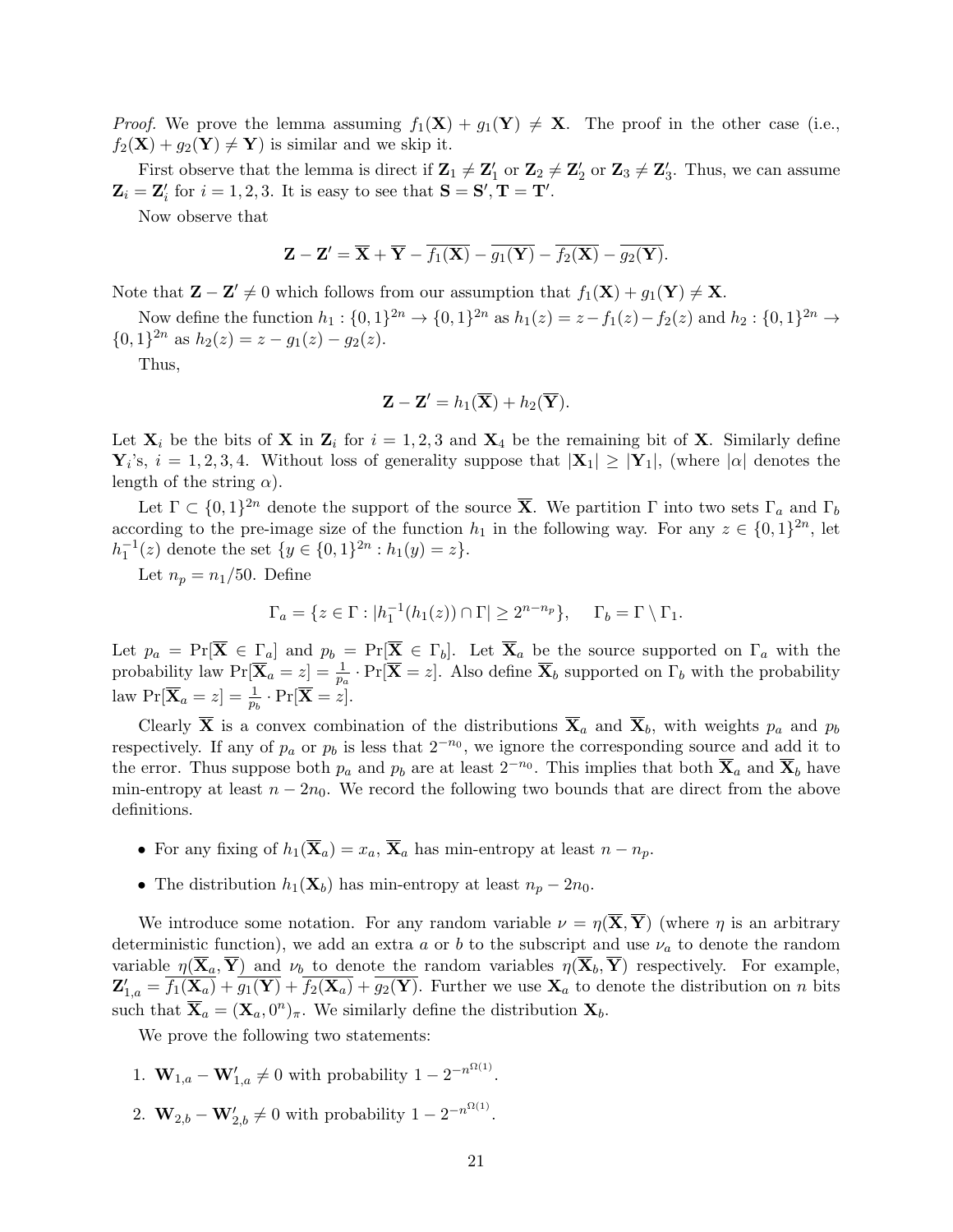It is direct that the lemma follows from the above two inequalities.

We begin with the proof of  $(1)$ . Since E is a linear code, we have

$$
\mathbf{W}_{1,a} - \mathbf{W}'_{1,a} = (E(\mathbf{Z}_a - \mathbf{Z}'_a))_{\mathbf{S}_a}.
$$
  
= 
$$
(E(h_1(\overline{\mathbf{X}_a}) + h_2(\overline{\mathbf{Y}})))_{\mathbf{S}_a}.
$$

Now fix the random  $h_1(\mathbf{X}_a)$ , and it follows that  $\mathbf{X}_a$  has min-entropy at least  $n-n_p$ . Recall that we assumed  $|\mathbf{X}_1| \geq |\mathbf{Y}_1|$ . Thus,  $\mathbf{X}_{1,a}$  has min-entropy at least  $n_1/2-n_p-n_0 > n_1/10$  with probability at least  $1 - 2^{-n_0}$ . Further fix Y, and note that this does not affect the distribution of  $\mathbf{X}_{1,a}$ . This fixes  $E(\mathbf{Z}_a - \mathbf{Z}'_a)$ . Further since  $\mathbf{Z}_a \neq \mathbf{Z}'_a$  (follows from our assumption that  $\mathbf{Z} \neq \mathbf{Z}'$ ), the string  $E(\mathbf{Z}_a - \mathbf{Z}_a')$  has 1's in at least  $\beta$  fraction of its coordinates. Recalling that  $\mathbf{S}_a = \text{Samp}_1(\mathbf{Z}_{1,a})$ , it now follows from Theorem 3.[11](#page-16-1) that with probability at least  $1 - 2^{-n^{\Omega(1)}}$ ,  $(E(\mathbf{Z}_a - \mathbf{Z}'_a))_{\mathbf{S}}$  is a non-zero string (and hence  $\mathbf{W}_{1,a} - \mathbf{W}'_{1,a} \neq 0$ ). This completes the proof of this case.

We now proceed to prove (2). Using the fact that LExt is a linear seeded extractor, it follows that

$$
\mathbf{W}_{2,b} - \mathbf{W}'_{2,b} = \text{LEXt}(\mathbf{Z}_b - \mathbf{Z}'_b, \mathbf{R}_b)
$$
  
= 
$$
\text{LEXt}(h_1(\mathbf{X}_b), \mathbf{R}_b) + \text{LEXt}(h_2(\mathbf{Y}_b), \mathbf{R}_b).
$$

Without loss of generality, suppose  $X$  has more bits in  $Z_2$  (the argument is identical in the other case). Since  $\mathbf{X}_{2,b}$  has min-entropy at least  $n - 2n_0$ , it follows that  $\mathbf{X}_{2,b}$  has min-entropy at least  $\frac{n_2}{2} - 3n_0 > \frac{n_2}{10}$  with probability at least  $1 - 2^{-n_0}$ . Fix the bits of Y in Z<sub>2</sub>, and thus Z<sub>2,b</sub> is a deterministic function of  $\mathbf{X}_{2,b}$ . Recall that  $\mathbf{T}_b = \text{Samp}_2(\mathbf{Z}_2)$ . We now claim that (with high probability), at least half of the coordinates in  $\mathbf{T}_b$  belong to  $\mathbf X$  (since exactly n of the coordinates in  $Z$  belong to  $X$ , and the remaining coordinates belong to  $Y$ , and we are pseudorandomly sampling coordinates in the set  $[2n]$ ). This is straightforward by appealing to the fact that  $\text{Samp}_2$  is a good sampler. By Theorem 3.[11,](#page-16-1) it follows that with probability  $1 - 2^{-n^{\Omega(1)}}$  over the fixing of  $\mathbf{X}_{2,b}$ ,

$$
|\mathbf{T}_b| \cdot (1/2 - 1/n_0) \leq |\mathbf{T}_b \cap \pi([n])| \leq |\mathbf{T}_b| \cdot (1/2 + 1/n_0).
$$

Recall  $|T_b| = D_2$ . We fix  $\mathbf{X}_{2,b}$  such that  $(1/2 - 1/n_0)D_2 \leq |\mathbf{T}_b \cap \pi([n])| \leq (1/2 + 1/n_0)D_2$ . Thus,  $\mathbf{Z}_3$  contains at least  $(1/2-o(1))D_2$  bits from both  $\mathbf{X}_b$  and Y. It follows that both  $\mathbf{X}_{3,b}$  and Y both have min-entropy at least  $(1/2 - o(1))D_2 - 2n_0 - n_2 = (1/2 - o(1))D_2$  (even with the conditionings so far), and hence  $\mathbf{R}_b$  is  $2^{-n^{\Omega(1)}}$ -close to uniform. We argue this hold even conditioned on  $\mathbf{X}_{3,b}$ . This follows from Theorem ?? which shows that every extractor for 2-interleaved sources is strong. We fix  $\mathbf{X}_{3,b}$ , and thus  $\mathbf{R}_b$  is now a deterministic function of Y.

Next, we note that  $h_1(\mathbf{X}_b)$  has min-entropy at least  $(n - 2n_0) - (n - n_p) - n_2 - D_2 - n_0 =$  $n_p - 3n_0 - D_2 - n_2 > n_p/2$  (with probability  $1 - 2^{-n^{\Omega(1)}}$ ). Thus, LExt $(h_1(\mathbf{X}_b), \mathbf{R}_b)$  is  $2^{-n^{\Omega(1)}}$ -close to uniform. We fix  $\mathbf{R}_b$  and  $\text{LEX}(h_1(\mathbf{X}_b), \mathbf{R}_b)$  continues to be close to uniform using the fact that LExt is a strong-seeded extractor. Further,  $\text{LExt}(h_1(\mathbf{X}_b), \mathbf{R}_b)$  is now a deterministic function of  $\mathbf{X}_b$  and we can fix  $\text{LExt}(h_2(\mathbf{Y}_b), \mathbf{R}_b)$  which is a deterministic function of Y. It thus follows that  $\mathbf{W}_{2,b} - \mathbf{W}'_{2,b} \neq 0$  with probability  $1 - 2^{-n^{\Omega(1)}}$  using the fact that  $\text{LEX}(h_1(\mathbf{X}_b), \mathbf{R}_b)$  is close to uniform. This completes the proof of (2). The fact that  $V$  and  $V'$  can be fixed such that  $X$  and Y remain independent with min-entropy at least  $k - 2n^{\delta}$  (with probability  $1 - 2^{-n^{\Omega(1)}}$ ) is easy to verify from the construction. This completes the proof of Lemma 4.[5.](#page-20-1)  $\Box$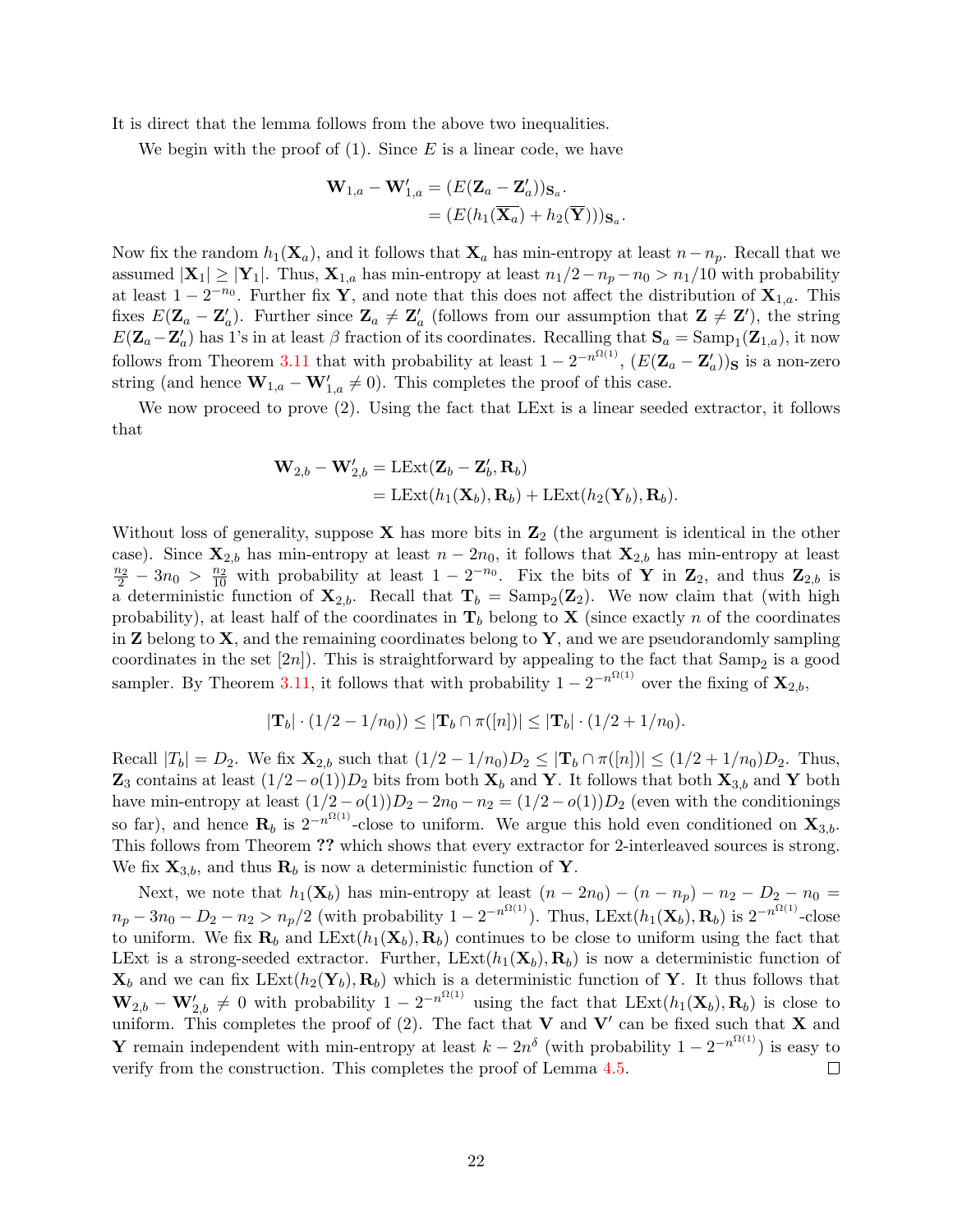#### <span id="page-23-0"></span>4.2 An Advice Correlation Breaker

We recall the setup of Theorem 4.[3.](#page-19-0) X and Y are independent  $(n, k)$ -sources,  $k \geq n - n^{\delta}$ ,  $\pi$ :  $[2n] \rightarrow [2n]$  is an arbitrary permutation and  $f_1, f_2, g_1, g_2 \in \mathcal{F}_n$  satisfy the following conditions:

- $\forall x \in support(\mathbf{X}) \text{ and } y \in support(\mathbf{Y}), f_1(x) + g_1(y) \neq x \text{ or }$
- $\forall x \in support(\mathbf{X}) \text{ and } y \in support(\mathbf{Y}), f_2(x) + g_2(y) \neq y.$

Further, we defined the following:  $\overline{\mathbf{X}} = (\mathbf{X}, 0^n)_{\pi}$ ,  $\overline{\mathbf{Y}} = (0^n \circ \mathbf{Y})_{\pi}$ ,  $\overline{f_1(\mathbf{X})} = (f_1(\mathbf{X}), 0^n)_{\pi}$ ,  $\overline{f_2(\mathbf{X})} =$  $(0^n, f_2(\mathbf{X}))_\pi$ ,  $\overline{g_1(\mathbf{Y})} = (g_1(\mathbf{Y}), 0^n)_\pi$  and  $\overline{g_2(\mathbf{Y})} = (0^n, g_2(\mathbf{Y}))_\pi$ . It follows that  $\mathbf{Z} = \overline{\mathbf{X}} + \overline{\mathbf{Y}}$  and  $\mathbf{Z}' = \overline{f_1(\mathbf{X})} + \overline{g_1(\mathbf{Y})} + \overline{f_2(\mathbf{X})} + \overline{g_2(\mathbf{Y})}$ . Thus, for some functions  $f, g \in \mathcal{F}_{2n}, \mathbf{Z}' = f(\overline{\mathbf{X}}) + g(\overline{\mathbf{Y}})$ . Let  $\overline{\mathbf{X}'} = f(\overline{\mathbf{X}})$  and  $\overline{\mathbf{Y}'} = g(\overline{\mathbf{Y}})$ .

The following is the main result of this section. Assume that we have some random variables such that **X** and **Y** continue to be independent, and  $H_{\infty}(\mathbf{X}), H_{\infty}(\mathbf{Y}) \geq k - 2n^{\delta}$ .

<span id="page-23-2"></span>**Lemma 4.6.** There exists an efficiently computable function  $ACB: \{0,1\}^{2n} \times \{0,1\}^{n_1} \rightarrow \{0,1\}^m$ ,  $n_1 = n^{\delta}$  and  $m = n^{\Omega(1)}$ , such that

$$
\text{ACB}(\overline{\mathbf{X}} + \overline{\mathbf{Y}}, w), \text{ACB}(\overline{f(\mathbf{X})} + \overline{g(\mathbf{Y})}, w') \approx_{\epsilon} \mathbf{U}_m, \text{ACB}(\overline{f(\mathbf{X})} + \overline{g(\mathbf{Y})}, w'),
$$

for any fixed strings  $w, w' \in \{0, 1\}^{n_1}$  with  $w \neq w'$ .

We use the rest of the section to prove the above lemma. In particular, we prove that the function ACB computed by Algorithm [2](#page-23-1) satisfies the conclusion of Lemma 4.[6.](#page-23-2)

We start by setting up some ingredients and parameters.

- Let  $\delta > 0$  be a small enough constant.
- Let  $n_2 = n^{\delta_1}$ , where  $\delta_1 = 2\delta$ .
- Let  $\text{LEX}_1: \{0,1\}^{n_2} \times \{0,1\}^d \to \{0,1\}^{d_1}, d_1 = \sqrt{n_2}$ , be a linear-seeded extractor instantiated from Theorem 3.[13](#page-16-2) set to extract from entropy  $k_1 = n_2/10$  with error  $\epsilon_1 = 1/10$ . Thus  $d = C_1 \log n_2$ , for some constant  $C_1$ . Let  $D = 2^d = n^{\delta_2}$ ,  $\delta_2 = 2C_1 \delta$ .
- Set  $\delta' = 20C_1\delta$ .
- Let  $\text{LEX}_2: \{0,1\}^{2n} \times \{0,1\}^{d_1} \to \{0,1\}^{n_4}$ ,  $n_4 = n^{8\delta_3}$  be a linear-seeded extractor instantiated from Theorem 3.[13](#page-16-2) set to extract from entropy  $k_2 = 0.9k$  with error  $\epsilon_2 = 2^{-\Omega(\sqrt{d_1})} = 2^{-n^{\Omega(1)}}$ , such that the seed length of the extractor  $\text{LEX}{}_{2}$  (by Theorem 3.[13\)](#page-16-2) is  $d_1$ .
- Let ACB':  $\{0,1\}^{n_{1,acb'}} \times \{0,1\}^{n_{acb'}} \times \{0,1\}^{h_{acb'}} \rightarrow \{0,1\}^{n_{2,acb'}}$ , be the advice correlation breaker from Theorem 3.[19](#page-18-4) set with the following parameters:  $n_{acb'} = 2n, n_{1,acb'} = n_4$ ,  $n_{2,acb'} = m = O(n^{2\delta_2}), t_{acb'} = 2D, h_{acb'} = n_1 + d, \epsilon_{acb'} = 2^{-n^{\delta}}, d_{acb'} = O(\log^2(n/\epsilon_{acb'})),$  $\lambda_{acb'} = 0$ . It can be checked that by our choice of parameters, the conditions required for Theorem 3.[19](#page-18-4) indeed hold for  $k_{1,acb'} \geq n^{2\delta_2}$ .

<span id="page-23-1"></span>Let  $X_1$  be the bits of X in  $Z_1$  and  $X_2$  be the remaining bit of X. Define  $Y_1$  and  $Y_2$  similarly. Without loss of generality suppose that  $|\mathbf{X}_1| \geq |\mathbf{Y}_1|$ . Let  $\overline{\mathbf{X}}_1 = \text{Slice}(\overline{\mathbf{X}}, n_2)$  and  $\overline{\mathbf{Y}}_1 = \text{Slice}(\overline{\mathbf{Y}}, n_1)$  $n_2$ ). Define  $\overline{X}'_1 = \text{Slice}(f(\overline{X}), n_2)$  and  $\overline{Y}'_1 = \text{Slice}(g(\overline{Y}), n_2)$ . It follows that  $Z_1 = \overline{X}_1 + \overline{Y}_1$  and  $\overline{{\bf Z}_1'} = \overline{{\bf X}}_1' + \overline{{\bf Y}}_1'$  $\frac{1}{1}$ .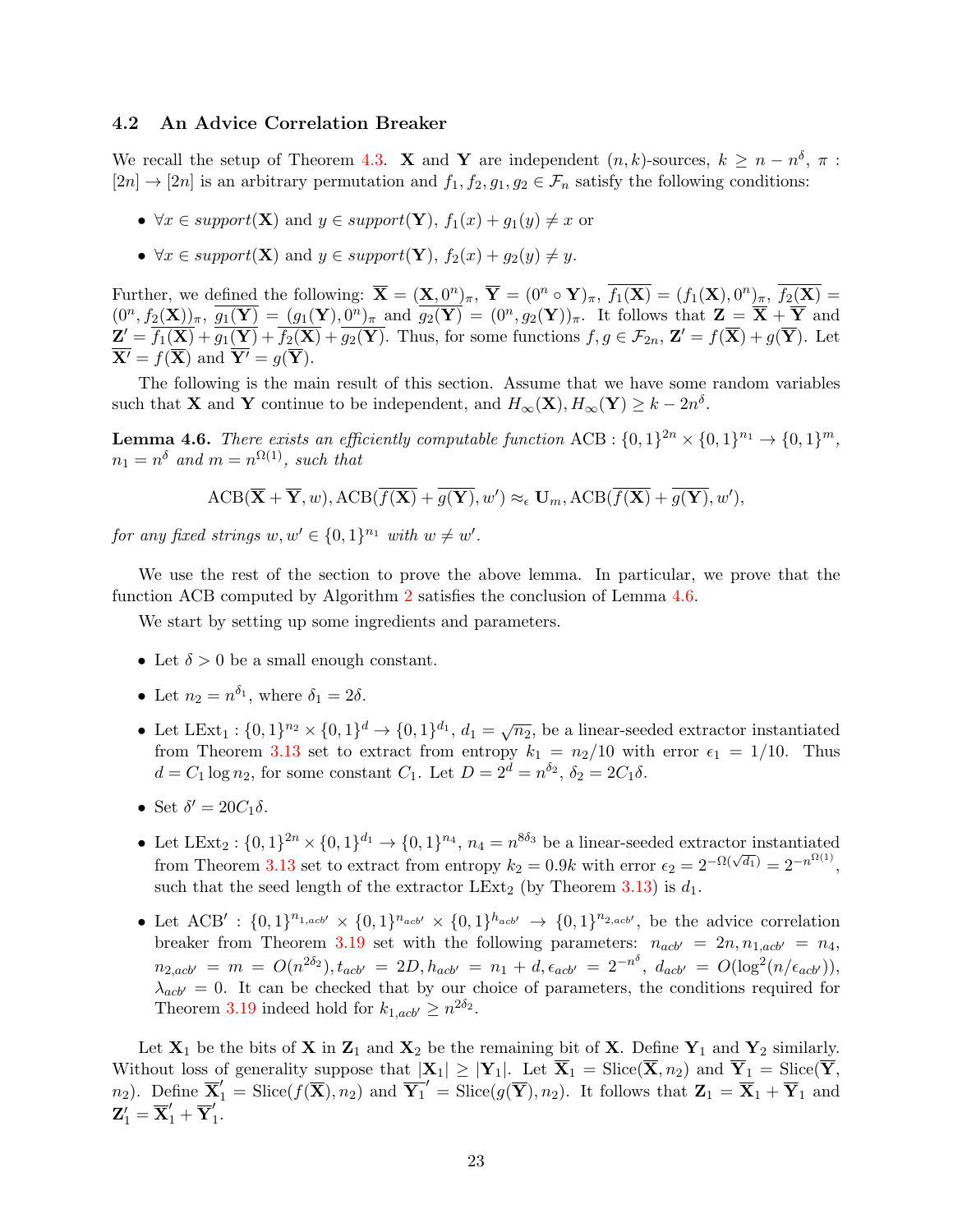Algorithm 2:  $ACB(z, w)$ **Input:** Bit-strings  $z = (x, y)_{\pi}$  of length 2n and bit string w of length  $n_1$ , where x and y are each *n* bit-strings and  $\pi : [2n] \rightarrow [2n]$  is a permutation. **Output:** Bit string of length  $m$ . 1 Let  $z_1 = \text{Slice}(z, n_2)$ . 2 Let v be a  $D \times n_3$  matrix, with its i'th row  $v_i = \text{LEX}_1(z_1, i)$ . **3** Let r be a  $D \times n_4$  matrix, with its i'th row  $r_i = \text{LEX}_2(z, v_i)$ . 4 Let s be a  $D \times m$  matrix, with its i'th row  $s_i = ACB'(r_i, z, w, i)$ . 5 Output  $\bigoplus_{i=1}^D s_i$ .

<span id="page-24-0"></span>**Claim 4.7.** Conditioned on the random variables  $Y_1, \overline{Y}'_1$  $\{ \text{LEX}_2(\overline{\mathbf{X}}, \text{LEX}_1(\overline{\mathbf{X}}_1 + \overline{\mathbf{Y}}_1, i)) \}_{i=1}^D$  $\{{\rm LExt}_2(\overline{{\bf X}}', {\rm LExt}_1(\overline{{\bf X}}'_1 + \overline{{\bf Y}}'_1)$  $\{(\mathbf{x}_1, i))\}_{i \in [D]}, \mathbf{X}_1$  and  $\overline{\mathbf{X}}_1'$  $\int_1$ , the following hold:

- the matrix **R** is  $2^{-n^{\Omega(1)}}$ -close to a somewhere random source,
- R and  $\mathbf{R}'$  are deterministic functions of Y,
- $H_{\infty}(\mathbf{X}) \geq n n^{\delta'}$ ,  $H_{\infty}(\mathbf{Y}) \geq n n^{\delta'}$ .

*Proof.* By construction, we have that for any  $j \in [D]$ ,

$$
\mathbf{R}_{j} = \text{LEX}_{2}(\mathbf{Z}, \text{LEX}_{1}(\mathbf{Z}_{1}, j))
$$
  
=  $\text{LEX}_{2}(\overline{\mathbf{X}} + \overline{\mathbf{Y}}, \text{LEX}_{1}(\overline{\mathbf{X}}_{1} + \overline{\mathbf{Y}}_{1}, j))$   
=  $\text{LEX}_{2}(\overline{\mathbf{X}}, \text{LEX}_{1}(\overline{\mathbf{X}}_{1} + \overline{\mathbf{Y}}_{1}, j)) + \text{LEX}_{2}(\overline{\mathbf{Y}}, \text{LEX}_{1}(\overline{\mathbf{X}}_{1} + \overline{\mathbf{Y}}_{1}, j))$ 

Similarly,

$$
\mathbf{R}'_j = \text{LEX}_2(\overline{\mathbf{X}}', \text{LEX}_1(\overline{\mathbf{X}}'_1 + \overline{\mathbf{Y}}'_1, j)) + \text{LEX}_2(\overline{\mathbf{Y}}', \text{LEX}_1(\overline{\mathbf{X}}'_1 + \overline{\mathbf{Y}}'_1, j)).
$$

Fix the random variables  $\mathbf{Y}_1, \overline{\mathbf{Y}}'_1$ 1. Note that after these fixings,  $\overline{Y}$  has min-entropy at least  $k 2n_1-n_2 > 0.9k$ . Now, since LExt<sub>2</sub> is a strong seeded extractor for entropy 0.9k, it follows that there exists a set  $T \subset \{0,1\}^{d_1}$ ,  $|T| \geq (1-\sqrt{\epsilon_2})2^{d_1}$ , such that for any  $j \in [T]$ ,  $|\text{LExt}_2(\overline{Y},j) - U_{n_4}| \leq \sqrt{\epsilon_2}$ .

Now viewing LExt<sub>1</sub> as a sampler (see Section 3.[4\)](#page-15-0) using the weak source  $\overline{\mathbf{X}}_{1,y_1} = \overline{\mathbf{X}}_1 + \overline{y_1}$ , it follows by Theorem 3.[11](#page-16-1) that

$$
\Pr[|\{\text{LEX}_1(\overline{\mathbf{X}}_{1,y_1},i):i\in\{0,1\}^d\}\cap T|>(1-\sqrt{\epsilon_2}-\epsilon_1)D]\geq 1-2^{0.2n_2}=1-2^{-n^{\Omega(1)}}.
$$

We fix  $\overline{\mathbf{X}}_1$ , and it follows that with probability at least  $1 - 2^{-n^{\Omega(1)}}$ ,  $\{\text{LEX}_1(\overline{\mathbf{X}}_{1,y_1},i): i \in$  $\{0,1\}^d\}\cap T \neq \emptyset$ , and thus there exists a  $j \in [D]$  such that  $\text{LEX}_2(\overline{Y}, \text{LEX}_1(\overline{X}_1 + \overline{Y}_1, j))$  is  $2^{-n^{\Omega(1)}}$ close to  $\mathbf{U}_{n_2}$  and is a deterministic function of **Y**.

We now fix the random variables  $\overline{\mathbf{X}}_1'$  $\{ \text{LEX}_2(\overline{\mathbf{X}}, \text{LEX}_1(\overline{\mathbf{X}_1} + \overline{\mathbf{Y}_1}, i)) \}_{i=1}^D, \{ \text{LEX}_2(\overline{\mathbf{X}}', \text{LEX}_1(\overline{\mathbf{X}_1}' +$  $\overline{Y_1}'$ , i)) $\}_{i=1}^D$ , and note that  $\text{LEX}_2(\overline{Y}, \text{LEX}_1(\overline{X_1} + \overline{Y_1}, j))$  continues to be  $2^{-n^{\Omega(1)}}$ -close to  $U_{n_2}$ . It follows that  $\mathbf{R}_j$  is  $2^{-n^{\Omega(1)}}$ -close to  $\mathbf{U}_{n_2}$ . Further, for any  $i \in [D]$ , the random variables  $\mathbf{R}_i$  and  $\mathbf{R}'_i$ are deterministic functions of Y. Finally, note that  $X$  and Y remain independent after these conditionings, and  $H_{\infty}(\mathbf{X}) \ge n - 3n_1 - 2n_2 - 2Dn_4 \ge n - n^{10\delta_2}$  and  $H_{\infty}(\mathbf{Y}) \ge n - 3n_1 - n_2 > n - n^{\delta_2}$ .

Lemma [4](#page-23-2).6 is now direct from the next claim.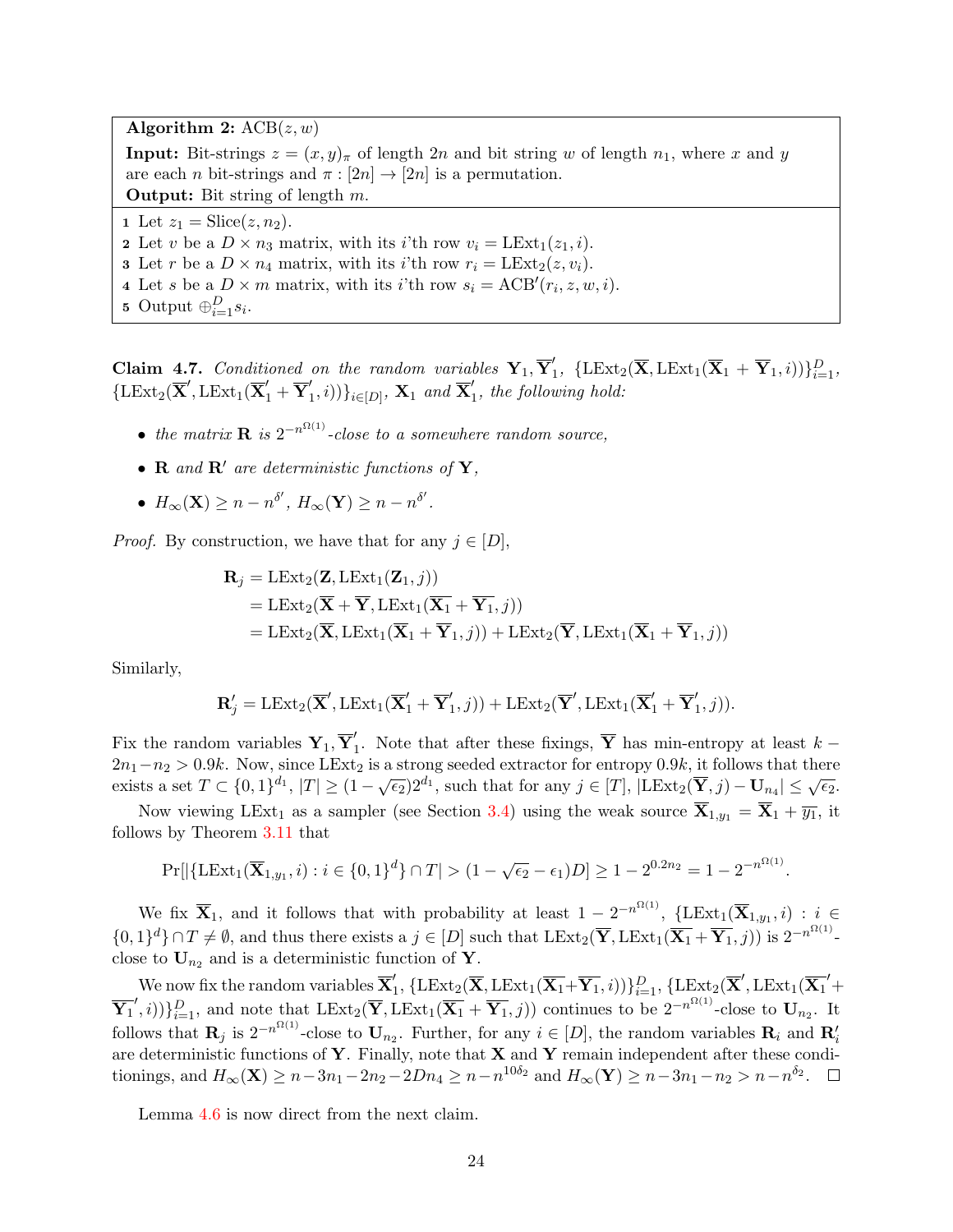**Claim 4.8.** There exists  $j \in [D]$  such that

$$
\mathbf{S}_j, \{\mathbf{S}_i\}_{i\in[D]\setminus j} \approx_{2^{-n^{\Omega(1)}}} \mathbf{U}_m, \{\mathbf{S}_i\}_{i\in[D]\setminus j}.
$$

*Proof.* Fix the random variables:  $W, W', Y_1, \overline{Y}'_1$  $\mathbf{1}_1, \{\text{LEX}(\overline{\mathbf{X}}, \text{LEX}(\overline{\mathbf{X}}_1 + \overline{\mathbf{Y}}_1, i))\}_{i=1}^D, \{\text{LEX}(\mathbf{X}', \overline{\mathbf{X}}')\}$  $\text{LEX}{}_{1}(\overline{\mathbf{X}}_{1}^{\prime} + \overline{\mathbf{Y}}_{1}^{\prime}$  $\{\boldsymbol{X}_1, i)\} \}_{i \in [D]}, \ \mathbf{X}_1 \ \text{ and } \ \mathbf{\overline{X}}_1$  $\int_1$ . By Lemma 4.[4,](#page-19-2) we have that with probability at least  $1-2^{-n^{\Omega(1)}}, \mathbf{W} \neq \mathbf{W}'$ . Further, by Claim [4](#page-24-0).7 we have that **R** and **R'** are deterministic functions of **Y**, and with probability at least  $1 - 2^{-n^{\Omega(1)}}$ , there exists  $j \in [D]$  such that  $\mathbf{R}_j$  is  $2^{-n^{\Omega(1)}}$ -close to uniform, and  $H_{\infty}(\mathbf{\overline{X}}) \geq \frac{1}{2}$  $\frac{1}{2}n_{acb} - n^{\delta'} > n^{2\delta_2}$ . Recall that  $\mathbf{Z} = \dot{\overline{\mathbf{X}}} + \overline{\mathbf{Y}}$  and  $\mathbf{Z}' = \dot{\overline{\mathbf{X}}} + \overline{\mathbf{Y}}'$ . It now follows by Theorem 3.[19](#page-18-4) that

$$
\begin{aligned} \text{ACB}'(\mathbf{R}_j, \mathbf{Z}, \mathbf{W}, j), \{\text{ACB}'(\mathbf{R}_i, \overline{\mathbf{X}} + \overline{\mathbf{Y}}, \mathbf{W}, i)\}_{i \in [D] \setminus j}, \{\text{ACB}'(\mathbf{R}_i', \overline{\mathbf{X}}' + \overline{\mathbf{Y}}', \mathbf{W}', i)\}_{i \in [D]} \approx_{2^{-n^{\Omega(1)}}} \\ & \mathbf{U}_m, \{\text{ACB}'(\mathbf{R}_i, \overline{\mathbf{X}} + \overline{\mathbf{Y}}, \mathbf{W}, i)\}_{i \in [D] \setminus j}, \{\text{ACB}'(\mathbf{R}_i', \overline{\mathbf{X}}' + \overline{\mathbf{Y}}', \mathbf{W}', i)\}_{i \in [D]} \end{aligned}
$$

 $\Box$ 

This completes the proof of the claim.

#### <span id="page-25-0"></span>4.3 The non-malleable extractor

We are now ready to present the construction of i $\ell$ NM that satisfies the requirements of Theorem 4.[3.](#page-19-0)

- Let  $\delta > 0$  be a small enough constant,  $n_1 = n^{\delta}$  and  $m = n^{\Omega(1)}$ .
- Let advGen :  $\{0,1\}^{2n} \to \{0,1\}^{n_1}$ ,  $n_1 = n^{\delta}$ , be the advice generator from Lemma [4.](#page-19-2)4.
- Let ACB :  $\{0,1\}^{2n} \times \{0,1\}^{n_1} \rightarrow \{0,1\}^m$  be the advice correlation breaker from Lemma 4.[6.](#page-23-2)

<span id="page-25-1"></span>Algorithm 3:  $i\ell N M(z)$ **Input:** Bit-string  $z = (x, y)_{\pi}$  of length 2n, where x and y are each n bit-strings, and  $\pi : [2n] \rightarrow [2n]$  is a permutation. Output: Bit string of length m. 1 Let  $w = \text{advGen}(z)$ . 2 Output  $ACB(z, w)$ 

We prove that the function  $i\ell N M$  computed by Algorithm [3](#page-25-1) satisfies the conclusion of Theorem [4](#page-19-0).3 as follows: Fix the random variables  $W, W'$ . By Lemma 4.[4,](#page-19-2) it follows that X remains independent of **Y**, and with probability at least  $1 - 2^{-n^{\Omega(1)}}$ ,  $H_{\infty}(\mathbf{X}) \geq k - 2n_1$  and  $H_{\infty}(\mathbf{Y}) \geq k - 2n_1$  (recall  $k \geq n - n^{\delta}$ . Theorem [4](#page-19-0).3 is now direct using Lemma 4.[6.](#page-23-2)

#### 4.4 Unequal length interleaved-split-state adversaries

Our techniques above directly generalize to the case of interleaved split-state adversaries under unequal partitions. In particular, we can handle the situation when one of the parts is polynomially smaller than the other part. We have the following theorem.

**Theorem 4.9.** There exists a constant  $\beta > 0$  such that for all integers  $n > 0$  there exists an explicit function nmExt :  $\{0,1\}^n \to \{0,1\}^m$ ,  $m = n^{\Omega(1)}$ , such that the following holds: let  $n_1 = n^{\beta}$ and  $n_2 = n - n_1$ .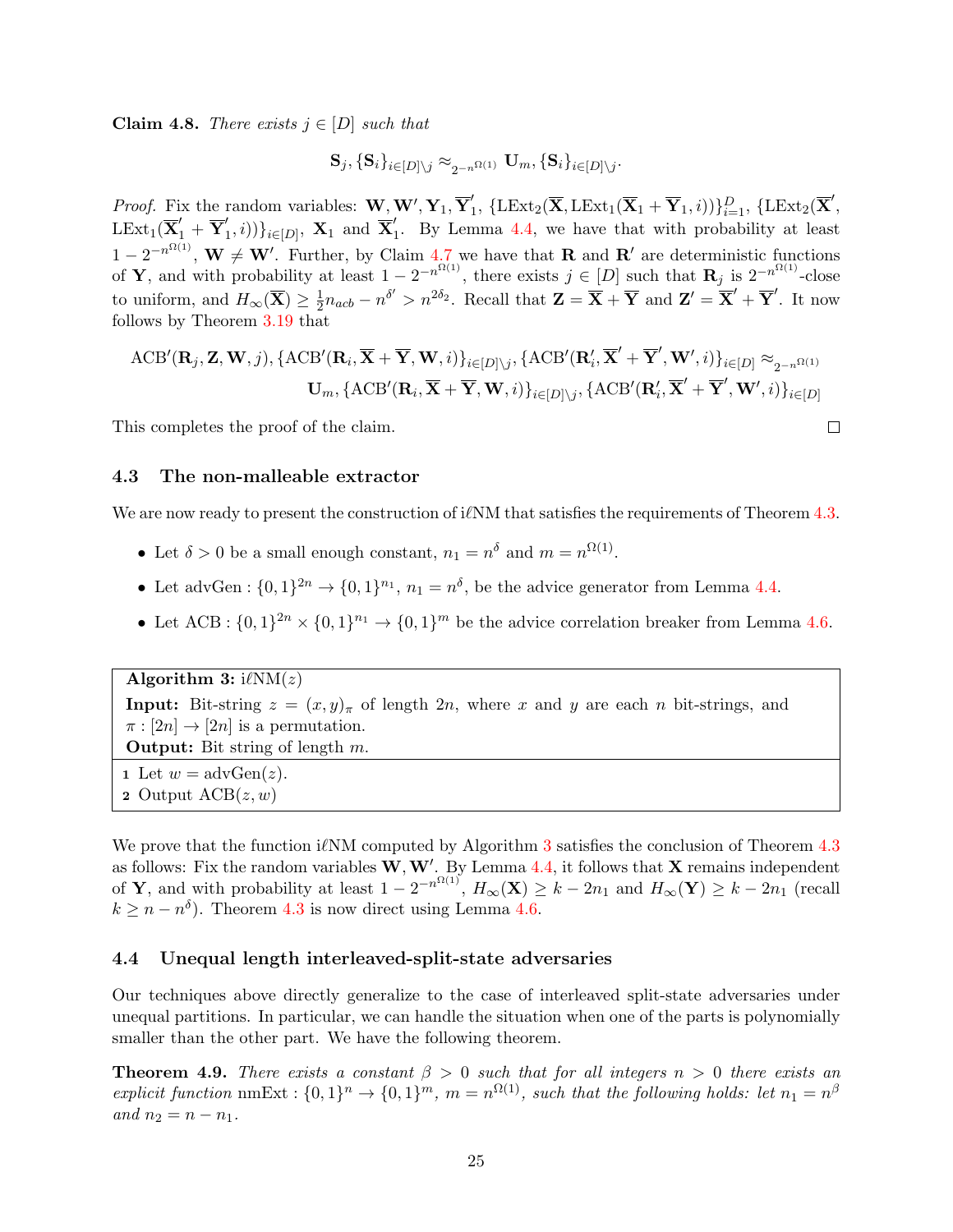Then, for arbitrary tampering functions  $f \in \mathcal{F}_{n_1}$ ,  $g \in \mathcal{F}_{n_2}$ , any permutation  $\pi : [n] \to [n]$ , and independent uniform sources **X** and **Y** on  $n_1$  and  $n_2$  bits respectively, there exists a distribution  $\mathcal{D}_{f,g,\pi}$  on  $\{0,1\}^m \cup \{same^{\star}\},\ such\ that$ 

 $|\text{nmExt}((\mathbf{X}, \mathbf{Y})_{\pi}), \text{nmExt}((f(\mathbf{X}), g(\mathbf{Y}))_{\pi})) - \mathbf{U}_m, \text{copy}(\mathcal{D}_{f,g,\pi}, \mathbf{U}_m)| \leq 2^{-n^{\Omega(1)}}.$ 

We skip the proof of the above theorem since it is straightforward to check that the proof of Theorem [4](#page-18-2).1 generalizes to the above setting.

# <span id="page-26-0"></span>5 Non-malleable extractors for linear composed with split-state adversaries

The main result of this section is an explicit non-malleable extractor against the tampering family Lin ∘ 2ISS  $\subset \mathcal{F}_{2n}$ . Our main idea is to show that Theorem [5](#page-26-1).1 follows directly from Theorem 4.[3.](#page-19-0) The proof relies on a careful convex combination argument.

<span id="page-26-1"></span>**Theorem 5.1.** For all integers  $n > 0$  there exists an explicit function nmExt :  $\{0, 1\}^{2n} \rightarrow \{0, 1\}^m$ ,  $m = n^{\Omega(1)}$ , such that the following holds: For any linear function  $h: \{0,1\}^{2n} \to \{0,1\}^{2n}$ , arbitrary tampering functions  $f, g \in \mathcal{F}_n$ , any permutation  $\pi : [2n] \to [2n]$  and independent uniform sources **X** and **Y** each on n bits, there exists a distribution  $\mathcal{D}_{h,f,g,\pi}$  on  $\{0,1\}^m \cup \{same^*\}$ , such that

$$
|\text{nmExt}((\mathbf{X}, \mathbf{Y})_{\pi}), \text{nmExt}(h((f(\mathbf{X}), g(\mathbf{Y}))_{\pi})) - \mathbf{U}_m, \text{copy}(\mathcal{D}_{h, f, g, \pi}, \mathbf{U}_m)| \leq 2^{-n^{\Omega(1)}}.
$$

*Proof.* Define  $\overline{f(x)} = h((f(x), 0^n)_\pi)$  and  $\overline{g(y)} = h((0^n, y)_\pi)$ . Thus,  $h((f(x), g(y))_\pi) = \overline{f(x)} + \overline{g(y)}$ . Define functions  $h_1: \{0,1\}^{2n} \to \{0,1\}^n$  and  $h_2: \{0,1\}^{2n} \to \{0,1\}^n$  such that  $h((f(x), g(y))_{\pi}) =$  $(h_1(x, y), h_2(x, y))_{\pi}$ . Since  $h(f(x), g(y)) = \overline{f(x)} + \overline{g(y)}$ , it follows that there exists functions  $f_1, g_1$ ,  $f_2, g_2 \in \mathcal{F}_n$  such that for all  $x, y \in \{0, 1\}^n$ , the following hold:

- $h_1(x, y) = f_1(x) + g_1(y)$ , and
- $h_2(x, y) = f_2(x) + g_2(y)$ .

Thus,  $h((f(x), g(y))_{\pi}) = ((f_1(x) + g_1(y)), (f_2(x) + g_2(y)))_{\pi}$ .

Now, the idea is to show that  $((\mathbf{X}, \mathbf{Y})_{\pi},((f_1(\mathbf{X}) + g_1(\mathbf{Y})),(f_2(\mathbf{X}) + g_2(\mathbf{Y})))_{\pi})$  is  $2^{-n^{\Omega(1)}}$ -close to a convex combination of  $((\mathbf{X}, \mathbf{Y})_{\pi}, (\mathbf{X}, \mathbf{Y})_{\pi})$  and distributions of the form  $((\mathbf{X}', \mathbf{Y}')_{\pi}, ((\eta_1(\mathbf{X}) + \eta_2 \mathbf{X})))_{\pi})$  $\nu_1(\mathbf{Y}),(\eta_2(\mathbf{X})+\nu_2(\mathbf{Y})))_\pi$ , where **X'** and **Y'** are independent  $(n, n - n^{\delta})$ -sources and  $\eta_1, \eta_2, \nu_1, \nu_2$ are deterministic functions in  $\mathcal{F}_n$  satisfying the conditions that:

- $\forall x \in support(\mathbf{X}')$  and  $y \in support(\mathbf{Y}'), \eta_1(x) + \nu_1(y) \neq x$  or
- $\forall x \in support(\mathbf{X}')$  and  $y \in support(\mathbf{Y}'), \eta_2(x) + \nu_2(y) \neq y$ .

Theorem [5](#page-26-1).1 is then direct from Theorem 4.[3.](#page-19-0)

Let  $n_0 = n^{\delta}$ . For any  $y \in \{0,1\}^n$  and any function  $\eta: \{0,1\}^n \to \{0,1\}^n$ , let  $\eta^{-1}(y)$  denote the set  $\{z \in \{0,1\}^n : \eta(z) = y\}$ . We partition  $\{0,1\}^n$  into the following two sets:

$$
\Gamma_1 = \{ y \in \{0,1\}^n : |g_1^{-1}(g_1(y))| \ge 2^{n-n_0} \}, \qquad \Gamma_2 = \{0,1\}^n \setminus \Gamma_1.
$$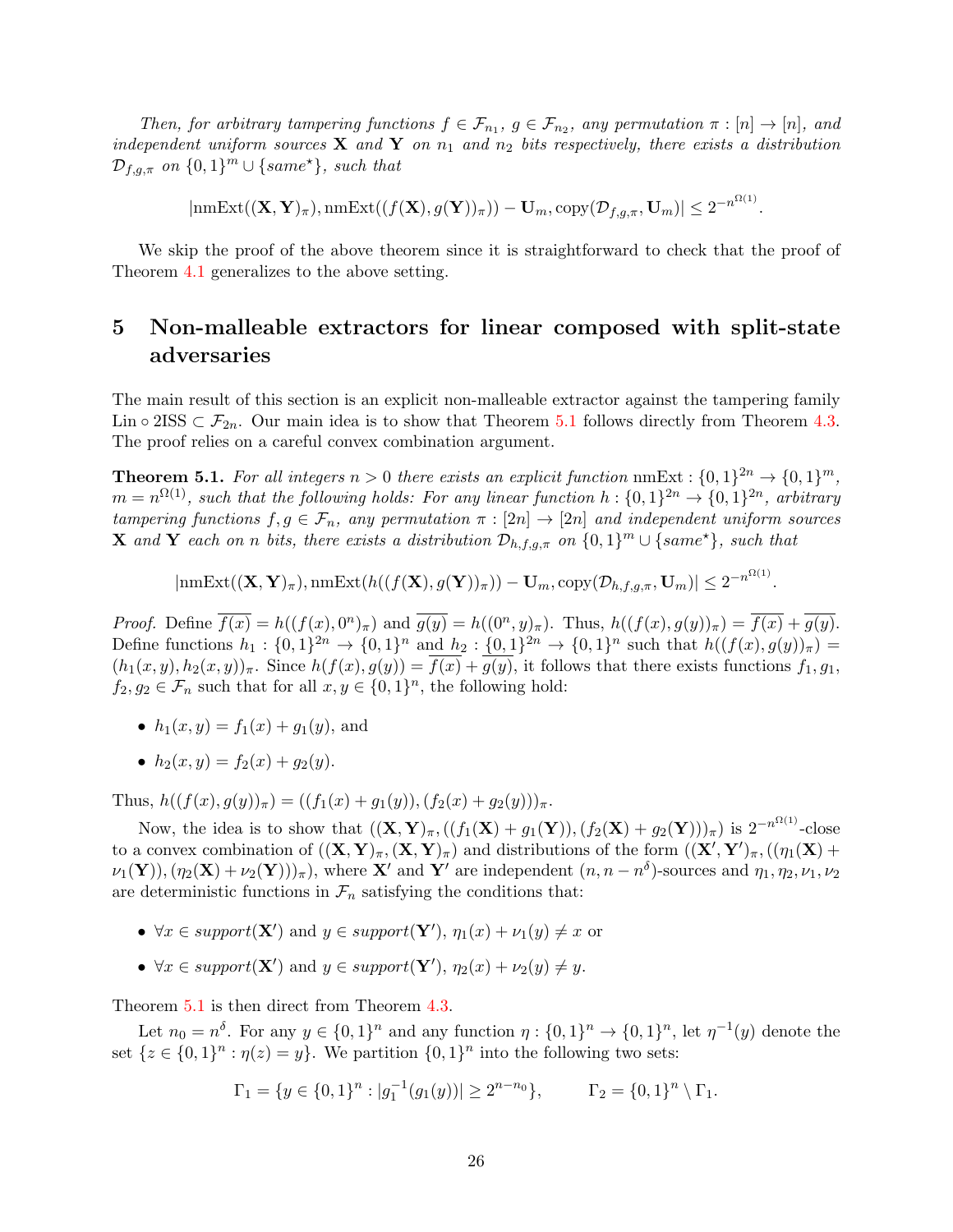Let  $Y_1$  be uniform on  $\Gamma_1$  and  $Y_2$  be uniform on  $\Gamma_2$ . Clearly, Y is a convex combination of  $Y_1$  and  $\mathbf{Y}_2$  with weights  $w_i = |\Gamma_i|/2^n$ ,  $i = 1, 2$ . If  $w_i \leq 2^{-n_0/2}$ , we ignore the corresponding source and add an error of  $2^{-n_0/2}$  to the extractor. Thus, suppose  $w_i \ge 2^{-n_0/2}$  for  $i = 1, 2$ . Thus,  $\mathbf{Y}_1$  and  $\mathbf{Y}_2$  each have min-entropy at least  $n - n_0/2$ .

We claim that  $g_1(\mathbf{Y}_2)$  has min-entropy at least  $n_0/2$ . This can be seen in the following way. For any  $y \in \Gamma_2$ ,  $|g_1^{-1}(g_1(y))| \leq 2^{n-n_0}$ , and hence it follows  $g_1(\mathbf{Y}_2)$  has min-entropy at least  $(n$  $n_0/2$  –  $(n - n_0) = n_0/2$ . Thus, clearly for any  $x \in \{0, 1\}^n$ ,  $x + g_1(\mathbf{Y}_2) \neq x$  with probability at least  $1 - 2^{-n_0/2}$ . We add a term of  $2^{-n^{\Omega(1)}}$  to the error and assume that  $\mathbf{X} + g_1(\mathbf{Y}_2) \neq \mathbf{X}$ . Thus,  $(\mathbf{X}, \mathbf{Y}_2)_\pi, ((f_1(\mathbf{X}) + g_1(\mathbf{Y}_2)), (f_1(\mathbf{X}) + g_1(\mathbf{Y}_2)))_\pi$  is indeed  $2^{-n^{\Omega(1)}}$ close to a convex combination of distributions of the required form.

Next, we claim that for any fixing of  $g_1(Y_1)$ , the random variable  $Y_1$  has min-entropy at least  $n - n_0$ . This is direct from the fact that for any  $y \in \Gamma_2$ ,  $|g_1^{-1}(g_1(y))| > 2^{n-n_0}$ . We fix  $g_1(\mathbf{Y}_1) = g$ , and let  $f_{1,g}(x) = f_1(x) + g$ . Thus,  $f_{1,g}(\mathbf{X}) = f_1(\mathbf{X}) + g_1(\mathbf{Y}_1)$ . We now partition  $\{0,1\}^n$  according to the fixed points of  $f_{1,q}$ . Let

$$
\Delta_1 = \{x : f_1'(x) = x\}, \qquad \Delta_2 = \{0, 1\}^n \setminus \Delta_1.
$$

Let  $\mathbf{X}_1$  be a flat distribution on  $\Delta_1$  and  $\mathbf{X}_2$  be a flat distribution on  $\Delta_2$ . If  $|\Delta_1| < 2^{n-n_0/2}$ , we ignore the distribution  $X_1$  and add an error of  $2^{n-n_0/2}$  to the analyis of the non-malleable extractor. Further, it is direct from definition that  $f_1(\mathbf{X}_2) + g \neq \mathbf{X}_2$ . We now handle to case when  $\Delta_1 > 2^{n-n_0/2}$ . Note that in this case,  $H_1(\mathbf{X}_1) \geq n - n_0/2$ . The idea is now to partition  $\Delta_1$  into two sets based on the pre-image size of  $f_2$  similar to the way we partioned the support of Y based on the pre-image size of  $g_1$ . Define the sets

$$
\Delta_{11} = \{ x \in \Delta_1 : |f_2^{-1}(f_2(x)) \cap \Delta_1| \ge 2^{n-n_0} \}, \qquad \Delta_{12} = \Delta_1 \setminus \Delta_{11}.
$$

Let  $X_{11}$  be flat on  $\Delta_{11}$  and  $X_{12}$  be flat on  $\Delta_{12}$ . Clearly,  $X_1$  is a convex combination of the sources  $\mathbf{X}_{11}$  and  $\mathbf{X}_{12}$ . If  $\Delta_{11}$  or  $\Delta_{12}$  is smaller than  $2^{n-3n_0/4}$ , we ignore the corresponding distribution and add an error of  $2^{-n_0/4}$  to the error analysis of the non-malleable extractor. Thus suppose  $\Delta_{1i} \ge 2^{n-3n_0/4}$  for  $i = 1, 2$ . Thus,  $\mathbf{X}_{11}$  and  $\mathbf{X}_{12}$  both have min-entropy at least  $n - 3n_0/4$ .

We claim that  $f_2(\mathbf{X}_{12})$  has min-entropy at least  $n_0/4$ . This can be seen in the following way. For any  $x \in \Delta_{12}$ ,  $|f_2^{-1}(f_2(x)) \cap \Delta_1| \leq 2^{n-n_0}$ , and hence it follows  $f_2(\mathbf{X}_{12})$  has min-entropy at least  $(n - 3n_0/4) - (n - n_0) = n_0/4$ . Thus, clearly  $f_2(\mathbf{X}_{12}) + g_2(\mathbf{Y}_1) \neq \mathbf{Y}_1$  with probability at least  $1-2^{-n_0/4}$ . As before, we add an error of  $2^{-n^{\Omega(1)}}$  to the error, and assume that  $f_2(\mathbf{X}_{12})+g_2(\mathbf{Y}_1)\neq 0$ **Y**<sub>1</sub>. Thus,  $(\mathbf{X}_{12}, \mathbf{Y}_1)_\pi$ ,  $((f_1(\mathbf{X}_{12}) + g_1(\mathbf{Y}_2)), (f_1(\mathbf{X}_{12}) + g_1(\mathbf{Y}_2)))_\pi$  is indeed  $2^{-n^{\Omega(1)}}$ -close to a convex combination of distributions of the required form.

Next, we claim that for any fixing of  $f_2(\mathbf{X}_{11})$ , the random variable  $\mathbf{X}_{11}$  has min-entropy at least  $n - n_0$ . This is direct from the fact that for any  $x \in \Delta_1$ ,  $|f_2^{-1}(f_1(x)) \cap \Delta_1| > 2^{n-n_0}$ . We fix  $f_2(\mathbf{X}_{11}) = \lambda$ , and let  $g_{2,\lambda}(y) = \lambda + g_2(y)$ . Thus,  $g_{2,\lambda}(\mathbf{Y}) = f_1(\mathbf{X}) + g_1(\mathbf{Y}_1)$ . We now partition  $\Gamma_1$ according to the fixed points of  $f_{1,g}$ . Let

$$
\Gamma_{11} = \{ y : g_{2,\lambda}(y) = y \}, \qquad \Gamma_{12} = \{0,1\}^n \setminus \Gamma_{11}.
$$

Let  $Y_{11}$  be a flat distribution on  $\Gamma_{11}$  and  $Y_{12}$  be a flat distribution on  $\Gamma_{12}$ . It follows from definition that  $(f_1(\mathbf{X}_{11}) + g_1(\mathbf{Y}_{11}), f_2(\mathbf{X}_{11}) + g_2(\mathbf{Y}_{11})) = (\mathbf{X}_{11}, \mathbf{Y}_{11})$ . Further,  $f_2(\mathbf{X}_{11}) + g_2(\mathbf{Y}_{12}) \neq$  $\mathbf{Y}_{12}$ , and hence  $(\mathbf{X}_{11}, \mathbf{Y}_{12})_\pi, ((f_1(\mathbf{X}_{11}) + g_1(\mathbf{Y}_{12})), (f_1(\mathbf{X}_{11}) + g_1(\mathbf{Y}_{12})))_\pi$  is  $2^{-n^{\Omega(1)}}$ -close to a convex combination of distributions of the required form. This completes the proof.  $\Box$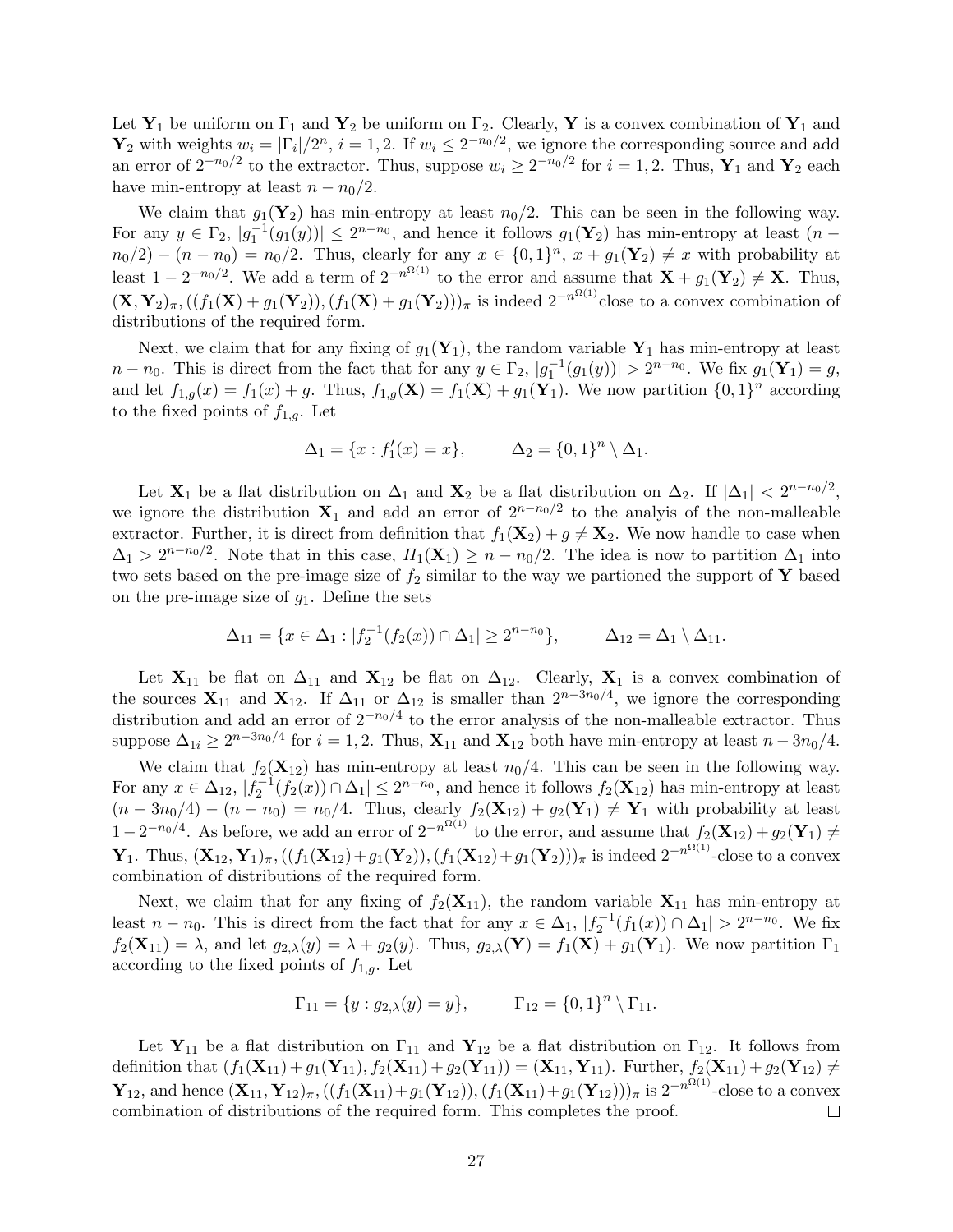#### <span id="page-28-1"></span>5.1 Linear composed with unequal length interleaved-split-state adversaries

As in the case of non-malleable extractors for interleaved advervaries, our techniques generalize to the case of linear functions composed with interleaved split-state adversaries under unequal partitions. We have the following theorem.

<span id="page-28-2"></span>**Theorem 5.2.** There exists a constant  $\beta > 0$  such that for all integers  $n > 0$  there exists an explicit function nmExt :  $\{0,1\}^n \to \{0,1\}^m$ ,  $m = n^{\Omega(1)}$ , such that the following holds: let  $n_1 = n^{\beta}$ and  $n_2 = n - n_1$ .

Then, for arbitrary tampering functions  $f \in \mathcal{F}_{n_1}$ ,  $g \in \mathcal{F}_{n_2}$ , any permutation  $\pi : [n] \to [n]$ , any linear function  $h: \{0,1\}^n \to \{0,1\}^n$ , and independent uniform sources **X** and **Y** on  $n_1$  and  $n_2$  bits respectively, there exists a distribution  $\mathcal{D}_{h,f,g,\pi}$  on  $\{0,1\}^m \cup \{same^{\star}\}\$ , such that

 $|\text{nmExt}((\mathbf{X}, \mathbf{Y})_{\pi}), \text{nmExt}(h((f(\mathbf{X}), g(\mathbf{Y}))_{\pi})) - \mathbf{U}_m, \text{copy}(\mathcal{D}_{h,f,g,\pi}, \mathbf{U}_m)| \leq 2^{-n^{\Omega(1)}}.$ 

We skip the proof since it is straightforward to check that our proof for the case when the length of the partitions are equal generalizes to the above setting.

### <span id="page-28-0"></span>6 Non-malleable codes from invertible non-malleable extractors

In this section, we provide an efficient sampling algorithm for the seedless non-malleable extractor construction presented in Theorem 4.[3.](#page-19-0) This is crucial to get efficient encoding algorithms for the corresponding non-malleable codes. We do not know how to invert the non-malleable extractor constructions in Theorem 4.[3,](#page-19-0) but we show that the constructions can suitably modified in a way that admits efficient sampling from the pre-image of the extractor. We present our construction of the non-malleable extractor in the setting of equal partitions, but note that it is easy to verify that our proofs work in the more general setting of unequal length partitions (see Section 5.[1\)](#page-28-1).

### 6.1 An invertible non-malleable extractor with respect to linear composed with interleaved adversaries

The main idea is to ensure that on fixing appropriate random variables that are generated in computing the non-malleable extractor, the source is now restricted onto a known subspace of fixed dimension (i.e., the dimension does not depend on value of the fixed random variables). Once we can ensure this, sampling from the pre-image can simply be done by first uniformly sampling the fixed random variables, and then sampling the other variables uniformly from the known subspace.

To carry this out, we need to modify the non-malleable extractor that was constructed in Section [4.](#page-18-1) The construction in Section [4](#page-18-1) is already fairly complicated, and the high level ideas to execute the strategy hinted at in the previous paragraph are: (i) carrying out different parts of the construction using disjoint parts of the source, and (ii) carefully choosing the sub-routines (e.g., seeded extractors, error correcting codes) used in the construction. It turns out that ensuring that we act on disjoint parts of the source for various parts of the construction is not completely possible, which leads to further complications. We first give an informal description of the modified construction before presenting the actual construction. Let Z be the 2-interleaved source.

1. Recall that the advice generator developed in Section [4](#page-18-1) can be informally (and slightly inaccurately) described as follows: we take two slices from the source  $Z$ , and use them in following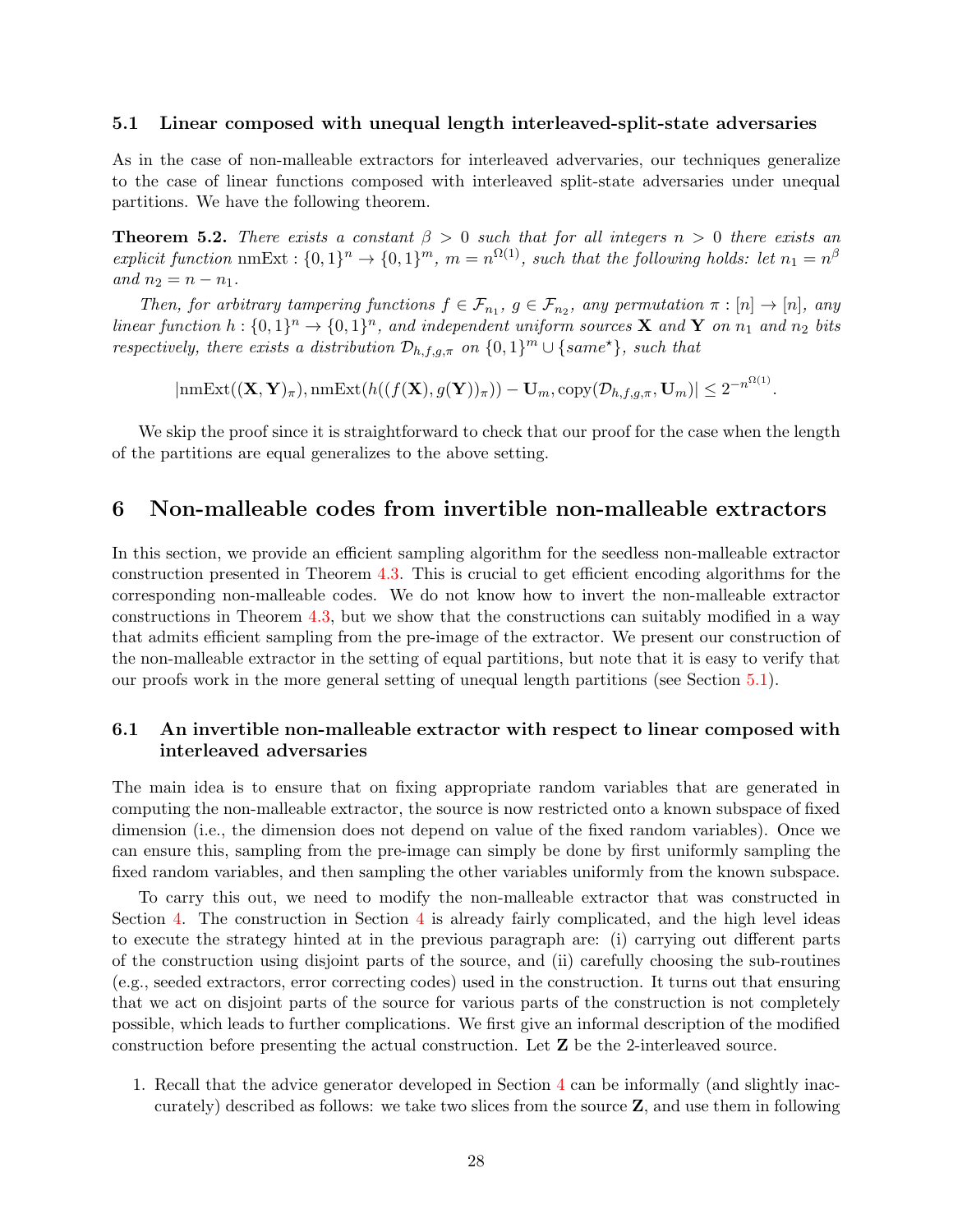way: the first slice is used to sample bits from an encoding of **Z**. The other slice is used to to sample bits from the source Z, which is then used as a seed for a linear seeded extactor that extracts from Z. Our modifications to this part are as follows:

- We reserve a large portion/slice of **Z** which we use to carry out all the steps that involve 'sample a subset of coordinates from Z'. Thus, in the above description, when we use the second slice to sample bits from Z, we sample from this 'reserved slice' of Z instead of Z. Further, once a subset of coordinates are sampled from this reserved slice, we remove these bits so that in the later parts of construction the same subset of bits are not used.
- Sampling from an encoding of **Z** is problematic to our strategy of using disjoint parts of the source to carry out different parts of the construction. In particular, the sampled set of coordinates represent a set of linear constraints on the source Z if we think about it from perspective of sampling from a pre-image. We deal with this by keeping track of the set of linear constraints imposed by the sampled set of constraints, and ensuring that in later parts of our construction, the new constraints imposed are linearly independent of this set.
- As indicated above, another part of the advice is the output of a linear seeded extractor on Z using as seed a sample of coordinates from Z. This again goes against our strategy of using disjoint parts of the source  $Z$ , and places a global linear constraints on  $Z$  (for every fixing of the seed). In particular, the constraints imposed can have arbitrary intersection with the linear constraints imposed in the step above. To deal with this, we throw away all the bits from the sampled coordinates in the above step that are linearly dependent with the constraints imposed in this step. Here we crucially use that the error correcting code we use is the dual of a BCH code which lets us argue that we do not throw away fewer bits than the distance of the code. This lets us argue correctness of the advice generator.
- 2. The next step in the construction of the non-malleable extractor is the advice correlation break. The main modification from the construction from Section [4,](#page-18-1) is that instead of using the source  $\mathbf{Z}$ , we sample a relatively large set of coordinates from the reserve slice of  $\mathbf{Z}$  (that we mentioned in the step above) and use this sample instead of **Z**. This fits into our approach of using disjoint parts of Z for carrying out different parts of the construction.
- 3. Finally, we use a trick from [\[Li17\]](#page-42-1) where we feed the output of the advice correlation breaker as seed to a linear seeded extractor that extracts from the untouched bits of the reserve slice of Z. This lets us treat the inner workings of the advice correlation breaker in a black box way, which greatly simplifies the sampling process since the advice correlation breaker uses multiple rounds of alternating extraction. The reason we can do this is because the linear seeded extractor we use has the special property that for every fixing of the seed, the linear function has the same rank (and thus the pre-image size does not depend on the seed). Such an extractor was constructed in [\[CGL16,](#page-40-4)[Li17\]](#page-42-1) (see Theorem 3.[15\)](#page-16-3). This finishes our informal description of the modified non-malleable extractor.

We now present the modified non-malleable extractor. We use the following notation: For any linear map  $L: \{0,1\}^r \to \{0,1\}^s$  given by  $L(\alpha) = M\alpha$  for some matrix M, we use  $con_L$  to denote a maximal set of linearly independent rows of M.

We now set up some parameters and ingredients for our construction of an invertible nonmalleable extractor.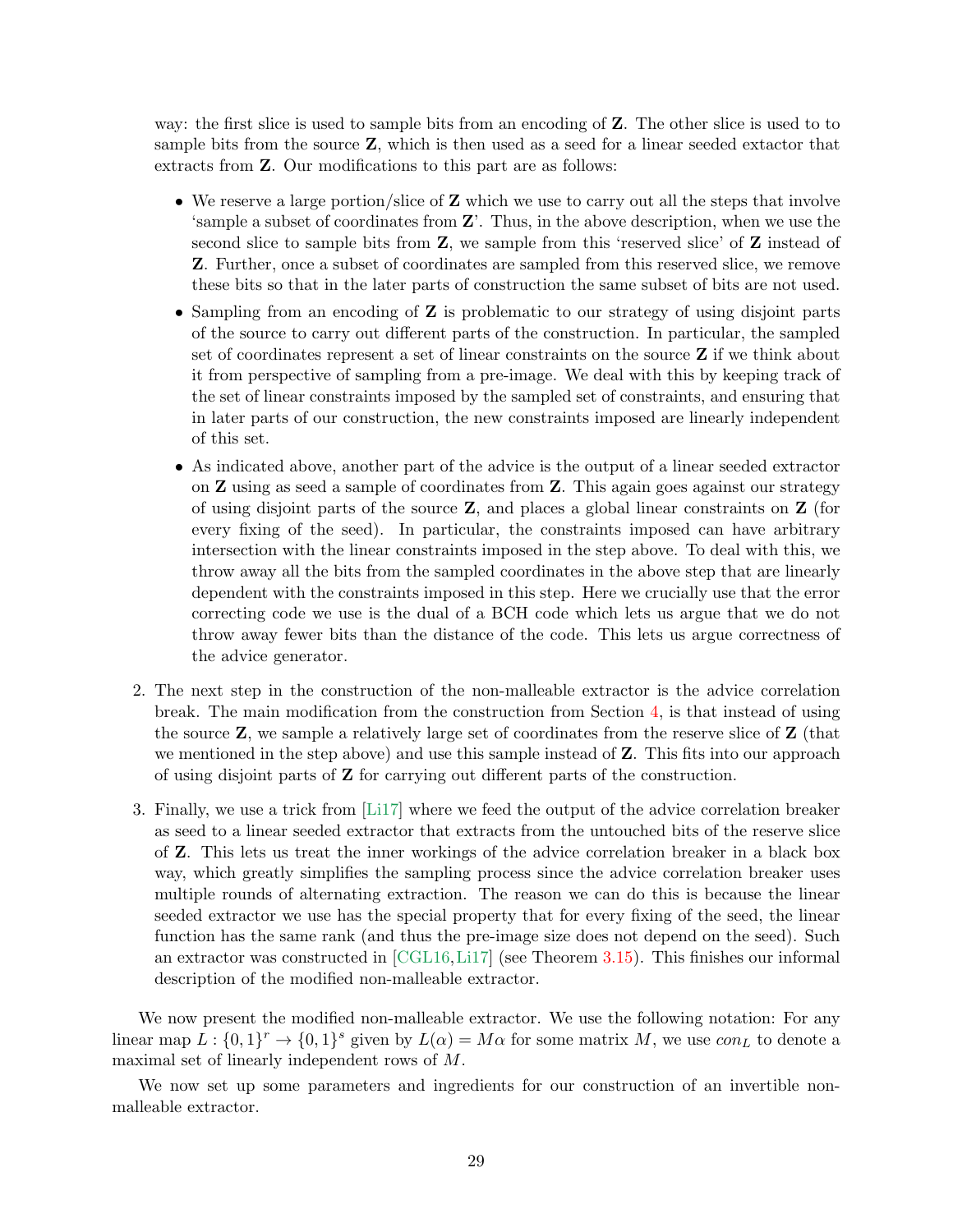- Let  $\delta > 0$  be a small enough constant and C a large constant.
- Let  $\delta' = \delta/C$ .
- Let C be a BCH code with parameters:  $[n_b, n_b t_b \log n_b, 2t_b]_2$ ,  $t_b = \sqrt{n_b}/100$ , where we fix  $n_b$ in the following way. Let dBCH be the dual code. From standard literature, it follows that dBCH is a  $[n_b, t_b \log n_b, \frac{n_b}{2} - t_b \sqrt{n_b}]_2$ -code. Set  $n_b$  such that  $t_b \cdot \log n_b = \sqrt{n_b} \log n_b = 2n$ . Let  $E$  be the encoder of dBCH. Note that by our choice of parameters, the relative minimum distance of dBCH is at least 1/3.
- Let  $n_0 = n^{\delta'}$ ,  $n_1 = n_0^{c_0}$ ,  $n_2 = 10n_0$ , for some constant  $c_0$  that we set below.
- Let  $n_3 = n^{C\delta}, n_4 = n^{C^2\delta}/5, n_5 = n^{C^3\delta}, n_6 = n \sum_{i=1}^5 n_i$ . We ensure that  $n_6 = n(2 o(1))$ .
- Let  $Ext_1: \{0,1\}^{n_1} \times \{0,1\}^{d_1} \to \{0,1\}^{\log(n_b)}$  be a  $(n_1/20,1/10)$ -seeded extractor instantiated using Theorem 3.[12.](#page-16-0) Thus  $d_1 = c_1 \log n_1$ , for some constant  $c_1$ . Let  $D_1 = 2^{d_1} = n_1^{c_1}$ .
- Let Samp<sub>1</sub>:  $\{0,1\}^{n_1} \rightarrow [n_b]^{D_1}$  be the sampler obtained from Theorem 3.[11](#page-16-1) using Ext<sub>1</sub>.
- Let  $\text{Ext}_2: \{0,1\}^{n_2} \times \{0,1\}^{d_2} \to \{0,1\}^{\log(n_6)}$  be a  $(n_2/20,1/n_0)$ -seeded extractor instantiated using Theorem 3.[12.](#page-16-0) Thus  $d_2 = c_2 \log n_2$ , for some constant  $c_2$ . Let  $D_2 = 2^d_2$ . Thus  $D_2 =$  $2^{d_2} = n_2^{c_2}.$
- Let Samp<sub>2</sub>:  $\{0,1\}^{n_2} \rightarrow [n_6]^{D_2}$  be the sampler obtained from Theorem 3.[11](#page-16-1) using Ext<sub>2</sub>.
- Set  $c_0 = 2c_2$ .
- Let  $i\ell$ Ext :  $\{0, 1\}^{D_2} \rightarrow \{0, 1\}^{n_0}$  be the extractor from Theorem 8.[1.](#page-35-1)
- Let  $\text{LEX}_0: \{0,1\}^{2n} \times \{0,1\}^{n_0} \to \{0,1\}^{\sqrt{n_0}}$  be a linear seeded extractor instantiated from Theorem 3.[13](#page-16-2) set to extract from min-entropy  $n_1/100$  and error  $2^{-\Omega(\sqrt{n_0})}$ .
- Let  $\text{Ext}_3: \{0,1\}^{n_3} \times \{0,1\}^{d_3} \to \{0,1\}^{\log(n_6-D_2)}$  be a  $(n_3/8,1/100)$ -seeded extractor instanti-ated using Theorem 3.[12.](#page-16-0) Thus  $d_3 = C_1 \log n_3$ , for some constant  $C_1$ .
- Let Samp<sub>3</sub>:  $\{0,1\}^{n_3} \rightarrow [n_6 D_2]^{n_7}$  be the sampler obtained from Theorem 3.[11](#page-16-1) using Ext<sub>3</sub>. Thus  $n_7 = 2^{d_3} = n_3^{C_1}$ .
- Let  $Ext_4: \{0,1\}^{n_4} \times \{0,1\}^{d_4} \rightarrow \{0,1\}^{n_6-n_7-D_2}$  be a  $(n_4/8, 1/100)$ -seeded extractor instanti-ated using Theorem 3.[12.](#page-16-0) Thus  $d_3 = C_1 \log n_4$ .
- Let Samp<sub>4</sub>:  $\{0,1\}^{n_4} \rightarrow [n_5 n_7 D_2]^{n_8}$  be the sampler obtained from Theorem 3.[11](#page-16-1) using Ext<sub>4</sub>. Thus  $n_8 = 2^{d_3} = n_4^{C_1}$ .
- Let LExt<sub>1</sub>:  $\{0,1\}^{n_5} \times \{0,1\}^d \to \{0,1\}^{d_5}$ ,  $d_5 = \sqrt{n_5}$ , be a linear-seeded extractor instantiated from Theorem 3.[13](#page-16-2) set to extract from entropy  $k_1 = n_2/10$  with error  $\epsilon_1 = 1/10$ . Thus  $d = C_2 \log n_5$ , for some constant  $C_2$ . Let  $D = 2^d$ .
- Let  $\text{LEX}_2: \{0,1\}^{n_7} \times \{0,1\}^{d_5} \to \{0,1\}^{m_1}$ ,  $m_1 = \sqrt{n_7}$  be a linear-seeded extractor instantiated from Theorem 3.[13](#page-16-2) set to extract from entropy  $k_2 = n_7/100$  with error  $\epsilon_2 = 2^{-\Omega(\sqrt{d_4})}$  $2^{-n^{\Omega(1)}}$ , such that the seed length of the extractor LExt<sub>2</sub> (by Theorem 3.[13\)](#page-16-2) is  $d_5$ .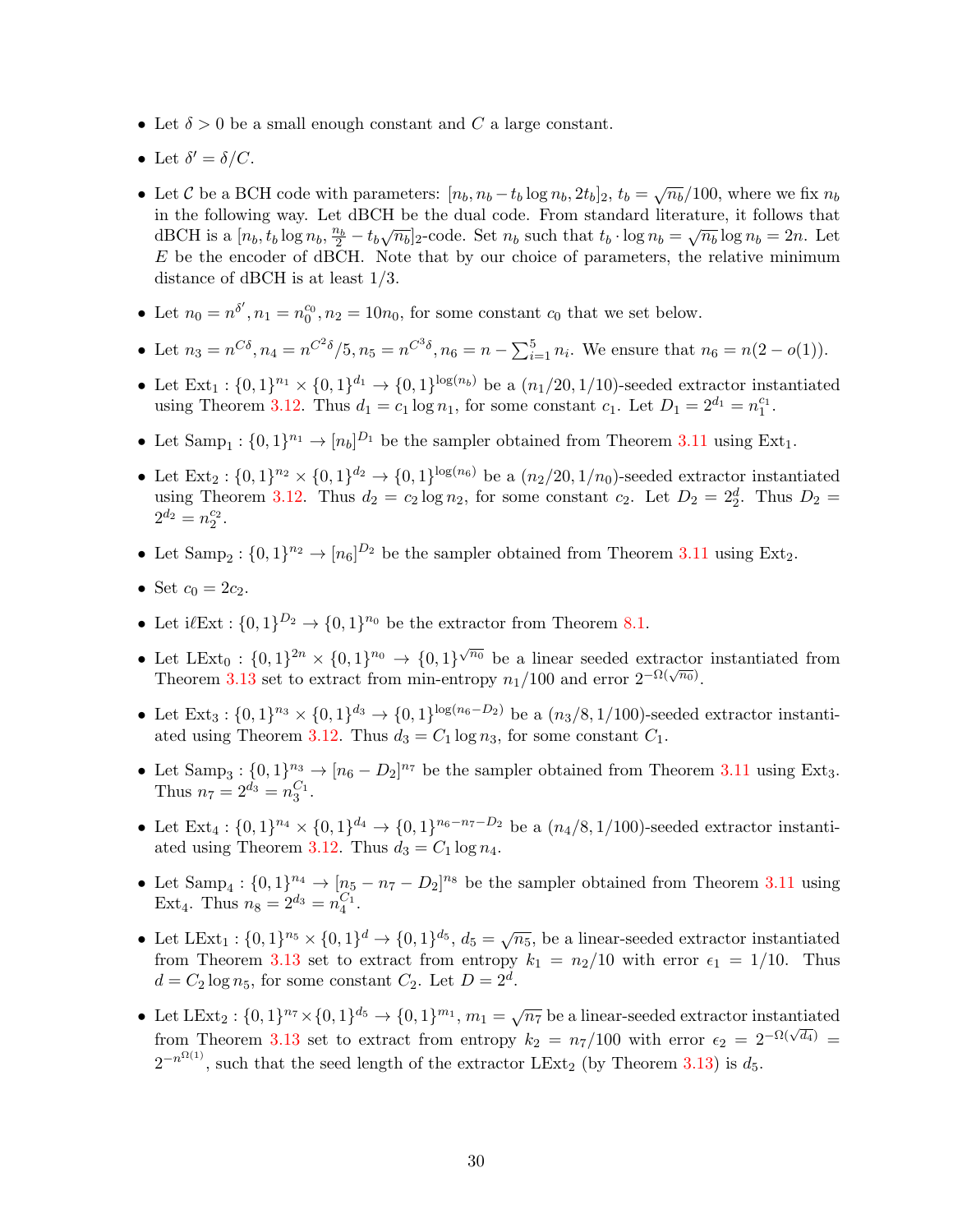- Let ACB :  $\{0,1\}^{n_{1,acb}} \times \{0,1\}^{n_{acb}} \times \{0,1\}^{h_{acb}} \rightarrow \{0,1\}^{n_{2,acb}}$ , be the advice correlation breaker from Theorem 3.[19](#page-18-4) set with the following parameters:  $n_{acb} = n_7, n_{1,acb} = m_1, n_{2,acb} = n_9 =$  $D^2$ ,  $t_{acb} = 2D$ ,  $h_{acb} = n^{\delta} + d$ ,  $\epsilon_{acb} = 2^{-n^{\delta'}}$ ,  $d_{acb} = O(\log^2(n/\epsilon_{acb}))$ ,  $\lambda_{acb} = 0$ . It can be checked that by our choice of parameters, the conditions required for Theorem 3.[19](#page-18-4) indeed hold for  $k_{1,acb} \geq n^{C\delta}$ .
- Let LExt<sub>3</sub>:  $\{0,1\}^{n_8} \times \{0,1\}^{n_9} \rightarrow \{0,1\}^m$  be the linear seeded extractor from Theorem 3.[15](#page-16-3) set to extract from min-entropy rate 1/10 and error  $\epsilon = 2^{-n^{\Omega(1)}}$  (such that the seed-length is indeed n<sub>9</sub>). Thus,  $m = \alpha n_9$ , for some small contant  $\alpha$  that arises out of Theorem 3.[15.](#page-16-3)

<span id="page-31-0"></span>Algorithm 4:  $i\ell NM(z)$ 

**Input:** Bit-string  $z = (x, y)_{\pi}$  of length 2n, where x and y are each n bit-strings, and  $\pi : [2n] \rightarrow [2n]$  is a permutation. **Output:** Bit string of length  $m$ .

1 Let  $z_i = z_1, z_2, z_3, z_4, z_5, z_6$ , where  $z_i$  is of length  $n_i$ . 2 Let  $T_i = \text{Samp}_i(z_i), i = 1, 2, 3, 4.$ **3** Let  $\bar{z}_2 = (z_6)_{T_2}$ . 4 Let  $z_2' = i\ell \text{Ext}(\overline{z}_2)$ . 5 Let  $z_2'' = \text{LEX}_0(z, z_2').$ 6 For any set  $Q \subseteq [2n]$ , define the linear function  $E: \{0,1\}^{2n} \to \{0,1\}^{|Q|}$  as  $E_Q(x) = (E(x))_Q.$ 7 Pick a subset  $\overline{T_1} \subset T_1$  of size  $D_1 - \sqrt{n_0}$  such that  $con_{E_{\overline{T_1}}}$  is linearly independent of  $con_{LExt_0(\cdot,z_2')}$ . If there is no such set  $\overline{T_1}$ , then output  $0^m$ . 8 Let  $w = z_1, z_2, \overline{z}_2, (E(z))_{\overline{T_1}}, z_2''$ . 9 Let v be a  $D \times d_4$  matrix, with its i'th row  $v_i = \text{LEX}_1(z_5, i)$ . 10 Let  $z'_6$  be the bits in  $z_6$  outside  $T_2$ . Let  $\overline{z_6} = (z'_6)_{T_3}$ . 11 Let r be a  $D \times n_4$  matrix, with its *i*'th row  $r_i = \text{LExt}_2(\overline{z_6}, v_i)$ . 12 Let s be a  $D \times m$  matrix, with its i'th row  $s_i = ACB(r_i, \overline{z_6}, w, i)$ . 13 Let  $\tilde{s} = \bigoplus_{i=1}^D s_i$ . 14 Let  $z_7$  be the bits in  $z_6$  outside the coordinates  $T_2 \cup T_3$ . 15 Let  $\overline{z_7} = (z_7)_{T_4}$ . Let  $z_8$  be the bits in  $z_6$  outside the coordinates  $T_2 \cup T_3 \cup T_4$ . 16 Output  $g = \text{LEX}_3(\overline{z_7}, \tilde{s}).$ 

The proof that  $i\ell N$ M computed by Algorithm [4](#page-19-0) satisfies Theorem 4.3 is very similar, and we omit the details. We include a discussion of the key differences and subtleties that arise from the modifications done in the above construction as compared to Algorithm [2.](#page-23-1)

The first key difference is Step 7, where we discard some bits from the advice generator's output. The existence of the subset  $\overline{T}_1$  is guaranteed by the fact that E has dual distance  $t_b = \Omega(n/\log n)$ . (Thus, we never fall into the case of non-existence of such a set  $\overline{T}_1$  in Step 7.) Thus, for any T, it must be that  $Con_{E_{T_1}}$  is a set of size  $|T_1| = D_1$ . Further,  $con_{LExt_0(\cdot,z'_2)}$  is a set with cardinality at most  $\sqrt{n_0}$ . Thus, indeed there exists such a set  $\overline{T}_1$ . An important detail to notice is that  $|T_1 \setminus \overline{T_1}| = o(D_1)$  and the distance of the code computed by E is  $\Omega(1)$ . Thus, the fact that we discard the bits indexed by the set  $T_1 \setminus \overline{T_1}$  from the string  $E(\mathbf{Z})_{T_1}$  (and thus from the output of the advice generator) does not affect the correctness of the advice generator.

Another difference is that in the steps where we transform the somewhere random matrix  $v$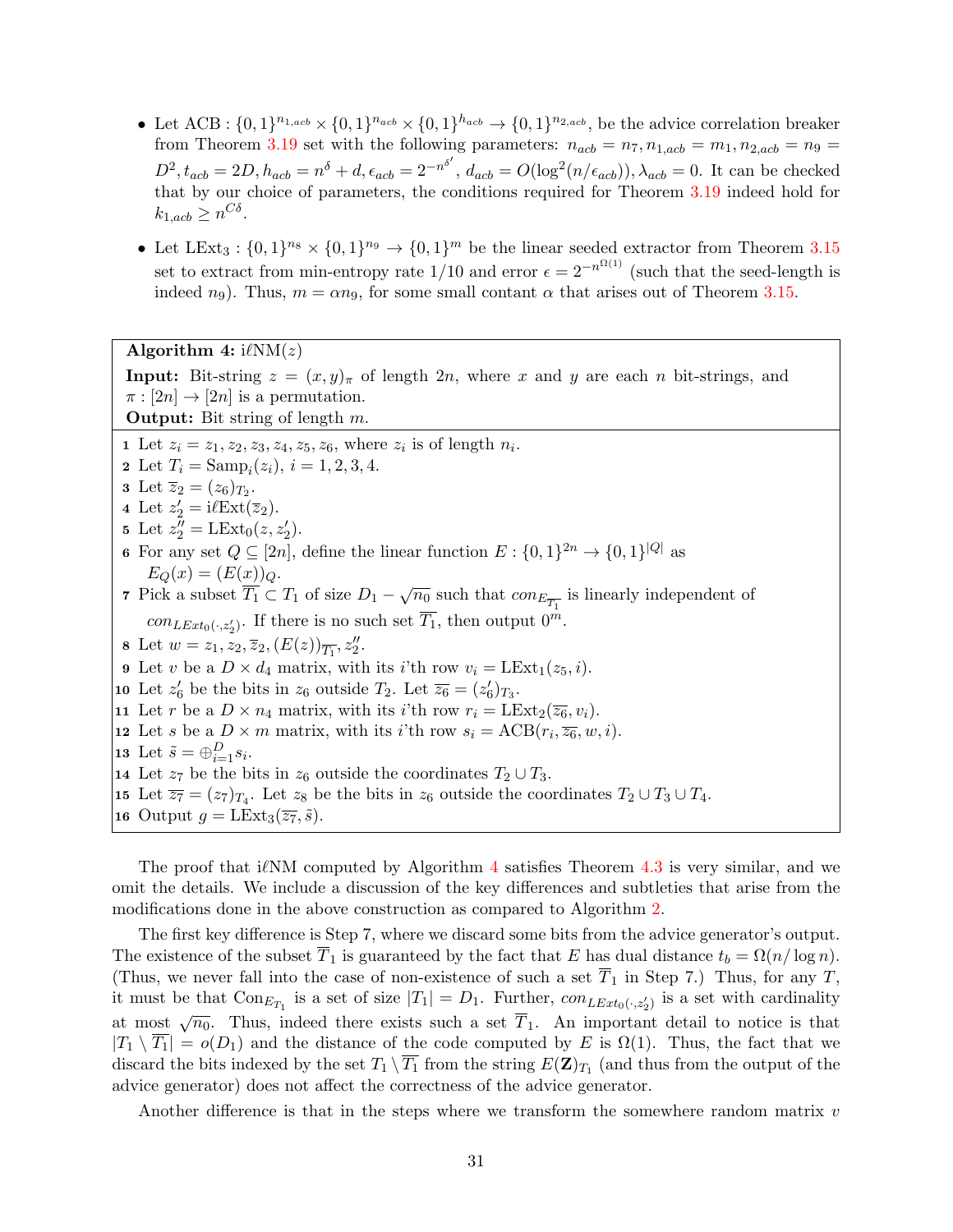into a matrix with longer rows, and the subsequent step where the advice correlation breaker is applied is now done using a pseudorandomly sampled subset of coordinates from Z (as opposed to the entire  $\mathbf Z$  which we did before). It is not hard to prove that this does not make a difference as long as we sample enough bits. Finally, another difference is the final step where we use a linear seeded extractor, with  $\overline{Z_6}$  as the seed. As done many times in the paper, we use the sum structure of  $\overline{Z}_7$  (into a source that depends on X and a source that depends on Y) along with the fact that  $LExt_3$  is linear seeded to show that the output is close to uniform.

We now focus on the problem of efficiently sampling from the pre-image of this extractor. The following lemma almost immediately implies a simple sampling algorithm.

<span id="page-32-1"></span>**Lemma 6.1.** With probability  $1-2^{-n^{\Omega(1)}}$  over the fixing of the variables  $z_1, z_2, \overline{z_2}, z_2'', z_3, z_4, z_5, \overline{z_6}, w$ , and any  $g \in \{0,1\}^m$ , the set i $\ell N M^{-1}(g)$  is a linear subspace of fixed dimension.

*Proof.* Consider any fixing of  $z_1, z_2, z_3, z_4$ . Clearly, these fix the sets  $T_i$ ,  $i = 1, 2, 3, 4$ . Next, note that given  $\overline{z}_2$ , we have the value of  $z'_2$ . We note that by Lemma 3.[16](#page-16-4) that with probability  $1-2^{-n^{\Omega(1)}},$  the linear map  $\text{LEX}_0(,z_2')$  has full rank. Using Algorithm [2,](#page-23-1) determine the set  $\overline{T_1}$  (if it exists). Fix  $E(z)_{\overline{T}_1}$  and  $z_2''$ , noting that the value of w is now determined. Now given  $z_5, \overline{z_6}$ , we can compute r, s,  $\tilde{s}$ . Next observe that given g and  $\tilde{s}$ , Theorem 3.[15](#page-16-3) implies the value of  $\overline{z_7}$  belongs to a subspace whose dimension does not depend on the values of  $g$  and  $\tilde{s}$ . Finally, we are left to see how to compute  $z_8$ . Note that the constraints on  $z_8$  are imposed by the fixings of  $z_2''$  and  $E(C)_{\overline{T_1}}$ . However, by construction (Step 7 of our algorithm), the number of independent linear constraints on  $z_8$  is exactly equal to  $D_1$  as long as  $\text{LEX}_0$ ,  $z_2'$ ) has full rank (which as noted before occurs with probability at least  $1 - 2^{-n^{\Omega(1)}}$ ). This completes the proof.  $\Box$ 

Given Lemma  $6.1$ , the sampling algorithm is now straightforward: Input  $g \in \{0,1\}^m$ ; Output z that is uniform on the set  $i\ell N M^{-1}(g)$ .

- 1. Sample  $z_i$ ,  $i = 1, 2, 3, 4, 5$  uniformly at random. Compute  $T_1, T_2, T_3, T_4$  following Algorithm [2.](#page-23-1)
- 2. Sample  $\overline{z_2}$  uniformly, and compute  $z_2'$ . Further, sample  $z_2''$  uniformly.
- 3. Compute  $T_1$ , and sample  $(E(z))_{\overline{T_1}}$  uniformly at random.
- 4. Compute  $w, v, r, s, \tilde{s}$  using Algorithm [2.](#page-23-1)
- 5. Sample  $\overline{z_7}$  from  $(\text{LEX}_3(\cdot, \tilde{s}))^{-1}(g)$  efficiently using Theorem 3.[15.](#page-16-3)
- 6. Sample  $z_8$  as described in Lemma 6.[1.](#page-32-1) Compute the string  $z_6$ .
- 7. Output  $z = z_1, z_2, z_3, z_4, z_5, z_6$ .

### <span id="page-32-0"></span>7 Non-malleable secret-sharing

In this section we prove our results on non-malleable-secret-sharing applications (Theorem [1](#page-5-0).6 and Theorem 1.[7\)](#page-6-0). We first recall the definition of a ramp secret-sharing specializing to the case of binary shares.

**Definition 7.1** (Ramp secret-sharing). Let Share :  $\{0,1\}^m \rightarrow \{0,1\}^n$  be a randomized (distribution) algorithm that maps a m bit secret into n shares, each share being a single bit. We say that Share is a  $(r, t, \epsilon)$ -secret-sharing (for  $t < r$ ) if the following hold: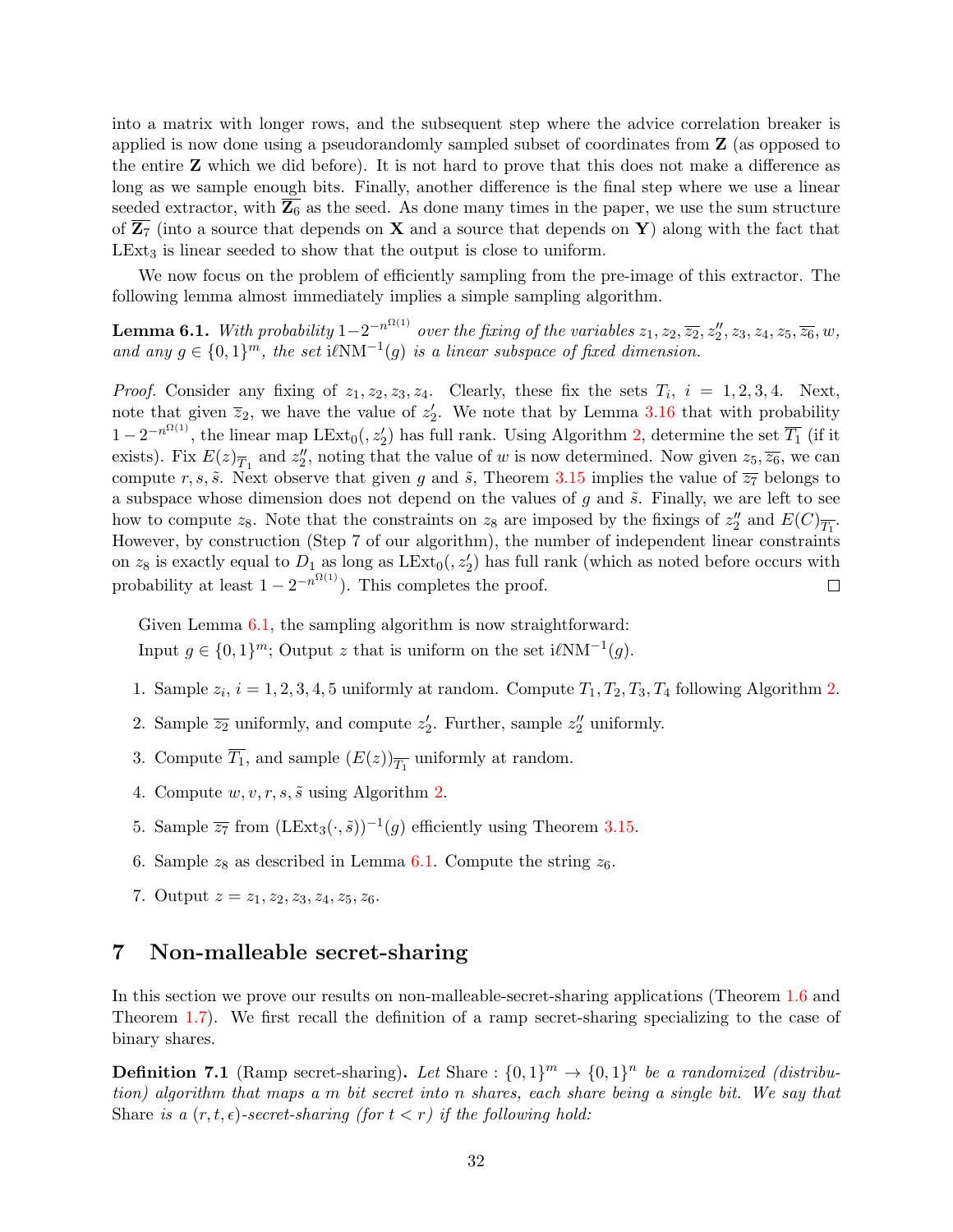• Correctness. Any r out of n parties can recover the message. More formally, for any set of parties  $B \subseteq [n]$  of size r (i.e.,  $|B| = r$ ), there exists a deterministic (reconstruction) algorithm  $\text{Rec}: \{0,1\}^n \to \{0,1\}^m$  such that for every secret  $s \in \{0,1\}^m$ ,

$$
Pr[Rec(Share(s)_{B}) = s] \ge 1 - \epsilon,
$$

where  $\text{Share}(s)_B$  denotes the r shares in  $\text{Share}(s)$  corresponding to the set B.

• Statistical Privacy. Not t parties can recover any information about the secret. More formally, for any set of parties  $T \subset [n]$  of size t (i.e.,  $|T| = t$ ) and every pair of secrets  $s_0, s_1 \in \{0, 1\}^m$ ,

$$
|\text{Share}(s_0)_T - \text{Share}(s_1)_T| \le \epsilon,
$$

where  $\text{Share}(s_i)_T$  denotes the t shares in  $\text{Share}(s_i)$  corresponding to the set T.

We now introduce the notion of a ramp non-malleable secret-sharing scheme.

**Definition 7.2** (Ramp non-malleable secret-sharing). Let Share :  $\{0,1\}^m \rightarrow \{0,1\}^n$  be the (randomized) secret distribution algorithm for a  $(r, t, \epsilon)$ -ramp secret-sharing scheme with binary shares. Let F be a family of tampering function. We define this to be a  $(r, t, \epsilon)$ -non-malleable secret-sharing with respect to  $\mathcal F$  if the following properties hold:

• Non-malleability. For any  $A \in \mathcal{F}$ , and any set  $B \subset [n]$  such that  $|B| = r$ , define the random variable

$$
\tilde{S} = \left\{ \begin{array}{c} z \leftarrow \text{Share}(s) \\ \tilde{z} \leftarrow \mathcal{A}(z) \\ Output : \text{Rec}_B(\tilde{z}_B) \end{array} \right\}
$$

Then there exists a distribution  $D_A$  on  $\{0,1\}^m \cup \{same^*\}$  (which does not depend on the secret s) such that

$$
\tilde{S} \approx_{\varepsilon} \text{copy}(D_{\mathcal{A}}, s).
$$

We will be interested in the following two families of tampering functions:

- $\mathcal{F}_{n,t}^{joint}$ : any tampering function  $\mathcal{A} \in \mathcal{F}_{n,t}$  acts on n binary shares in the following way:  $\mathcal{A}$ splits the  $n$  shares into two partitions, each containing at most  $t$  shares, and jointly tampers the shares in each partition (i.e, applies an arbitrary tampering function on each partition).
- $\mathcal{F}_{n,t}^{jointollin}$ : this class of tampering functions strictly generalizes the  $\mathcal{F}_{n,t}^{joint}$  tampering class and is defined as follows. Any tampering function  $A \in \mathcal{F}_{n,t}^{joint \circ \text{Lin}}$  acts on the n binary shares in the following way: A uses a tampering function  $A_1 \in \mathcal{F}_{n,t}^{joint}$  to tamper the n shares. After this, it applies an arbitrary affine function  $h \in \text{Lin}$  jointly on all the n (already tampered) shares.

We are now ready to prove Theorem [1](#page-5-0).7 (which also implies Theorem 1.6 as a special case), which we restate in terms of the above the definitions.

**Theorem 7.3** (Theorem [1.7](#page-6-0) restated). There exists constants  $\alpha, \beta > 0$  such that for all  $n, t \in \mathbb{N}$ , there exists an explicit  $(r, t, \epsilon)$ -ramp non-malleable secret-sharing scheme with binary shares and secret length  $n^{\alpha}$  with respect to  $\mathcal{F}_{n,t}^{joint \text{olim}}$ , where  $r = n, t = n - n^{\beta}$  and  $\epsilon = 2^{-n^{\Omega(1)}}$ .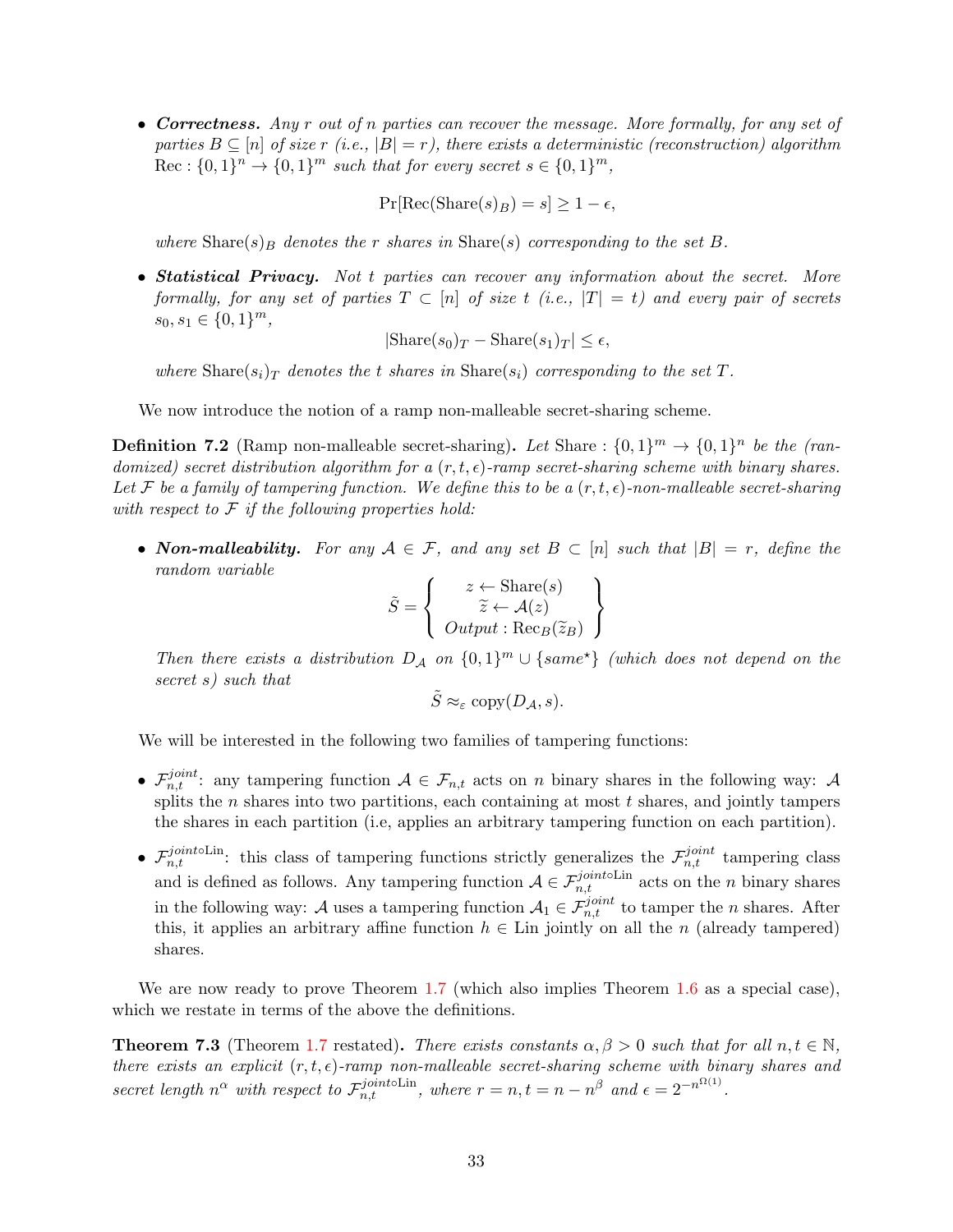*Proof.* Let  $\text{nmExt}: \{0,1\}^n \to \{0,1\}^m$ ,  $m = n^{\alpha}$  be the non-malleable extractor from Theorem [5](#page-28-2).2 with  $n_1 = n - t$  and  $n_2 = t$  and error  $\epsilon_1 = 2^{-10m}$ . By our work in Section [6,](#page-28-0) we can assume that nmExt is efficiently invertible, i.e., there exists an efficient sampling algorithm Samp :  $\{0,1\}^m \rightarrow$  $\{0,1\}^n$  such that for any  $s \in \{0,1\}^m$ , we have

<span id="page-34-0"></span>
$$
|\text{Samp}(s) - \text{nmExt}^{-1}(s)| \le \epsilon_1. \tag{4}
$$

We are now ready to present the construction of our ramp non-malleable secret-sharing scheme and prove its desired properties.

Construction: Define the randomized distribution algorithm Share to be Samp. The reconstruction algorithm used by  $r = n$  parties is the deterministic function nmExt.

Correctness: The correctness of the scheme is direct from [\(4\)](#page-34-0).

Statistical privacy: We now prove the statistical privacy of the scheme. Consider any subset of parties  $T \subset [n]$ , such that  $|T| = t$ . For any  $s \in \{0, 1\}^m$ , we prove that

$$
|\text{Samp}(s)_T - \text{Samp}(\mathbf{U}_m)_T| \le 2^{-n^{\Omega(1)}},\tag{5}
$$

where  $\text{Samp}(x)$  denotes the projection of  $\text{Samp}(x)$  to the coordinates indexed by T. Clearly this will imply the required privacy by an application of the triangle inequality of statistical distance.

Let  $S = \text{nmExt}(\mathbf{U}_n)$  and let  $\mathbf{Z} = \text{Samp}(S)$ . It follows by [\(4\)](#page-34-0) that  $\mathbf{Z}$  is  $\epsilon_1$ -close to uniform. Thus, for the rest of the analysis we assume that **Z** is uniform (on  $\{0,1\}^n$ ) and add back  $\epsilon_1$  to the overall error analysis.

Define  $Y = Z_T$  and  $X = Z_{[n] \setminus T}$ . We now use the fact that nmExt is a strong interleaved extractor in the source Y. Indeed Theorem  $5.2$  $5.2$  (which reduces to the unequal length analogue of Theorem 4.[3\)](#page-19-0) implies that nmExt is a interleaved extractor. More specifically, there exists a constant  $\gamma > 0$  such that if **X'** is a  $(n_1, n_1 - n^{\gamma})$ -source and **Y'** is an independent  $(n_2, n_2 - n^{\gamma})$ source, and  $\pi : [n] \to [n]$  is an arbitrary permutation, then

<span id="page-34-1"></span>
$$
|\text{nmExt}((\mathbf{X}', \mathbf{Y}')_{\pi}) - \mathbf{U}_{m}| \le \epsilon_{1}.
$$
\n(6)

Now, we are ready to prove the fact that nmExt is in fact strong in Y. Since Y is a  $(n_2, n_2)$ source, using Theorem 3.[18](#page-17-1) and [\(6\)](#page-34-1), we have that

$$
|\text{nmExt}(\mathbf{Z}), \mathbf{Y} - \mathbf{U}_m, \mathbf{Y}| \le 2^m (\epsilon_1 + 2^{-n^{\gamma}}).
$$

Since we can set the parameter  $\alpha$  to be as tiny a constant as we would like (recall  $m = n^{\alpha}$ ), we set  $\alpha = \gamma/2$  and hence  $2^{-n^{\gamma}} = 2^{-m^2}$ . Thus, recalling  $\epsilon = 2^{-10m}$ , it follows that

$$
|\text{nmExt}((\mathbf{X}', \mathbf{Y}')_{\pi}) - \mathbf{U}_{m}| \leq 2^{m+1} \cdot \epsilon_{1}.
$$

By substitutions, the above equation implies that

$$
|(\mathbf{S}, \mathbf{Y}) - (\mathbf{U}_m, \mathbf{Y})| \le 2^{m+1} \cdot \epsilon_1.
$$

We are now close to finishing the proof. Once again using the fact nmExt is an interleaved extractor with error  $\epsilon_1 = 2^{-10m}$ , we have  $|\mathbf{S}-\mathbf{U}_m| \leq \epsilon_1$  and hence for any  $s \in \{0,1\}^m$ ,  $Pr[\mathbf{S}=s] <$  $1/2^m + \epsilon_1 < 1/2^{m+1}$ . Thus, by Lemma 3.[2,](#page-14-1) it follows that

$$
|\mathbf{Y} - \mathbf{Y}|(\mathbf{S} = s)| \le (2^{m+1} \cdot \epsilon_1) \cdot 2^{m+1} < 2^{-7m}.
$$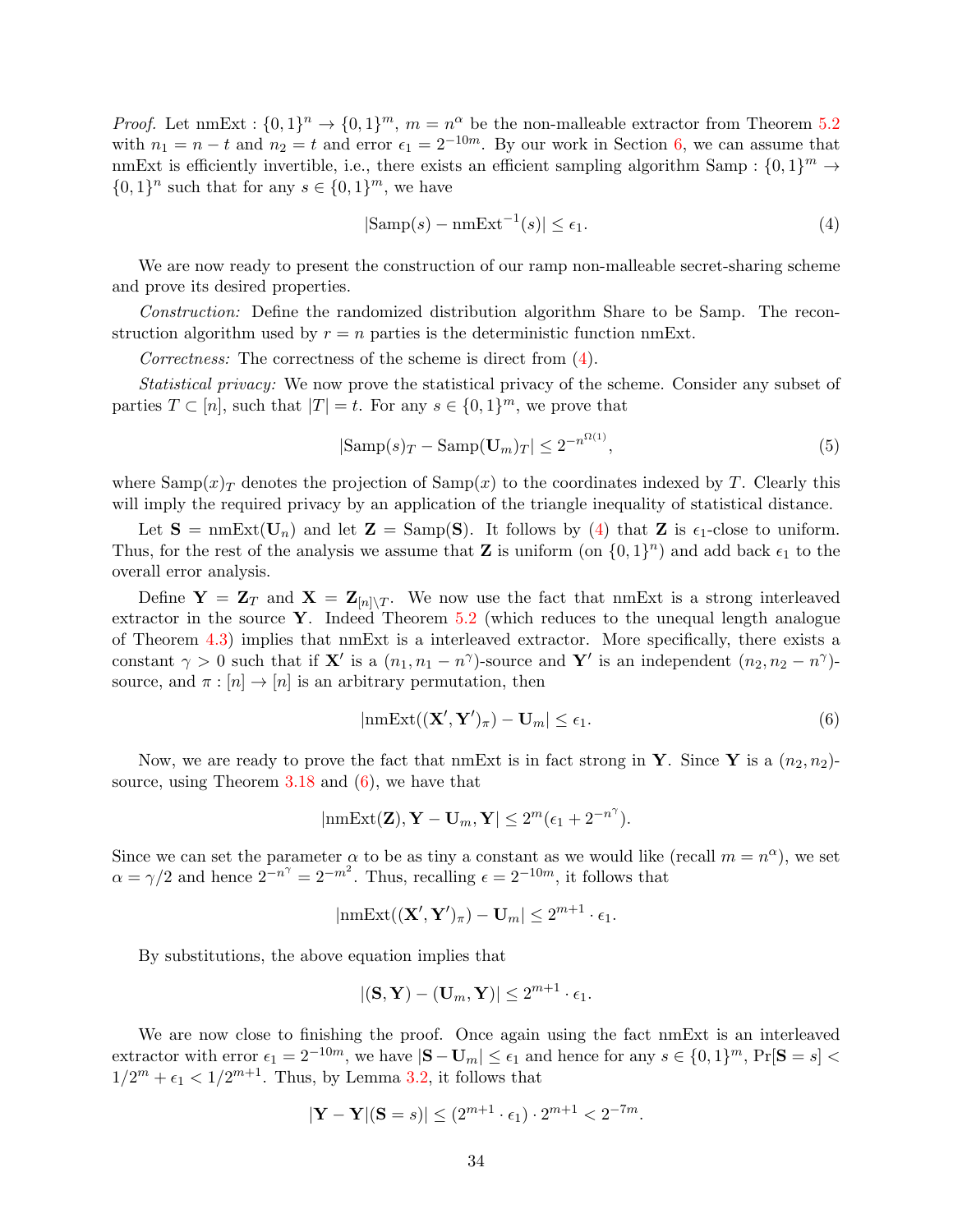Noting that Y is  $\epsilon_1$ -close to Samp $(\mathbf{U}_m)_T$ , this completes the proof of statistical privacy of the scheme.

Non-malleability: We now finish the proof by proving the required non-malleability guarantee. As in the proof of statistical privacy, let  $S = \text{nmExt}(\mathbf{U}_n)$  and let  $\mathbf{Z} = \text{Samp}(\mathbf{S})$ . It follows by [\(4\)](#page-34-0) that **Z** is  $\epsilon_1$ -close to uniform. Thus, we will assume that **Z** is uniform (on  $\{0,1\}^n$ ) (and  $\epsilon_1$  to the overall error term).

Let A be an adversary from the tampering family  $\mathcal{F}_{n,t}^{joint \text{ol}}$ . Thus, A can be specified by a partition of [n] into R and  $T = [n] \setminus R$ ,  $|R| = n_1$  and  $|T| = n_2$ , such that  $\max\{n_1, n_2\} \leq t$ , tampering functions  $f$  and  $g$  that act on the partitions  $R$  and  $T$  respectively, and an affine function  $h: \{0,1\}^n \to \{0,1\}^n$ . We represent this by:  $\mathcal{A} = (h, f, g, T)$ .

Equivalently, one can represent the partition by a permutation  $\pi : [n] \to [n]$  such that  $\pi([n_1]) =$ S and hence we view A as given by the tuple  $(h, f, g, \pi)$ . Thus, given  $\pi$ , we define  $R = \pi([n_1])$  and  $T = \pi([n] \setminus [n_1])$ . Further define  $\mathbf{X} = \mathbf{Z}_R$  and  $\mathbf{Y} = \mathbf{Z}_T$ .

Finally, define the random variable  $S$  which corresponds to the tampered message as follows:

$$
\tilde{S} = \left\{ \begin{array}{c} \mathbf{Z} \leftarrow \text{Share}(\mathbf{S}) \\ \widetilde{\mathbf{Z}} \leftarrow \mathcal{A}(\mathbf{Z}) \\ Output : \text{nmExt}(\widetilde{\mathbf{Z}}) \end{array} \right\}
$$

We now appeal to the non-malleability of nmExt. In particular, nmExt is the non-malleable extractor from Theorem 5.[2,](#page-28-2) and thus there exists a distribution  $\mathcal{D}_{h,f,g,\pi}$  on  $\{0,1\}^m \cup \{same^{\star}\}\$  that is independent of  $X, Y$  such that

$$
|\text{nmExt}((\mathbf{X}, \mathbf{Y})_{\pi}), \text{nmExt}(h((f(\mathbf{X}), g(\mathbf{Y}))_{\pi})) - \mathbf{U}_{m}, \text{copy}(\mathcal{D}_{h, f, g, \pi}, \mathbf{U}_{m})| \le \epsilon_{1}
$$
(7)

and thus

$$
|({\bf S},\widetilde{\bf S})-({\bf U}_m,\text{copy}(\mathcal{D}_{h,f,g,\pi},{\bf U}_m))|\leq \epsilon_1.
$$

Since S is  $\epsilon_1$ -close to  $\mathbf{U}_m$ , similar to the proof of statistical privacy, by an application of Lemma 3.[2,](#page-14-1) we have that for any  $s \in \{0,1\}^m$ ,

$$
|(\widetilde{S}|S=s) - \text{copy}(\mathcal{D}_{h,f,g,\pi},s)| \le 2^{m+1} \cdot \epsilon_1 < 2^{-8m}.
$$

This completes the proof of non-malleability of the secret-sharing scheme.

 $\Box$ 

#### <span id="page-35-0"></span>8 Extractors for interleaved sources

Our techniques yield improved explicit constructions of extractors for interleaved sources. Our extractor works when both sources have entropy at least  $2n/3$ , and outputs  $\Omega(n)$  bits that are  $2^{-n^{\Omega(1)}}$ -close to uniform.

The following is our main result.

<span id="page-35-1"></span>**Theorem 8.1.** For any constant  $\delta > 0$  and all integers  $n > 0$ , there exists an efficiently computable function i $\ell$ Ext :  $\{0, 1\}^{2n} \to \{0, 1\}^m$ ,  $m = \Omega(n)$ , such that for any two independent sources **X** and **Y**, each on n bits with min-entropy at least  $(2/3 + \delta)n$ , and any permutation  $\pi : [2n] \rightarrow [2n]$ , we have

$$
|i\ell \operatorname{Ext}((\mathbf{X}, \mathbf{Y})_{\pi}) - \mathbf{U}_{m}| \leq 2^{-n^{\Omega(1)}}.
$$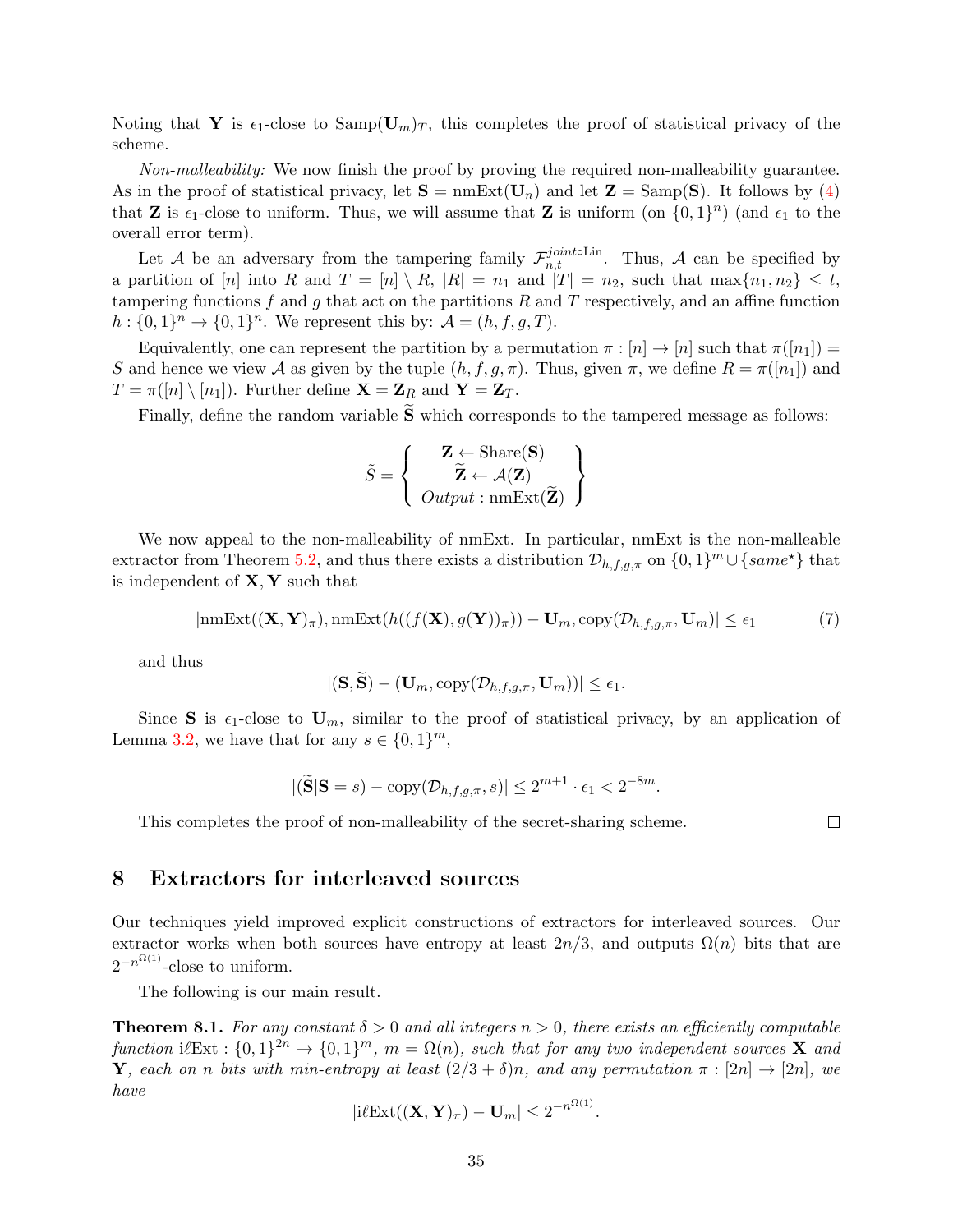We use the rest of the section to prove Theorem 8.[1.](#page-35-1) An important ingredient in our construction is an explicit strong condenser by Raz [\[Raz05\]](#page-42-8).

<span id="page-36-1"></span>**Theorem 8.2** ([\[Raz05\]](#page-42-8)). For all constants  $\beta$ ,  $\delta$  and all integers  $n > 0$ , there exists an efficiently computable function Con :  $\{0,1\}^n \times \{0,1\}^d \rightarrow (\{0,1\}^l, d = O(1)$  and  $\ell = \Omega(n)$  such that the following holds: for any  $(n, \delta n)$ -source **X** there exists a  $y \in \{0,1\}^d$  such that  $Con(\mathbf{X}, y)$  is  $2^{-\Omega(n)}$ close to a source with min-entropy  $(1 - \beta)\ell$ . We call such a function Con to be a  $(\delta, 1-\beta)$ -condenser.

We prove that Algorithm [5](#page-36-0) computes the required extractor. We begin by setting up some ingredients and parameters.

- Let  $\kappa > 0$  be a small enough constant.
- Let  $n_1 = (2/3 + \delta/2)n$  and  $n_2 = n^{5\kappa}$ .
- Let  $\beta$  be a parameter which we fix later. Let Con :  $\{0,1\}^{n_1} \times \{0,1\}^d \rightarrow \{0,1\}^l$  be a  $(\delta/4,$  $1 - \beta$ )-condenser instantiated from Theorem 8.[2.](#page-36-1) Thus  $\ell = n/C'$ , for some constant C' that depends on  $\delta, \beta$ . Let  $D = 2^d$ . Note that  $D = O(1)$ .
- Let  $\text{LEX}_1: \{0,1\}^{2n} \times \{0,1\}^{\ell} \to \{0,1\}^{n_2}$  be the linear seeded extractor from Theorem 3.[15](#page-16-3) set to extract from min-entropy rate 1/12 and error  $\epsilon_1 = 2^{-2\beta\ell}$ . The seed-length is at most  $3C\beta\ell$ , some constant C that arises out of Theorem 3.[15.](#page-16-3) We choose  $\beta = \min\{1/3C, \gamma\}$ , where  $\gamma$  is the constant in Theorem 3.[15.](#page-16-3) Note that the seed-length of LExt<sub>1</sub> is indeed at most  $\ell$ .
- Let ACB :  $\{0,1\}^{n_{1,acb}} \times \{0,1\}^{n_{acb}} \times \{0,1\}^{h_{acb}} \rightarrow \{0,1\}^{n_{2,acb}}$ , be the advice correlation breaker from Theorem 3.[19](#page-18-4) set with the following parameters:  $n_{acb} = 2n, n_{1,acb} = n_2, n_{2,acb} = n_3 =$  $n^{2\kappa}, t_{acb} = D, h_{acb} = d, \epsilon_{acb} = 2^{-n^{\kappa}}, d_{acb} = O(\log^2(n/\epsilon_{acb})), \lambda_{acb} = 0$ . It can be checked that by our choice of parameters, the conditions required for Theorem 3.[19](#page-18-4) indeed hold for  $k_{1,acb} \geq n^{2\kappa}.$
- Let  $\text{LEX}_2: \{0,1\}^{2n} \times \{0,1\}^{n_3} \to \{0,1\}^m$ ,  $m = \Omega(n)$ , be a linear-seeded extractor instantiated from Theorem 3.[13](#page-16-2) set to extract from entropy  $k_1 = n/10$  with error  $\epsilon_1 = 2^{-\alpha\sqrt{n_3}}$ , for an appropriately picked small constant  $\alpha$ .

<span id="page-36-0"></span>Algorithm 5:  $i\ell \text{Ext}(z)$ 

**Input:** Bit-string  $z = (x, y)_{\pi}$  of length 2n, where x and y are each n bit-strings, and  $\pi : [2n] \rightarrow [2n]$  is a permutation. Output: Bit string of length m. 1 Let  $z_1 = \text{Slice}(z, n_1)$ . 2 Let v be a  $D \times n_2$  matrix, with its i'th row  $v_i = \text{Con}(z_1, i)$ . **3** Let r be a  $D \times n_3$  matrix, with its i'th row  $r_i = \text{LEX}_1(z, v_i)$ . 4 Let s be a  $D \times m$  matrix, with its i'th row  $s_i = ACB(r_i, z, i)$ . 5 Let  $\tilde{s} = \bigoplus_{i=1}^D s_i$ . 6 Output LExt<sub>2</sub> $(z, \tilde{s})$ .

We use the following notation: Let  $X_1$  be the bits of X in  $Z_1$  and  $X_2$  be the remaining bit of **X**. Let  $Y_1$  be the bits of Y in  $Z_1$  and  $Y_2$  be the remaining bits of Y. Without loss of generality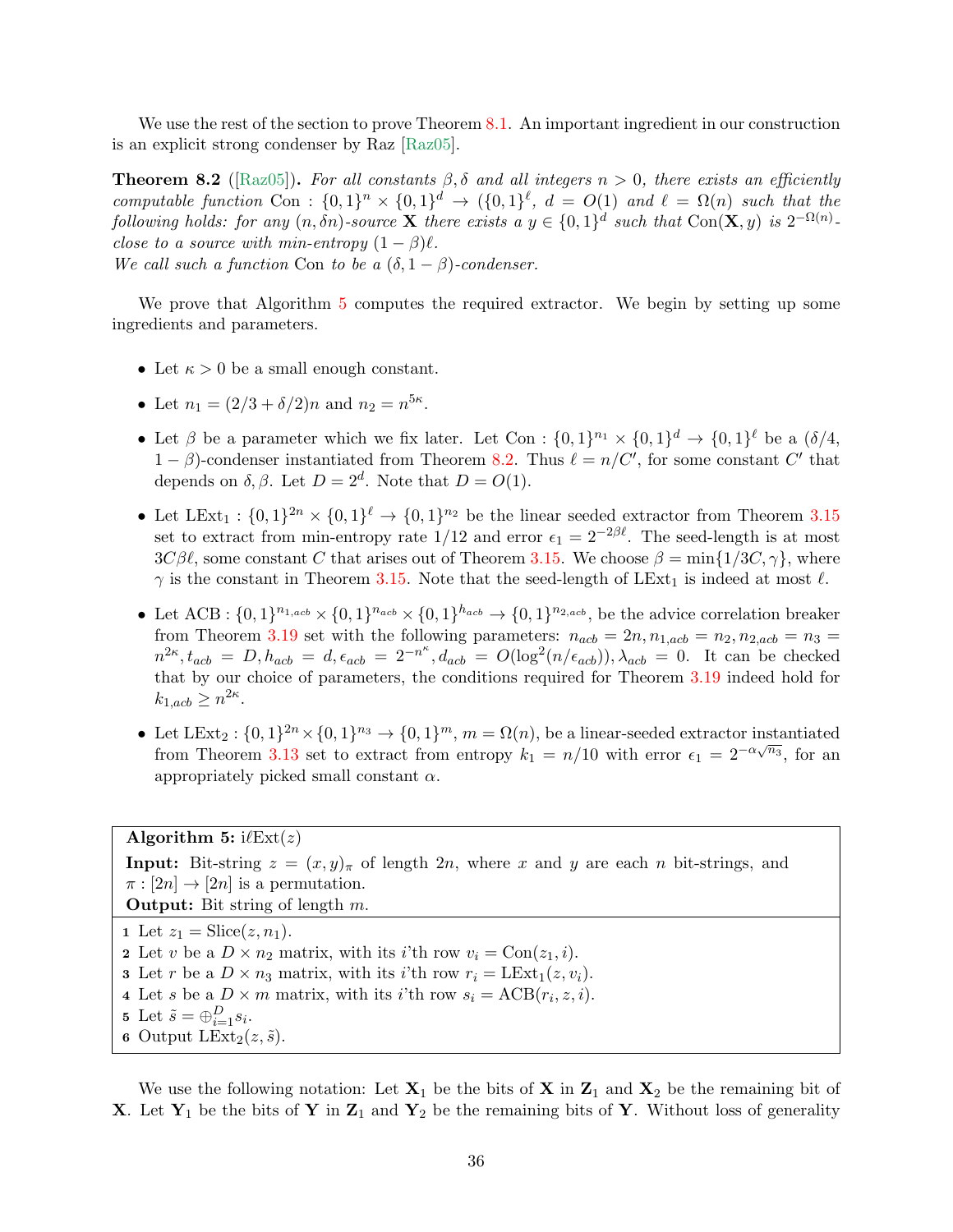assume  $|\mathbf{X}_1| \geq |\mathbf{Y}_1|$ . Define  $\overline{\mathbf{X}} = (\mathbf{X}, 0^n)_\pi$  and  $\overline{\mathbf{Y}} = (\mathbf{Y}, 0^n)_\pi$ . Further, let  $\overline{\mathbf{X}}_1 = \text{Slice}(\overline{\mathbf{X}}, n_1)$  and  $\overline{Y}_1 = \text{Slice}(\overline{Y}, n_1)$ . It follows that  $\mathbf{Z} = \overline{X}_1 + \overline{Y}_1$ , and  $\mathbf{Z}_1 = \overline{X}_1 + \overline{Y}_1$ . Further, let  $k_x = k_y = (2/3 + \delta)n$ .

We begin by proving the following claim.

<span id="page-37-0"></span>**Claim 8.3.** Conditioned on the random variables  $X_1, Y_1, \{\text{LEX}_1(\overline{X}, \text{Con}(\overline{X}_1 + \overline{Y}_1, i))\}_{i=1}^D$ , the following hold:

- the matrix **R** is  $2^{-\Omega(n)}$ -close to a somewhere random source,
- R is a deterministic functions of  $Y$ ,
- $H_{\infty}(\mathbf{X}) \geq \delta n/4$ ,  $H_{\infty}(\mathbf{Y}) \geq n/6$ .

*Proof.* By construction, we have that for any  $j \in [D]$ ,

$$
\mathbf{R}_{j} = \text{LEX}_{1}(\mathbf{Z}, \text{Con}(\mathbf{Z}_{1}, j))
$$
  
=  $\text{LEX}_{1}(\overline{\mathbf{X}} + \overline{\mathbf{Y}}, \text{Con}(\overline{\mathbf{X}_{1}} + \overline{\mathbf{Y}_{1}}, j))$   
=  $\text{LEX}_{2}(\overline{\mathbf{X}}, \text{Con}(\overline{\mathbf{X}_{1}} + \overline{\mathbf{Y}_{1}}, j)) + \text{LEX}_{2}(\overline{\mathbf{Y}}, \text{Con}(\overline{\mathbf{X}_{1}} + \overline{\mathbf{Y}_{1}}, j))$ 

Fix the random variables  $Y_1$ , and  $\overline{Y}$  has min-entropy at least  $k_y - n_1/2 \ge n/6 + 3\delta n/4$ . Further, note that  $\overline{X_1}$  has min-entropy at least  $n_1/2 - (n - k_x) \ge \delta n/4$ . Now, by Theorem 8.[2,](#page-36-1) we know that there exists a  $j \in [D]$  such that  $Con(\overline{\mathbf{X}}_1 + \overline{\mathbf{Y}}_1, j)$  is  $2^{-\Omega(n)}$ -close to a source with min-entropy at least  $(1 - \beta)\ell$ . Further, note that **V** is a deterministic function of **X**.

Now, since LExt<sub>1</sub> is a strong seeded extractor set to extract from min-entropy  $n/6$ , it follows by Lemma [3](#page-15-1).9 that

$$
|\text{LEX}_1(\overline{\mathbf{Y}}, \text{Con}(\overline{\mathbf{X}}_1 + \overline{\mathbf{Y}}_1, j)) - \mathbf{U}_{n_2}| \le 2^{\beta \ell} \epsilon_1 + 2^{-\Omega(n)} \le 2^{-\beta \ell + 1}.
$$

We now fix the random variables  $\overline{\mathbf{X}}_1$  and note that  $\text{LEX}_1(\overline{\mathbf{Y}}, \text{Con}(\overline{\mathbf{X}}_1 + \overline{\mathbf{Y}}_1, j))$  continues to be  $2^{-\Omega(\ell)}$ -close to  $\mathbf{U}_{n_2}$ . This follows from the fact that LExt<sub>1</sub> is a strong seeded extractor. Note that the random variables  $\{Con(\overline{\mathbf{X}}_1 + \overline{\mathbf{Y}}_1, i) : i \in [D]\}$  are now fixed. Next, fix the random variables  $\{\text{LEX}_1(\overline{\mathbf{X}},\text{Con}(\overline{\mathbf{X}_1}+\overline{\mathbf{Y}_1},i))\}_{i=1}^D$  noting that they are deterministic functions of **X**. Thus  $\mathbf{R}_j$  is  $2^{-\Omega(n)}$ -close to  $\mathbf{U}_{n_2}$  and for any  $i \in [D]$ , the random variables  $\mathbf{R}_i$  are deterministic functions of Y. Finally, note that X and Y remain independent after these conditionings, and  $H_{\infty}(\mathbf{X}) \geq$  $k_x - n_1 - Dn_2$  and  $H_{\infty}(\mathbf{Y}) \ge k_y - n_1/2$ .  $\Box$ 

The next claim almost gets us to Theorem 8.[1.](#page-35-1)

<span id="page-37-1"></span>**Claim 8.4.** There exists  $j \in [D]$  such that

$$
\mathbf{S}_j, \{\mathbf{S}_i\}_{i\in[D]\setminus{j}}, \mathbf{X} \approx_{2^{-n^{\Omega(1)}}} \mathbf{U}_{n_3}, \{\mathbf{S}_i\}_{i\in[D]\setminus{j}}, \mathbf{X}.
$$

*Proof.* Fix the random variables:  $\mathbf{X}_1, \mathbf{Y}_1, \{\text{LEX}_1(\overline{\mathbf{X}}, \text{Con}(\overline{\mathbf{X}_1} + \overline{\mathbf{Y}_1}, i))\}_{i=1}^D$ . By Claim [8](#page-37-0).3 we have that **R** is a deterministic function of **Y**, and with probability at least  $1-2^{-\Omega(n)}$ , there exists  $j \in [D]$ such that  $\mathbf{R}_j$  is  $2^{-n^{\Omega(1)}}$ -close to uniform, and  $H_{\infty}(\mathbf{\overline{X}}) \geq \delta n/4$ . Recall that  $\mathbf{Z} = \mathbf{\overline{X}} + \mathbf{\overline{Y}}$ . It now follows by Theorem 3.[19](#page-18-4) that

$$
\text{ACB}(\mathbf{R}_j, \mathbf{Z}, j), \{\text{ACB}(\mathbf{R}_i, \mathbf{X} + \mathbf{Y}, i)\}_{i \in [D] \setminus j}, \mathbf{X} \approx_{2^{-n^{\Omega(1)}}}
$$
  

$$
\mathbf{U}_{n_3}, \{\text{ACB}(\mathbf{R}_i, \mathbf{X} + \mathbf{\overline{Y}}, i)\}_{i \in [D] \setminus j}, \mathbf{X}.
$$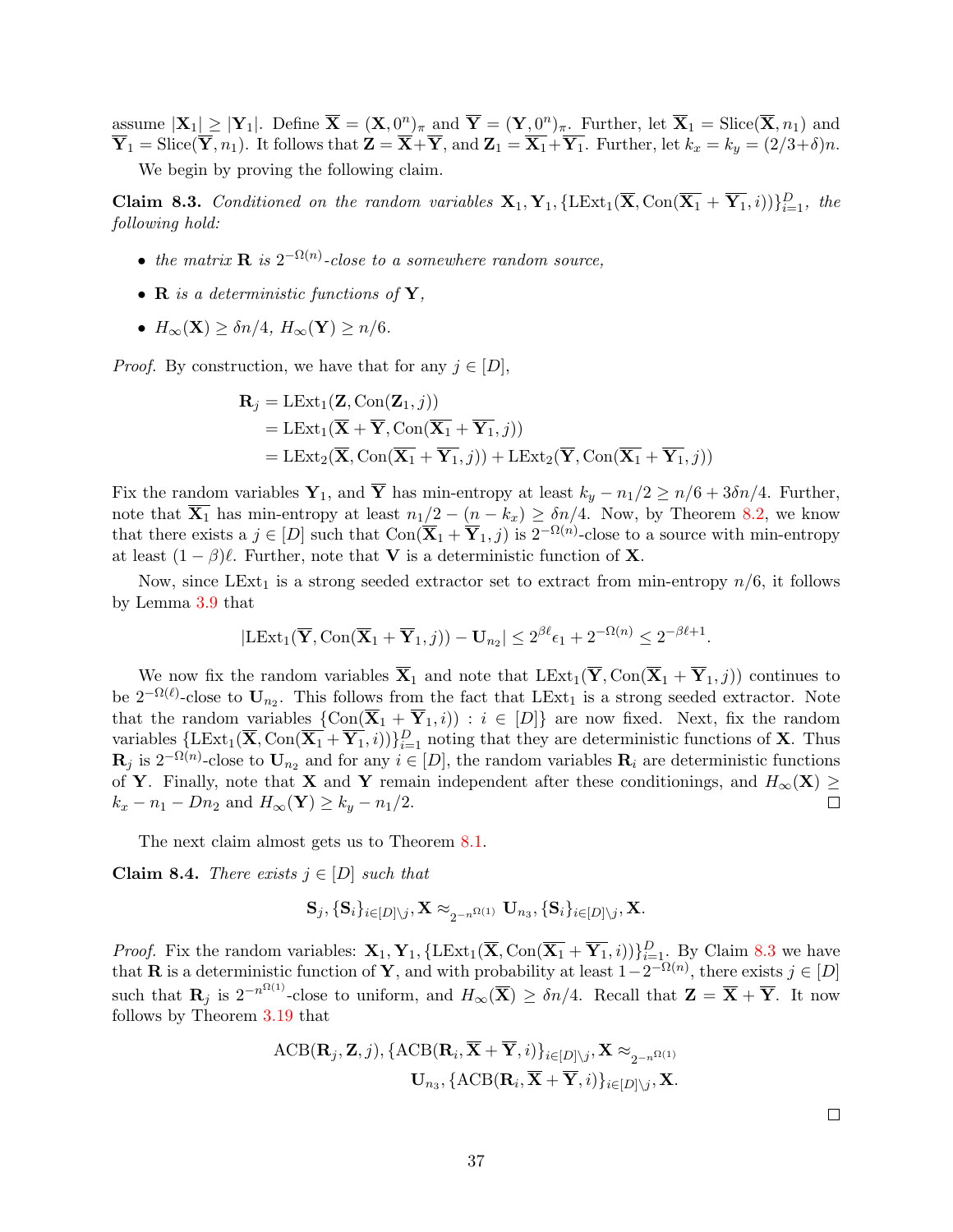It follows by Claim [8](#page-37-1).4 that  $\widetilde{S}$  is  $2^{-n^{\Omega(1)}}$ -close to uniform even conditioned on **X**. Thus, noting that  $\text{LExt}_2(\mathbf{Z}, \widetilde{\mathbf{S}}) = \text{LExt}_2(\overline{\mathbf{X}}, \widetilde{\mathbf{S}}) + \text{LExt}_2(\overline{\mathbf{Y}}, \widetilde{\mathbf{S}})$ , it follows that we can fix  $\widetilde{\mathbf{S}}$  and  $\text{LExt}_2(\overline{\mathbf{X}}, \widetilde{\mathbf{S}})$ remains  $2^{-n^{\Omega(1)}}$ -close to uniform and is a deterministic function of **X**. Next, we fix  $\text{LEX}_2(\overline{Y}, \widetilde{S})$ without affecting the distribution of LExt<sub>2</sub>( $\overline{\mathbf{X}}, \widetilde{\mathbf{S}}$ ). It follows that LExt<sub>2</sub>( $\mathbf{Z}, \widetilde{\mathbf{S}}$ ) is  $2^{-n^{\Omega(1)}}$ -close to uniform. This completes the proof of Theorem 8.[1.](#page-35-1)

## <span id="page-38-3"></span>9 Open questions

Non-malleable codes for composition of functions. Here we give efficient constructions of non-malleable codes for the tampering class Lin ◦ 2ISS. Many natural questions remain to be answered. For instance, one open problem is to efficiently construct non-malleable codes for the tampering class 2SS ◦ Lin or 2ISS ◦ Lin, which as explained before is closely related to the question of constructing explicit  $(r, t)$ -ramp non-malleable secret-sharing schemes with binary shares, where  $t < r$ . It looks like one needs substantially new ideas to give such constructions. More generally, for what other interesting classes of functions  $\mathcal F$  and  $\mathcal G$  can we construct non-malleable codes for the composed class  $\mathcal{F} \circ \mathcal{G}$ ? Is it possible to efficiently construct non-malleable codes for any tampering class  $\mathcal{F} \circ \mathcal{G}$  as long as we have efficient non-malleable codes for the classes  $\mathcal{F}$  and  $\mathcal{G}$ ?

Other applications of seedless non-malleable extractors. The explicit seedless non-malleable extractors that we construct satisfy strong pseudorandom properties. A natural question is to find more applications of these non-malleable extractors in explicit constructions of other interesting objects.

Improved seedless extractors. We construct an extractor for 2-interleaved sources that works for min-entropy rate 2/3. It is easy to verify that there exists extractors for sources with min-entropy as low as  $C \log n$ , and a natural question here is to come up with such explicit constructions. Given the success in constructing 2-source extractors for low min-entropy [\[CZ16a,](#page-40-15)[Li18\]](#page-42-2), we are optimistic that more progress can be made on this problem.

# Acknowledgements

We thank very useful comments from anonymous referees.

# References

- <span id="page-38-0"></span>[AB16] Divesh Aggarwal and Jop Briët. Revisiting the sanders-bogolyubov-ruzsa theorem in f p n and its application to non-malleable codes. In 2016 IEEE International Symposium on Information Theory (ISIT), pages 1322–1326. Ieee, 2016.
- <span id="page-38-1"></span>[ADKO15a] Divesh Aggarwal, Yevgeniy Dodis, Tomasz Kazana, and Maciej Obremski. Nonmalleable reductions and applications. In *Proceedings of the forty-seventh annual* ACM symposium on Theory of computing, pages 459–468. ACM, 2015.
- <span id="page-38-2"></span>[ADKO15b] Divesh Aggarwal, Stefan Dziembowski, Tomasz Kazana, and Maciej Obremski. Leakage resilient non-malleable codes. In Theory of Cryptography Conference, TCC 2015, pages 398–426, 2015.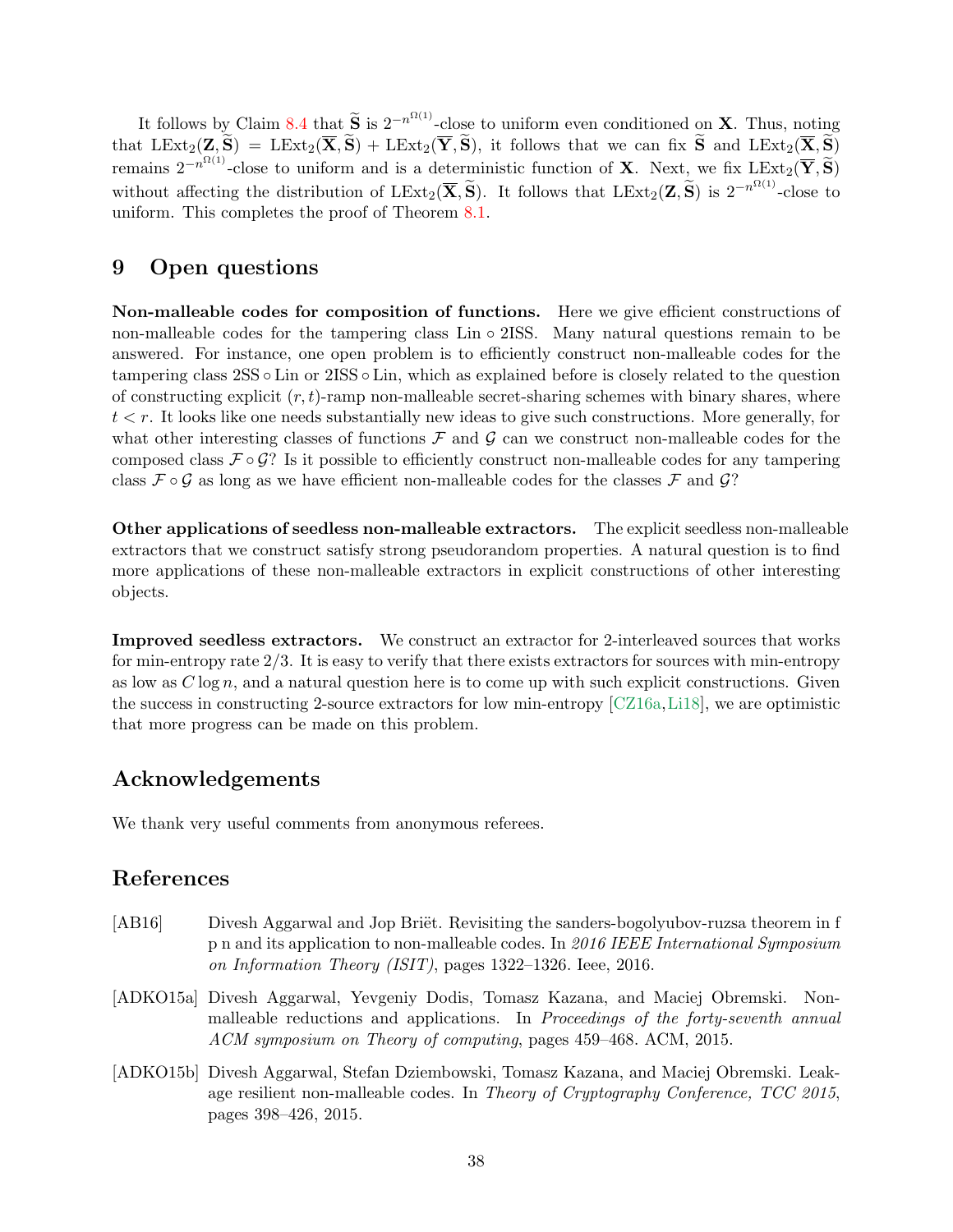- <span id="page-39-1"></span>[ADL18] Divesh Aggarwal, Yevgeniy Dodis, and Shachar Lovett. Non-malleable codes from additive combinatorics. SIAM Journal on Computing, 47(2):524–546, 2018.
- <span id="page-39-12"></span>[ADN+18] Divesh Aggarwal, Ivan Damgard, Jesper Buus Nielsen, Maciej Obremski, Erick Purwanto, Joao Ribeiro, and Mark Simkin. Stronger leakage-resilient and non-malleable secret-sharing schemes for general access structures. IACR Cryptology ePrint Archive, 2018:1147, 2018.
- <span id="page-39-2"></span>[Agg15] Divesh Aggarwal. Affine-evasive sets modulo a prime. Information Processing Letters, 115(2):382–385, 2015.
- <span id="page-39-4"></span>[AGM+15] Shashank Agrawal, Divya Gupta, Hemanta K. Maji, Omkant Pandey, and Manoj Prabhakaran. A rate-optimizing compiler for non-malleable codes against bit-wise tampering and permutations. In Theory of Cryptography - 12th Theory of Cryptography Conference, TCC 2015, Warsaw, Poland, March 23-25, 2015, Proceedings, Part I, pages 375–397, 2015.
- <span id="page-39-3"></span>[AO19] Divesh Aggarwal and Maciej Obremski. A constant-rate non-malleable code in the split-state model. IACR Cryptology ePrint Archive, 2019:1299, 2019.
- <span id="page-39-13"></span>[BCL+20] Marshall Ball, Eshan Chattopadhyay, Jyun-Jie Liao, Tal Malkin, and Li-Yang Tan. Non-malleability against polynomial tampering. In Crypto, 2020. to appear.
- <span id="page-39-5"></span>[BDKM16] Marshall Ball, Dana Dachman-Soled, Mukul Kulkarni, and Tal Malkin. Non-malleable codes for bounded depth, bounded fan-in circuits. In TCC, 2016.
- <span id="page-39-6"></span>[BDSG+18] Marshall Ball, Dana Dachman-Soled, Siyao Guo, Tal Malkin, and Li-Yang Tan. Nonmalleable codes for small-depth circuits. In 2018 IEEE 59th Annual Symposium on Foundations of Computer Science (FOCS), pages 826–837. IEEE, 2018.
- <span id="page-39-7"></span>[BGW19] Marshall Ball, Siyao Guo, and Daniel Wichs. Non-malleable codes for decision trees. IACR Cryptology ePrint Archive, 2019:379, 2019.
- <span id="page-39-9"></span>[BIVW16] Andrej Bogdanov, Yuval Ishai, Emanuele Viola, and Christopher Williamson. Bounded indistinguishability and the complexity of recovering secrets. In Annual Cryptology Conference, pages 593–618. Springer, 2016.
- <span id="page-39-8"></span>[Bla79] George R. Blakley. Safeguarding cryptographic keys. In Proceedings of the 1979 AFIPS National Computer Conference, pages 313–317, 1979.
- <span id="page-39-11"></span>[BS18] Saikrishna Badrinarayanan and Akshayaram Srinivasan. Revisiting non-malleable secret sharing. IACR Cryptology ePrint Archive, 2018:1144, 2018.
- <span id="page-39-10"></span>[BW17] Andrej Bogdanov and Christopher Williamson. Approximate bounded indistinguishability. In International Colloquium on Automata, Languages, and Programming, 2017.
- <span id="page-39-0"></span>[CDTV16] Sandro Coretti, Yevgeniy Dodis, Björn Tackmann, and Daniele Venturi. Non-malleable encryption: simpler, shorter, stronger. In Theory of Cryptography Conference, pages 306–335. Springer, 2016.
- <span id="page-39-14"></span>[CG88] Benny Chor and Oded Goldreich. Unbiased bits from sources of weak randomness and probabilistic communication complexity. SIAM Journal on Computing, 17(2):230–261, 1988.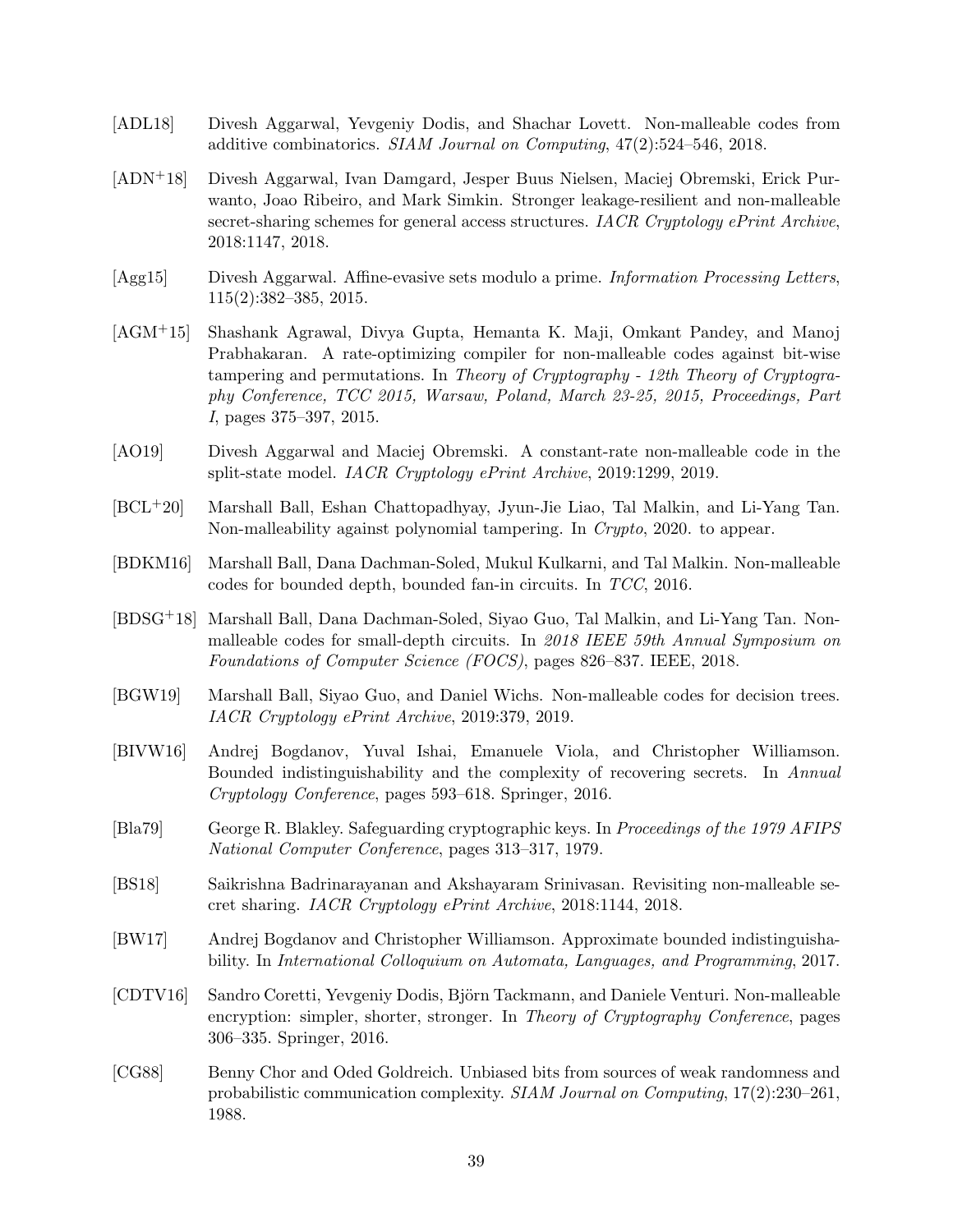- <span id="page-40-7"></span>[CG16] Mahdi Cheraghchi and Venkatesan Guruswami. Capacity of non-malleable codes. IEEE Trans. Information Theory, 62(3):1097–1118, 2016.
- <span id="page-40-2"></span>[CG17] Mahdi Cheraghchi and Venkatesan Guruswami. Non-malleable coding against bit-wise and split-state tampering. J. Cryptology,  $30(1):191-241$ ,  $2017$ .
- <span id="page-40-4"></span>[CGL16] Eshan Chattopadhyay, Vipul Goyal, and Xin Li. Non-malleable extractors and codes, with their many tampered extensions. In *STOC*, 2016.
- <span id="page-40-8"></span>[CIL17] Kuan Cheng, Yuval Ishai, and Xin Li. Near-optimal secret sharing and error correcting codes in ac0. In  $TCC$ , pages 424-458, 2017.
- <span id="page-40-1"></span>[CKOS18] Eshan Chattopadhyay, Bhavana Kanukurthi, Sai Lakshmi Bhavana Obbattu, and Sruthi Sekar. Privacy amplification from non-malleable codes. IACR Cryptology ePrint Archive, 2018:293, 2018.
- <span id="page-40-11"></span>[CL16] Eshan Chattopadhyay and Xin Li. Extractors for sumset sources. In STOC, 2016.
- <span id="page-40-6"></span>[CL17] Eshan Chattopadhyay and Xin Li. Non-malleable codes and extractors for smalldepth circuits, and affine functions. In Proceedings of the 49th Annual ACM SIGACT Symposium on Theory of Computing, pages 1171–1184. ACM, 2017.
- <span id="page-40-0"></span>[CMTV15] Sandro Coretti, Ueli Maurer, Björn Tackmann, and Daniele Venturi. From single-bit to multi-bit public-key encryption via non-malleable codes. In Theory of Cryptography Conference, pages 532–560. Springer, 2015.
- <span id="page-40-13"></span>[Coh16] Gil Cohen. Local correlation breakers and applications to three-source extractors and mergers. *SIAM Journal on Computing*,  $45(4):1297-1338$ , 2016.
- <span id="page-40-9"></span>[CSV93] Marco Carpentieri, Alfredo De Santis, and Ugo Vaccaro. Size of shares and probability of cheating in threshold schemes. In EUROCRYPT 1993, 12th Annual International Conference on the Theory and Applications of Cryptographic Techniques, 1993.
- <span id="page-40-3"></span>[CZ14] Eshan Chattopadhyay and David Zuckerman. Non-malleable codes against constant split-state tampering. In Proceedings of the 55th Annual IEEE Symposium on Foundations of Computer Science, pages 306–315, 2014.
- <span id="page-40-15"></span>[CZ16a] Eshan Chattopadhyay and David Zuckerman. Explicit two-source extractors and resilient functions. In STOC, 2016.
- <span id="page-40-10"></span>[CZ16b] Eshan Chattopadhyay and David Zuckerman. New extractors for interleaved sources. In CCC, 2016.
- <span id="page-40-5"></span>[DKO13] Stefan Dziembowski, Tomasz Kazana, and Maciej Obremski. Non-malleable codes from two-source extractors. In CRYPTO  $(2)$ , pages 239–257, 2013.
- <span id="page-40-14"></span>[DORS08] Y. Dodis, R. Ostrovsky, L. Reyzin, and A. Smith. Fuzzy extractors: How to generate strong keys from biometrics and other noisy data. SIAM Journal on Computing, 38:97–139, 2008.
- <span id="page-40-12"></span>[DP07] Stefan Dziembowski and Krzysztof Pietrzak. Intrusion-resilient secret sharing. In Proceedings of the 48th Annual IEEE Symposium on Foundations of Computer Science, FOCS '07, pages 227–237, Washington, DC, USA, 2007. IEEE Computer Society.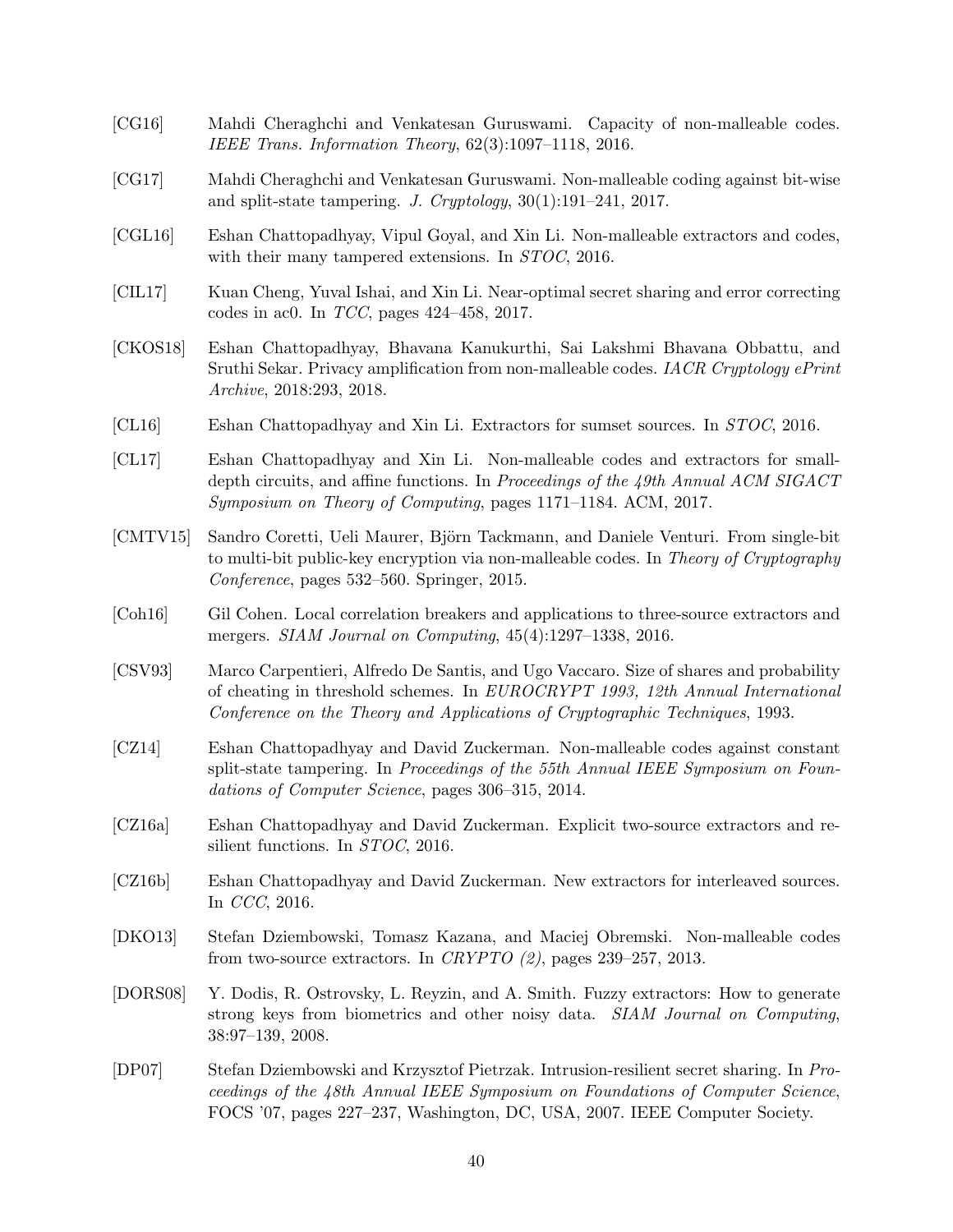- <span id="page-41-0"></span>[DPW18] Stefan Dziembowski, Krzysztof Pietrzak, and Daniel Wichs. Non-malleable codes. J. ACM, 65(4):20:1–20:32, April 2018.
- <span id="page-41-10"></span>[DW09] Yevgeniy Dodis and Daniel Wichs. Non-malleable extractors and symmetric key cryptography from weak secrets. In STOC, pages 601–610, 2009.
- <span id="page-41-8"></span>[GIM+16] Vipul Goyal, Yuval Ishai, Hemanta K. Maji, Amit Sahai, and Alexander A. Sherstov. Bounded-communication leakage resilience via parity-resilient circuits. In Proceedings of the 57th Annual IEEE Symposium on Foundations of Computer Science, 2016.
- <span id="page-41-2"></span>[GK18a] Vipul Goyal and Ashutosh Kumar. Non-malleable secret sharing. In Proceedings of the 50th Annual ACM SIGACT Symposium on Theory of Computing, pages 685–698. ACM, 2018.
- <span id="page-41-7"></span>[GK18b] Vipul Goyal and Ashutosh Kumar. Non-malleable secret sharing for general access structures. In Advances in Cryptology - CRYPTO 2018 - 38th Annual International Cryptology Conference, Santa Barbara, CA, USA, August 19-23, 2018, Proceedings, Part I, pages 501–530, 2018.
- <span id="page-41-5"></span>[GMW18] Divya Gupta, Hemanta K Maji, and Mingyuan Wang. Constant-rate non-malleable codes in the split-state model. Technical report, Technical Report Report 2017/1048, Cryptology ePrint Archive, 2018.
- <span id="page-41-1"></span>[GPR16] Vipul Goyal, Omkant Pandey, and Silas Richelson. Textbook non-malleable commitments. In Proceedings of the forty-eighth annual ACM symposium on Theory of Computing, pages 1128–1141. ACM, 2016.
- <span id="page-41-11"></span>[GUV09] Venkatesan Guruswami, Christopher Umans, and Salil P. Vadhan. Unbalanced expanders and randomness extractors from Parvaresh–Vardy codes. J. ACM, 56(4), 2009.
- <span id="page-41-3"></span>[KOS17] Bhavana Kanukurthi, Sai Lakshmi Bhavana Obbattu, and Sruthi Sekar. Four-state non-malleable codes with explicit constant rate. In Theory of Cryptography Conference, pages 344–375. Springer, 2017.
- <span id="page-41-4"></span>[KOS18] Bhavana Kanukurthi, Sai Lakshmi Bhavana Obbattu, and Sruthi Sekar. Non-malleable randomness encoders and their applications. In Annual International Conference on the Theory and Applications of Cryptographic Techniques, pages 589–617. Springer, 2018.
- <span id="page-41-6"></span>[LCG+18] Fuchun Lin, Mahdi Cheraghchi, Venkatesan Guruswami, Reihaneh Safavi-Naini, and Huaxiong Wang. Secret sharing with binary shares. CoRR, arXiv:cs/1808.02974, 2018.
- <span id="page-41-9"></span>[LCG+19] Fuchun Lin, Mahdi Cheraghchi, Venkatesan Guruswami, Reihaneh Safavi-Naini, and Huaxiong Wang. Non-malleable secret sharing against affine tampering. CoRR, arXiv:cs/1902.06195, 2019.
- <span id="page-41-12"></span>[Li16] Xin Li. Improved two-source extractors, and affine extractors for polylogarithmic entropy. In Foundations of Computer Science (FOCS), 2016 IEEE 57th Annual Symposium on, pages 168–177. IEEE, 2016.